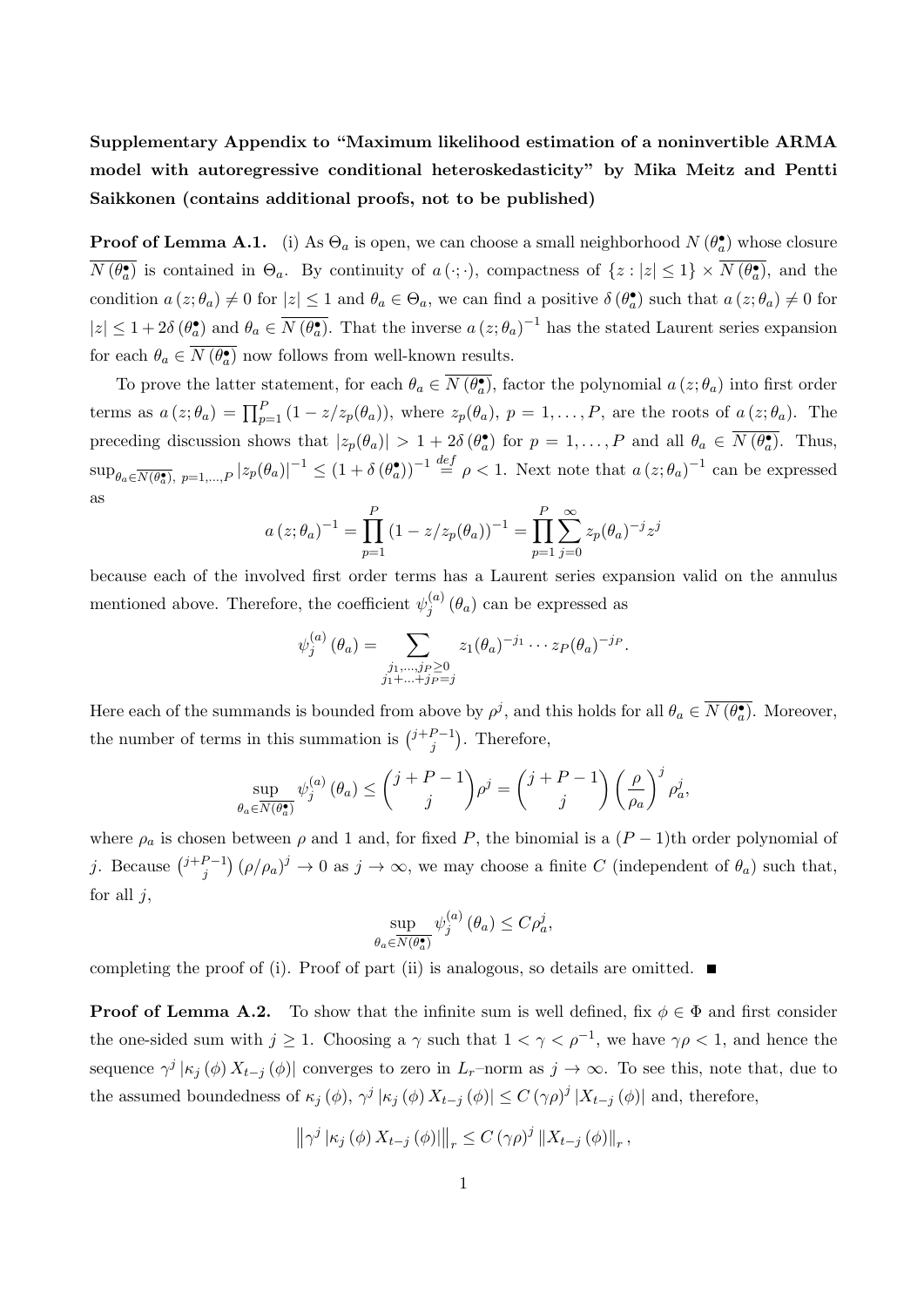where the majorant converges to zero as  $j \to \infty$ . Now by Lemma A.2 in Meitz and Saikkonen (2011), we have

$$
\sum_{j=1}^{\infty} |\kappa_j(\phi) X_{t-j}(\phi)| < \infty \text{ a.s.}
$$

from which it follows that  $\sum_{j=1}^{\infty} \kappa_j(\phi) X_{t-j}(\phi)$  is finite with probability one as well. Exactly the same argument shows that also the sum  $\sum_{j=-\infty}^{-1} \kappa_j(\phi) X_{t-j}(\phi)$  is finite (and so is  $\kappa_0(\phi) X_t(\phi)$ ), and therefore  $\sum_{j=-\infty}^{\infty} \kappa_j(\phi) X_{t-j}(\phi)$  converges with probability one.

To prove the last statement, define  $x_j = \sup_{\phi \in \Phi} |\kappa_j(\phi) X_{t-j}(\phi)|$  for  $j \ge 1$ , and following exactly the same argument as above, conclude that

$$
\|x_j\|_r \le C\rho^j \left\| \sup_{\phi \in \Phi} |X_{t-j}(\phi)| \right\|_r \le C'\rho^j
$$

for some finite  $C'$ . As in the proof of Lemma A.2 in Meitz and Saikkonen (2011), the result  $\left\| \sum_{j=1}^{\infty} \sup_{\phi \in \Phi} |\kappa_j(\phi) X_{t-j}(\phi)| \right\|_r < \infty$  now follows. Repeating the argument with the other onesided sum,  $\left\|\sum_{j=-\infty}^{\infty} \sup_{\phi \in \Phi} |\kappa_j(\phi) X_{t-j}(\phi)|\right\|_r < \infty$ . To conclude the proof, it remains to note that this norm is an upper bound to  $\|\sup_{\phi \in \Phi} |Y_t(\phi)|\|_r$ .

**Proof of Lemma A.3.** Denoting  $\tilde{Z}_i = (\ldots, Z_{i-1}, Z_{i+1}, \ldots)$  allows us to write  $h(\ldots, Z_{i-1}, Z_i, Z_{i+1}, \ldots) =$  $h_*(Z_i, \tilde{Z}_i)$ , where  $Z_i$  and  $\tilde{Z}_i$  are independent. Denoting the distribution of  $(Z_i, \tilde{Z}_i)$  with  $P_{(Z_i, \tilde{Z}_i)} =$  $P_{Z_i} \times P_{\tilde{Z}_i}$  and applying Fubini's theorem,

$$
E[Y] = E[h_*(Z_i, \tilde{Z}_i)] = \iint h_*(z_i, \tilde{z}_i) P_{(Z_i, \tilde{Z}_i)}(dz_i, d\tilde{z}_i) = \iint \left( \int h_*(z_i, \tilde{z}_i) P_{Z_i}(dz_i) \right) P_{\tilde{Z}_i}(d\tilde{z}_i) = 0,
$$

because the inner integral equals zero due to the assumed oddness of  $h$ .

Proof of Lemma A.4. Follows from the Functional Central Limit Theorem of Scott (1973, Theorem 3), because condition (41) therein is satisfied due to the assumption that  $\{Z_t, \mathcal{F}_t^{\epsilon}\}\)$  is an  $L_2$ -mixingale with size  $-1$ .  $\blacksquare$ 

**Proof of Lemma B.1.** If  $a = 0$ , the result is immediate, so assume  $a \geq 1$ . In this case, the term  $\eta_{t+a}^2$  is independent of the remaining terms with  $E\left[\eta_{t+a}^2\right]=1$ , and can thus be dropped from what follows. Noting that  $\sigma_{t+a}^2$  can be expressed as

$$
\sigma_{t+a}^2 = \mathbf{1}' \left( \mathbf{I}_R + \sum_{k=1}^{a-1} \prod_{l=1}^k \Pi_{t+a-l} \right) \varpi + \mathbf{1}' \left( \prod_{l=1}^a \Pi_{t+a-l} \right) X_t
$$

the term  $H_{t-1}g(\eta_t)\sigma_{t+a}^2/\sigma_t^2$  can be written as

$$
H_{t-1}g(\eta_t)\mathbf{1}'\left(\mathbf{I}_R + \sum_{k=1}^{a-1} \prod_{l=1}^k \Pi_{t+a-l}\right) \varpi / \sigma_t^2 + H_{t-1}g(\eta_t)\mathbf{1}'\left(\prod_{l=1}^a \Pi_{t+a-l}\right) X_t / \sigma_t^2.
$$
 (31)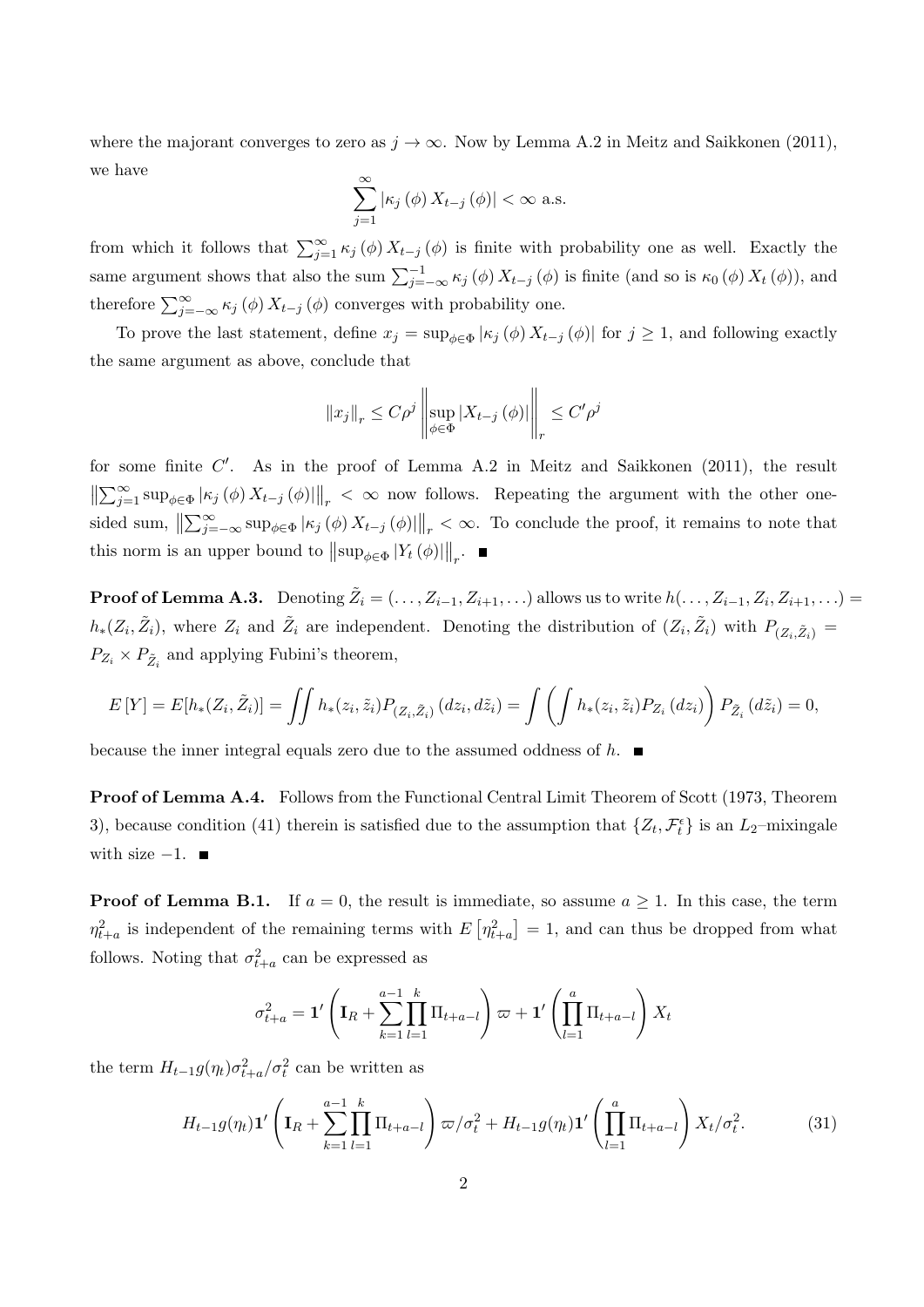In the former term in (31), the terms  $\Pi_{t+a-1}, \ldots, \Pi_{t+1}$  (if present) are independent of the remaining terms and of each other, with their product having expected value  $\Pi^{a-1}$ . Therefore this term has the same expected value as

$$
\omega_0 \frac{H_{t-1}}{\sigma_t^2} g(\eta_t) \sum_{k=0}^{a-1} c_k
$$

(and if  $E[g(\eta_t)]=0$ , this term has expectation zero). Now consider the latter term in (31). The terms  $\Pi_{t+a-1}, \ldots, \Pi_{t+1}$  (if present) are independent of the remaining terms and of each other, with their product having expected value  $\Pi^{a-1}$ . The term  $g(\eta_t) \Pi_t$  is also independent of the remaining terms with  $E[g(\eta_t) \Pi_t]$  being a matrix with  $(1,1)$  element equal to  $\alpha_{0,1} E[g(\eta_t) \eta_t^2]$ ,  $(2,1)$  element equal to  $E[g(\eta_t)\eta_t^2]$ , and the remaining elements being equal to  $E[g(\eta_t)]$  times the corresponding element in Π. Thus,  $E[g(\eta_t)$ Π<sub>t</sub>] can be expressed as  $\Pi\{E[g(\eta_t)]\mathbf{I}_R + (E[g(\eta_t)\eta_t^2] - E[g(\eta_t)])\mathbf{1}\mathbf{1}'\}$ . (In the case  $R = 1, E[g(\eta_t) \Pi_t]$  is a scalar but nevertheless has the derived expression.) Therefore, the latter term in (31) has the same expected value as

$$
H_{t-1}\mathbf{1}'\Pi^{a} \{ E[g(\eta_{t})] \mathbf{I}_{R} + (E[g(\eta_{t})\eta_{t}^{2}] - E[g(\eta_{t})] \mathbf{1}\mathbf{1}' \} X_{t}/\sigma_{t}^{2}
$$
  
\n
$$
= H_{t-1}\mathbf{1}'\Pi^{a} E[g(\eta_{t})] X_{t}/\sigma_{t}^{2} + H_{t-1} (E[g(\eta_{t})\eta_{t}^{2}] - E[g(\eta_{t})] \mathbf{1}'\Pi^{a}\mathbf{1}\mathbf{1}' X_{t}/\sigma_{t}^{2}
$$
  
\n
$$
= H_{t-1}\mathbf{1}'\Pi^{a} E[g(\eta_{t})] X_{t}/\sigma_{t}^{2} + H_{t-1} (E[g(\eta_{t})\eta_{t}^{2}] - E[g(\eta_{t})]) c_{a}
$$
  
\n
$$
= c_{a}H_{t-1} E[g(\eta_{t})\eta_{t}^{2}] + E[g(\eta_{t})] (\mathbf{1}'\Pi^{a} H_{t-1} X_{t}/\sigma_{t}^{2} - c_{a}H_{t-1}).
$$

This completes the proof. ■

**Proof of Lemma C.1.** Part (i) follows from the first dominance condition in Assumption  $4(iv)$ which also implies part (ii) because, using continuity, we can find a finite constant  $C$  such that

$$
\frac{f_{\eta,x}^2\left(x;\lambda_0\right)}{f_{\eta}^2\left(x;\lambda_0\right)} \leq C \mathbf{1}\left(|x| \leq 1\right) + x^4 \frac{f_{\eta,x}^2\left(x;\lambda_0\right)}{f_{\eta}^2\left(x;\lambda_0\right)} \mathbf{1}\left(|x| > 1\right),
$$

where  $1(\cdot)$  signifies the indicator function. Part (iii) follows from parts (i) and (ii) because, due to the Cauchy-Schwarz inequality,  $E[e_{x,t}^2 \eta_t^2] \leq (E[e_{x,t}^2 \eta_t^4] E[e_{x,t}^2])^{1/2}$ . Similarly, because  $E[|e_{x,t} \eta_t^3|] \leq$  $(E[e_{x,t}^2 \eta_t^4] E[\eta_t^2])^{1/2}$  part (iv) follows from part (i) and the fact  $E[\eta_t^2] = 1$ . For part (v) it suffices to show the result  $E[e_{\lambda_i,t}^2] < \infty$  for the diagonal elements of the matrix. As

$$
E[e_{\lambda_i,t}^2] = \int \frac{f_{\eta,\lambda_i}^2(x;\lambda_0)}{f_{\eta}^2(x;\lambda_0)} f_{\eta}(x;\lambda_0) dx
$$

the finiteness follows from the second dominance condition in Assumption 4(iv). By the Cauchy-Schwarz inequality,  $E[|e_{\lambda_i,t}e_{x,t}\eta_t|] \leq (E[e_{\lambda_i,t}^2]E[e_{x,t}^2\eta_t^2])^{1/2}$  for each component, and hence part (vi) follows from parts (iii) and (v). As  $e_{x,t} = f_{\eta,x}(\eta_t; \lambda_0) / f_{\eta}(\eta_t; \lambda_0)$ , where the denominator contains a symmetric function and the numerator an odd function, part (vii) follows from Lemma A.3 and the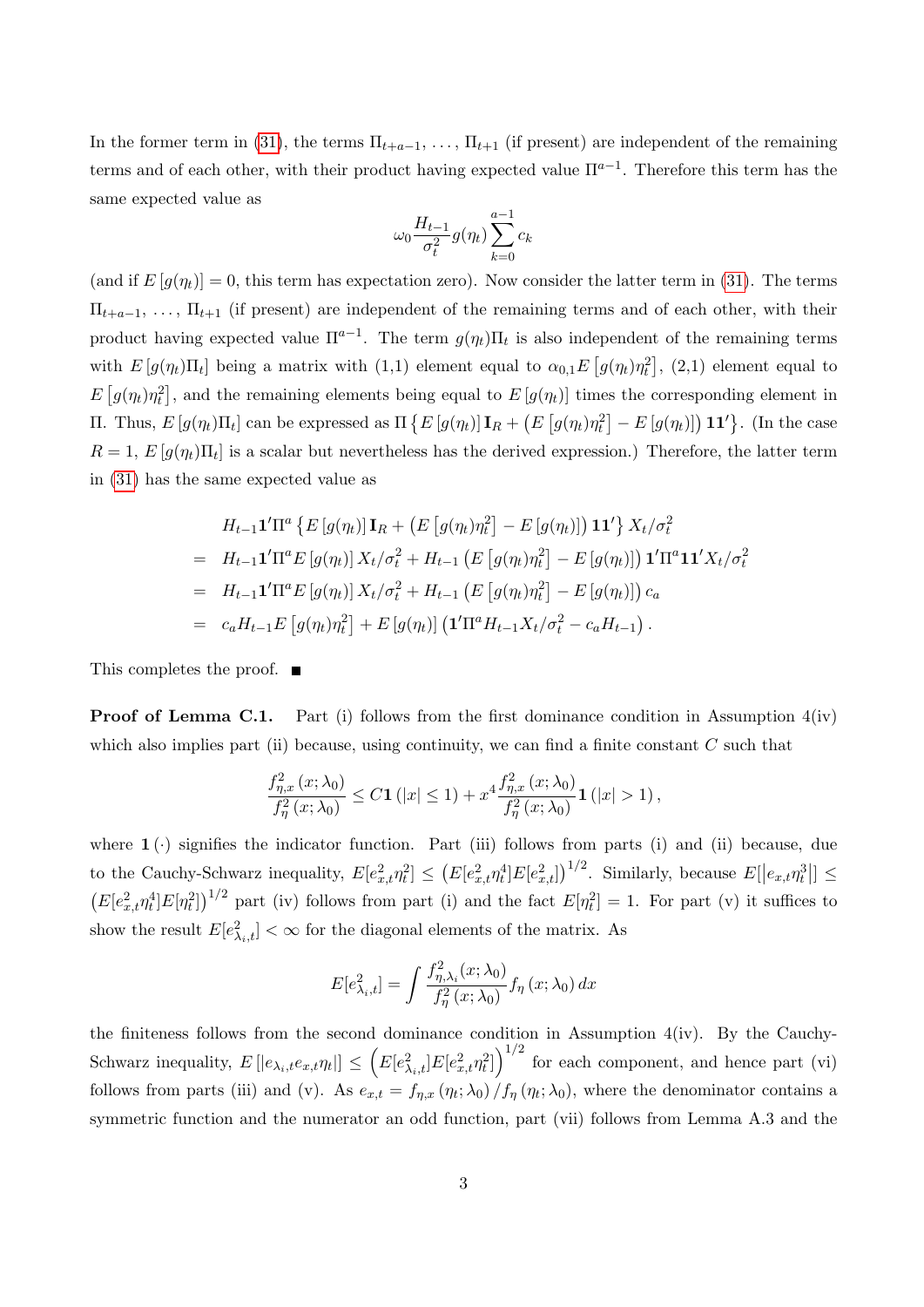fact  $E[|e_{x,t}|] < \infty$  obtained from part (ii). Part (viii) follows because, due to facts  $E[\eta_t] = 0$  and  $\int f_{\eta}(x; \lambda_0) dx = 1,$ 

$$
\int x f_{\eta,x}(x;\lambda_0) dx = \left| \frac{\infty}{-\infty} x f_{\eta}(x;\lambda_0) - \int f_{\eta}(x;\lambda_0) dx \right| = -1.
$$

As in part (vii),  $e_{x,t}\eta_t^2$  is an odd function of  $\eta_t$ , and hence part (ix) follows from Lemma A.3 and the fact  $E[|e_{x,t}| \eta_t^2] < \infty$  obtained from part (i). For part (x), integration by parts yields

$$
E\left[e_{x,t}\eta_t^3\right] = \int x^3 f_{\eta,x}\left(x;\lambda_0\right) dx = \left|\frac{\infty}{-\infty}x^3 f_{\eta}\left(x;\lambda_0\right) - 3\int x^2 f_{\eta}\left(x;\lambda_0\right) dx = -3,
$$

where the last equality follows because  $E[|\eta_t|^3] < \infty$  and  $E[\eta_t^2] = 1$ . Part (xi) holds because

$$
E\left[e_{\lambda,t}\right] = \int f_{\eta,\lambda}(x;\lambda_0)dx = \int \left[\frac{\partial f_{\eta}(x;\lambda)}{\partial \lambda}\right]_{\lambda=\lambda_0}dx = \left[\frac{d}{d\lambda}\int f_{\eta}(x;\lambda)dx\right]_{\lambda=\lambda_0} = 0,
$$

where the second last equality is justified by Assumption  $4(v)$  and a theorem justifying the differentiation of an integral (see, e.g., Theorem 24.5 and the discussion following it in Aliprantis and Burkinshaw (1998)). The justification of part (xii) is almost identical, again relying on Assumption  $4(v)$ , and also on Assumption 4(ii) to ensure that the last equality holds.  $\blacksquare$ 

Proof of Lemma 2, remaining details. Here we provide several additional details to the proof of Lemma 2.

**Remaining details for Step 2(i).** To show that  $E\left[l_{d,t}(\theta_0)l'_{a,t}(\theta_0)\right] = 0$ , write

$$
E\left[l_{d,t}(\theta_0)l'_{a,t}(\theta_0)\right] = E\left[e_{x,t}e_{\lambda,t}\frac{u'_{a,t}(\theta_0)}{\sigma_t} - \frac{1}{2}\left(e_{x,t}\eta_t + 1\right)e_{\lambda,t}\frac{h'_{a,t}(\theta_0)}{\sigma_t^2}\right]
$$
  

$$
= E\left[e_{x,t}e_{\lambda,t}\right]E\left[\frac{u'_{a,t}(\theta_0)}{\sigma_t}\right] - \frac{1}{2}E\left[\left(e_{x,t}\eta_t + 1\right)e_{\lambda,t}\right]E\left[\frac{h'_{a,t}(\theta_0)}{\sigma_t^2}\right],
$$

where the latter equality holds because  $h_{a,t}(\theta_0)$ ,  $u_{a,t}(\theta_0)$ , and  $\sigma_t$  are  $\mathcal{F}_t^{\eta}$  $\frac{t}{t-1}$ -measurable. Using the expansions of  $u_{a_p,t}(\theta_0)$  and  $h_{a_p,t}(\theta_0)$  (see (12a) and (12c)) and the fact that  $\sigma_t$  is an even function of  $\eta_{\tau}$  for all  $\tau$  it can be seen that both  $\sigma_t^{-1}u'_{a,t}(\theta_0)$  and  $\sigma_t^{-2}h'_{a,t}(\theta_0)$  can be expressed as sums of components each of which is an odd function of a particular  $\eta_{\tau}$ . Thus, by Lemma A.3, the corresponding expectations are zero, and hence  $E\left[l_{d,t}(\theta_0)l'_{a,t}(\theta_0)\right] = 0.$ 

For the second term of  $l_{c,t}(\theta_0)l'_{b,s}(\theta_0)$  and for the two terms of  $l_{d,t}(\theta_0)l'_{b,s}(\theta_0)$ , one can use the expansions of  $u_{bq,s}(\theta_0)$  and  $h_{bq,s}(\theta_0)$  (see (12b) and (12d)) and similarly as with the first term of  $l_{c,t}(\theta_0)l'_{b,s}(\theta_0)$  conclude that it suffices to show that the expressions

$$
\frac{h_{c,t}(\theta_0)\sigma_{s-r}\sigma_{s-r+q+j}}{\sigma_t^2\sigma_s^2}\eta_{s-r}\eta_{s-r+q+j}(e_{x,t}\eta_t+1)(e_{x,s}\eta_s+1)
$$
  

$$
\frac{\sigma_{s+q+j}}{\sigma_s}\eta_{s+q+j}e_{x,s}e_{\lambda,t}
$$
  

$$
\frac{\sigma_{s-r}\sigma_{s-r+q+j}}{\sigma_s^2}\eta_{s-r}\eta_{s-r+q+j}(e_{x,s}\eta_s+1)e_{\lambda,t}
$$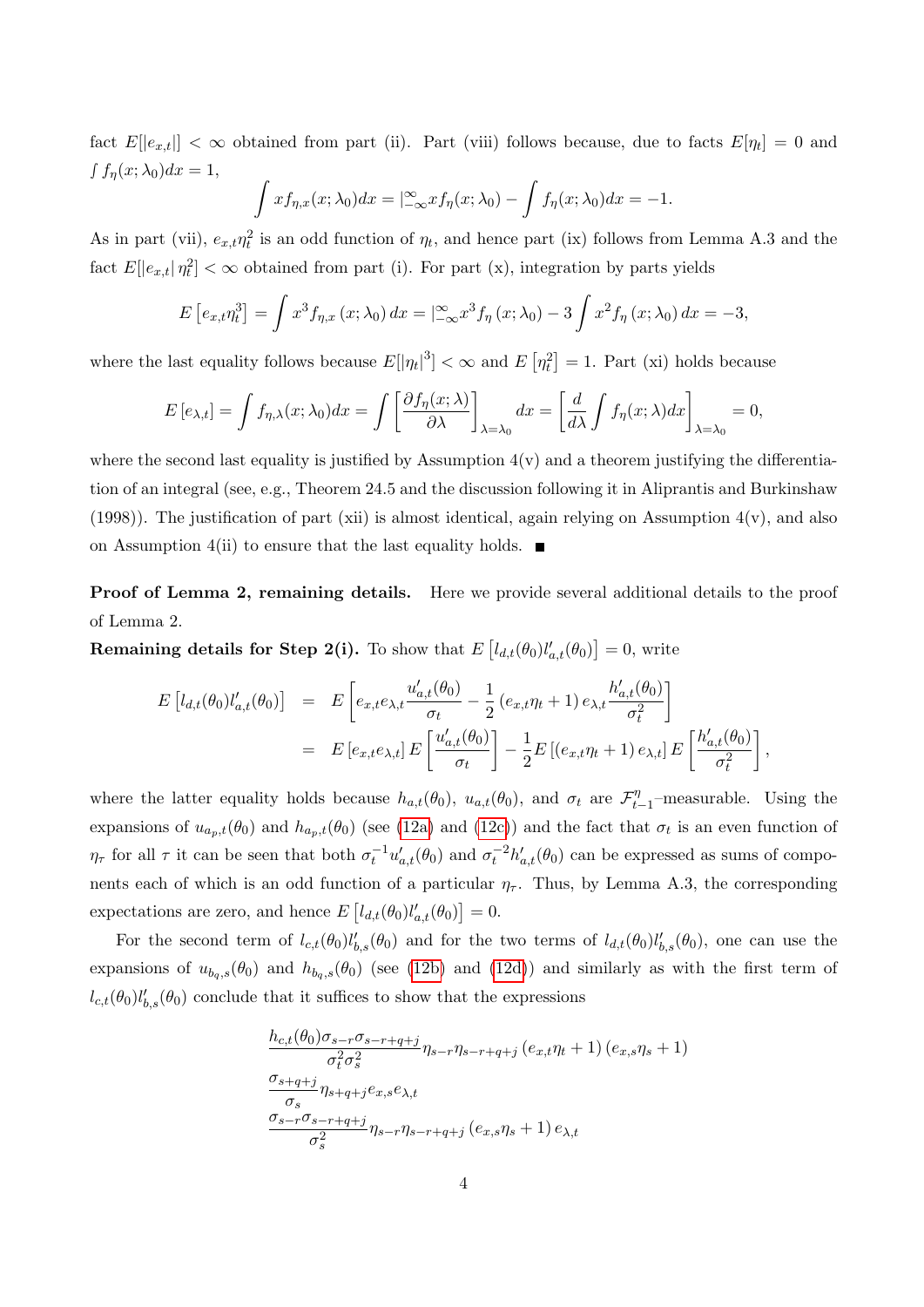have expectation zero. If  $t = s$ , this is clear for all three as then they are odd functions of the first  $\eta$ appearing in them (see Lemma A.3). Thus, consider the case  $t \neq s$ .

As for the first expression, if  $s > t$ , then the largest index involved is either s or  $s - r + q + j$ . If  $s \geq s-r+q+j$ , the expectation is zero because both  $e_{x,s}\eta_s+1$  and  $\eta_s(e_{x,s}\eta_s+1)$  are independent of the remaining terms and have expectation zero. If  $s < s - r + q + j$ , the expression is an odd function of  $\eta_{s-r+q+j}$ , implying zero expectation. On the other hand, if  $s < t$ , the largest index is either t or  $s - r + q + j$ , and the same argument as in the case  $s > t$  shows that the expectation is zero.

Now consider the second expression. If  $t \neq s + q + j$ , the expression is an odd function of  $\eta_{s+q+j}$ and, if  $t = s + q + j \neq s$ , it is an odd function of  $\eta_s$  (because  $e_{x,s}$  is an odd function of  $\eta_s$ ). Hence, it follows that the expectation is always zero.

Finally, consider the third expression. If  $s < t$ , this expression is an odd function of  $\eta_{s-r}$  and, consequently, has zero expectation. If  $s > t$ , the largest index involved is either s or  $s - r + q + j$  and the argument used for the first expression, case  $s > t$ , shows that the expectation is zero.

**Remaining details for Step 2(iii).** We need to establish the expressions of  $A_{21}$  and  $B_{21}$  in Lemma 2. To this end, write  $l_{b,t}(\theta_0)l'_{a,s}(\theta_0)$  as

$$
l_{b,t}(\theta_0)l'_{a,s}(\theta_0) = e_{x,t}e_{x,s}\frac{u_{b,t}(\theta_0)}{\sigma_t}\frac{u'_{a,s}(\theta_0)}{\sigma_s} + \frac{1}{4}\left(e_{x,t}\eta_t + 1\right)\left(e_{x,s}\eta_s + 1\right)\frac{h_{b,t}(\theta_0)}{\sigma_t^2}\frac{h'_{a,s}(\theta_0)}{\sigma_s^2} - \frac{1}{2}e_{x,t}\left(e_{x,s}\eta_s + 1\right)\frac{u_{b,t}(\theta_0)}{\sigma_t}\frac{h'_{a,s}(\theta_0)}{\sigma_s^2} - \frac{1}{2}e_{x,s}\left(e_{x,t}\eta_t + 1\right)\frac{h_{b,t}(\theta_0)}{\sigma_t^2}\frac{u'_{a,s}(\theta_0)}{\sigma_s}.
$$

We begin with the three last terms of  $l_{b,t}(\theta_0)l'_{a,s}(\theta_0)$  because it will turn out that these have zero expectation whenever  $t \neq s$ . We first establish this. Using the expansions of  $u_{a_p,t}(\theta_0)$ ,  $u_{b_q,t}(\theta_0)$ ,  $h_{a_p,t}(\theta_0)$ , and  $h_{b_q,t}(\theta_0)$  in (12a)–(12d) we can conclude as in Step 2(i) that it suffices to show that the three expressions

$$
\frac{\sigma_{t-r}\sigma_{t-r+q+j}\sigma_{s-\tilde{r}}\sigma_{s-\tilde{r}-p-i}}{\sigma_t^2 \sigma_s^2} \eta_{t-r}\eta_{t-r+q+j}\eta_{s-\tilde{r}}\eta_{s-\tilde{r}-p-i} (e_{x,t}\eta_t+1) (e_{x,s}\eta_s+1)
$$
\n
$$
\frac{\sigma_{t+q+j}\sigma_{s-r}\sigma_{s-r-p-i}}{\sigma_t \sigma_s^2} \eta_{t+q+j}\eta_{s-r}\eta_{s-r-p-i}e_{x,t} (e_{x,s}\eta_s+1)
$$
\n
$$
\frac{\sigma_{t-r}\sigma_{t-r+q+j}\sigma_{s-p-i}}{\sigma_t^2 \sigma_s} \eta_{t-r}\eta_{t-r+q+j}\eta_{s-p-i}e_{x,s} (e_{x,t}\eta_t+1)
$$

have expectation zero whenever  $t \neq s$ .

Concerning the first expression, if  $t > s$ , the largest index therein is either t or  $t - r + q + j$ . In the three possible cases (with relations  $\lt$ , =, and > between the two indices), either  $\eta_{t-r+q+j}$  $\eta_t (e_{x,t} \eta_t + 1)$ , or  $e_{x,t} \eta_t + 1$  has expectation zero and is independent of the other terms in the expression. Hence the expectation is zero. If  $t < s$ , the largest index is either s or  $t-r+q+j$ , and same reasoning as in the case  $t > s$  can be used to deduce that the expectation is zero.

Now consider the second expression. The largest index is always either  $t + q + j$  or s, and in the same way as in the previous paragraph, the expectation will always be zero (even in the case  $t = s$ ).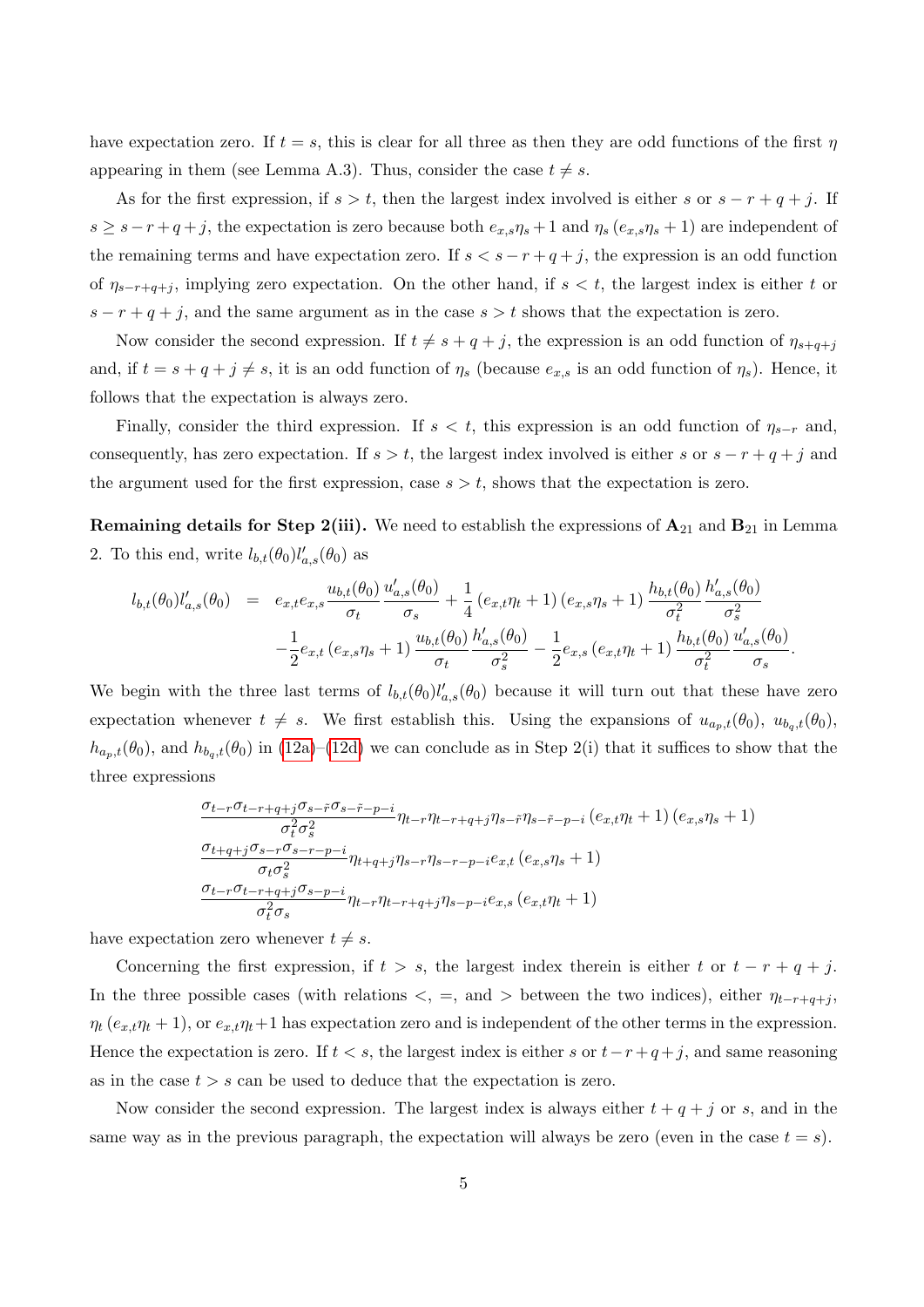In the third expression, the case  $t > s$  can be handled as in the case of the first expression because now the largest index is either t or  $t-r+q+j$ . The case  $t < s$  requires more attention. If  $s \neq t-r+q+j$ , one of these indices is the largest and the previous argument applies. Therefore assume  $s = t-r+q+j$ . If  $t - r \neq s - p - i$ , the considered expression will necessarily be an odd function of either  $\eta_{t-r}$  or  $\eta_{s-p-i}$ , and the expectation will be zero. Thus, assume that also  $t - r = s - p - i$  holds. With these restrictions, the considered expression simplifies to

$$
\frac{\sigma_{t-r}^2}{\sigma_t^2} \eta_{t-r}^2 \eta_s e_{x,s} \left(e_{x,t}\eta_t + 1\right).
$$

Here the term  $e_{x,t}\eta_t + 1$  has expectation zero and is independent of the other terms, implying that the whole expression has zero expectation (note that a crucial point in this argument is that the terms  $\sigma_{t-r+q+j}$  and  $\sigma_s$  cancel out and that  $\sigma_{s-p-i}$  (=  $\sigma_{t-r}$ ) is independent of  $e_{x,t}\eta_t + 1$ ).

The second and fourth terms of  $l_{b,t}(\theta_0)l'_{a,s}(\theta_0)$  have non-zero expectation when  $t = s$ , and these non-zero expectations yield the expression of  $A_{21}$  in Lemma 2.

Finally, consider the first term in  $l_{b,t}(\theta_0)l'_{a,s}(\theta_0)$ , whose element  $(q, p)$  is given by

$$
e_{x,t}e_{x,s}\frac{u_{b_q,t}(\theta_0)}{\sigma_t}\frac{u'_{a_p,s}(\theta_0)}{\sigma_s}=-\sum_{j=0}^{\infty}\sum_{i=0}^{\infty}\psi^{(b)}_{0,j}\psi^{(a)}_{0,i}\frac{\sigma_{t+q+j}\sigma_{s-p-i}}{\sigma_t\sigma_s}e_{x,t}e_{x,s}\eta_{t+q+j}\eta_{s-p-i},
$$

where the equality follows from  $(12a)$  and  $(12b)$ . The largest time index in this expression is always either s or  $t+q+j$ , and to avoid an odd expression as a function of either  $\eta_s$  or  $\eta_{t+q+j}$ , we must have  $s =$  $t+q+j$ . Then, we must also have  $t = s-p-i$  and, necessarily, also  $t < s$  and  $s-t = p+i = q+j$ . With these restrictions all the  $\sigma$ 's cancel out and, moreover,  $E[e_{x,t}e_{x,s}\eta_{t+q+j}\eta_{s-p-i}] = E[e_{x,t}\eta_t]E[e_{x,s}\eta_s] = 1$ (see Lemma  $C.1$ (viii)). It thus suffices to consider the expression

$$
-\sum_{j=0}^{\infty}\sum_{i=0}^{\infty}\psi^{(b)}_{0,j}\psi^{(a)}_{0,i}
$$

under the restrictions listed above. When  $q \geq p$ , we may solve for i as  $i = j + q - p$ , yielding the expression  $-\sum_{j=0}^{\infty} \psi_{0,j}^{(b)} \psi_{0,j+q-p}^{(a)} = -\sum_{j=0}^{\infty} \psi_{0,j-q}^{(b)} \psi_{0,j-p}^{(a)}$  when  $\psi_{0,j}^{(b)} = \psi_{0,j}^{(a)} = 0, j < 0$ , is assumed. Thus, we have obtained the expression of  $(B_{21})_{q,p}$  given in Lemma 2.

**Remaining details for Step 3.** The other three expectations appearing in the expressions of  $A_{21}$ and  $A_{22}$  can be handled in a similar manner. Making use of the expansions (12a) and (12d), the element  $(q, p)$  of the matrix  $h_{b,t}(\theta_0)u'_{a,t}(\theta_0)e_{x,t}$   $(e_{x,t}\eta_t + 1)/\sigma_t^3$  can be written as

$$
-2\sum_{r=1}^{R}\sum_{j=0}^{\infty}\sum_{i=0}^{\infty}\alpha_{0,r}\psi_{0,j}^{(b)}\psi_{0,i}^{(a)}\frac{\sigma_{t-r}\sigma_{t-r+q+j}\sigma_{t-p-i}}{\sigma_t^3}\eta_{t-r}\eta_{t-r+q+j}\eta_{t-p-i}e_{x,t}\left(e_{x,t}\eta_t+1\right).
$$

In this summation, only the terms in which  $t - r = t - p - i$  and  $t = t - r + q + i$  have nonzero expectation, and thus it suffices to show that  $\sigma_{t-r}^2 \eta_{t-r}^2 \eta_t e_{x,t} (e_{x,t} \eta_t + 1) / \sigma_t^2$  has finite expectation. This follows from the assumptions and arguments already used.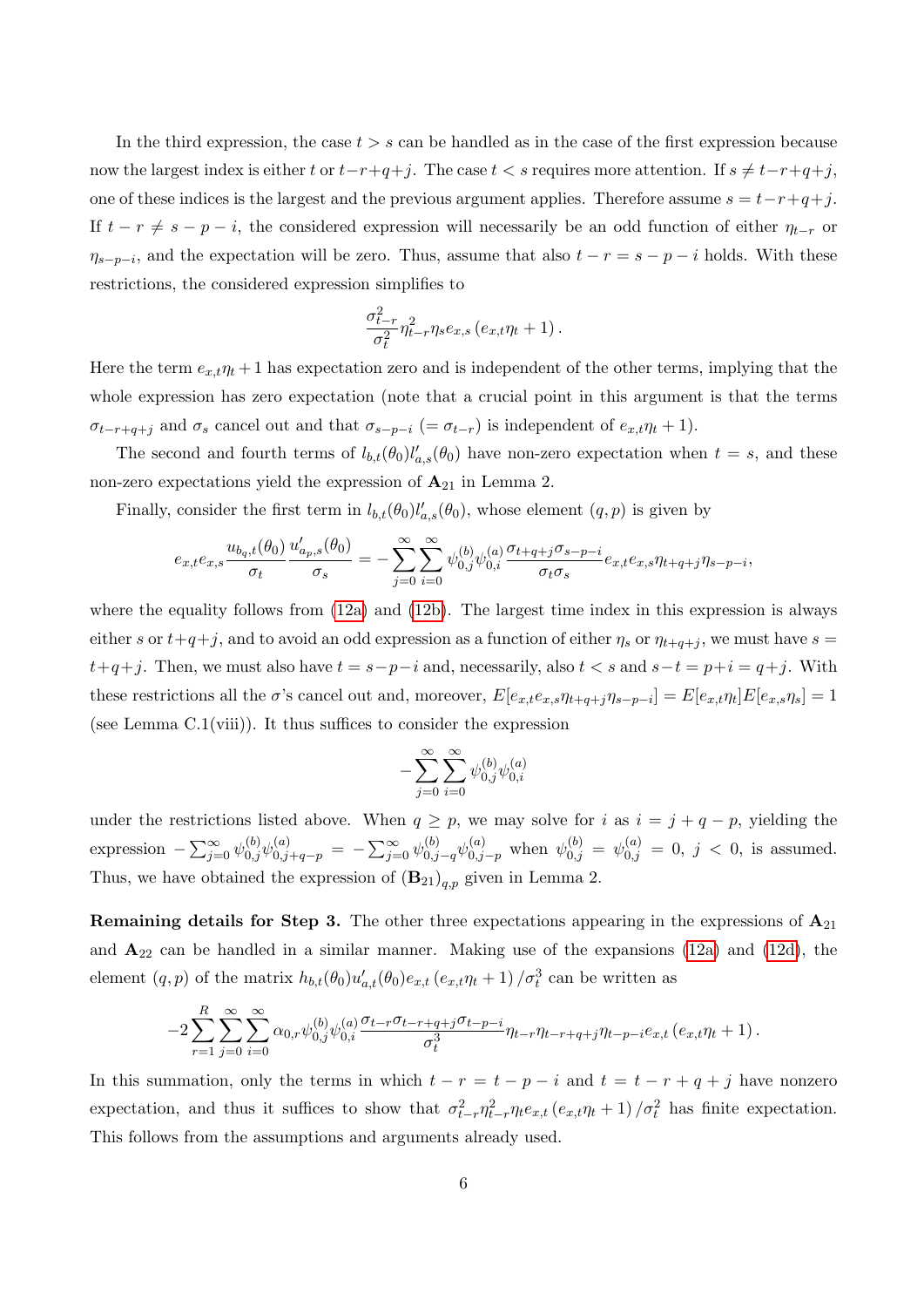The element  $(q, \tilde{q})$  of the matrix  $u_{b,t}(\theta_0)u'_{b,t}(\theta_0)e_{x,t}^2/\sigma_t^2$  can be written as (see (12b))

$$
\sum_{j=0}^{\infty} \sum_{\tilde{j}=0}^{\infty} \psi_{0,\tilde{j}}^{(b)} \psi_{0,\tilde{j}}^{(b)} \frac{\sigma_{t+q+j} \sigma_{t+\tilde{q}+\tilde{j}}}{\sigma_t^2} \eta_{t+q+j} \eta_{t+\tilde{q}+\tilde{j}} e_{x,t}^2.
$$

For nonzero expectation we must have  $q+j = \tilde{q}+\tilde{j}$ , and the resulting expression has finite expectation by Lemma B.1 and Lemma C.1.

Finally, consider the element  $(q, \tilde{q})$  of the matrix  $h_{b,t}(\theta_0)h'_{b,t}(\theta_0) (e_{x,t}\eta_t+1)^2/\sigma_t^4$ , which can be written as (see (12d))

$$
4\sum_{r=1}^R\sum_{\tilde{r}=1}^R\sum_{j=0}^\infty\sum_{\tilde{j}=0}^\infty\alpha_{0,r}\alpha_{0,\tilde{r}}\psi_{0,j}^{(b)}\psi_{0,\tilde{j}}^{(b)}\frac{\sigma_{t-r}\sigma_{t-\tilde{r}}\sigma_{t-r+q+j}\sigma_{t-\tilde{r}+\tilde{q}+\tilde{j}}}{\sigma_t^4}\eta_{t-r}\eta_{t-r+q+j}\eta_{t-\tilde{r}+\tilde{q}+\tilde{j}}\left(e_{x,t}\eta_t+1\right)^2.
$$

Only the terms in the summation with  $r = \tilde{r}$  and  $q + j = \tilde{q} + \tilde{j}$  have nonzero expectations, and thus it suffices to consider the expression

$$
\frac{\sigma_{t-r}^2 \sigma_{t-r+q+j}^2}{\sigma_t^4} \eta_{t-r}^2 \eta_{t-r+q+j}^2 (e_{x,t} \eta_t + 1)^2.
$$

If  $-r+q+j<0$ , this is the same expression as already considered in the case of the first term. On the other hand, if  $-r+q+j\geq 0$  the arguments used therein in conjunction with Lemma B.1 and Lemma C.1 give the result.

The result  $Cov[x_t] = \mathcal{I}_1(\theta_0)$  in Step 4. To show that  $Cov[x_t] = \mathcal{I}_1(\theta_0)$ , denote

$$
\mathbf{A}_{11,1} = E\left[e_{x,t}^2\right]E\left[\frac{u_{a,t}(\theta_0)}{\sigma_t}\frac{u'_{a,t}(\theta_0)}{\sigma_t}\right], \qquad \mathbf{A}_{11,2} = \frac{1}{4}E\left[\left(e_{x,t}\eta_t + 1\right)^2\right]E\left[\frac{h_{a,t}(\theta_0)}{\sigma_t^2}\frac{h'_{a,t}(\theta_0)}{\sigma_t^2}\right],
$$
\n
$$
\mathbf{A}_{21,1} = \frac{1}{4}E\left[\left(e_{x,t}\eta_t + 1\right)^2\frac{h_{b,t}(\theta_0)}{\sigma_t^2}\frac{h'_{a,t}(\theta_0)}{\sigma_t^2}\right] \quad \mathbf{A}_{21,2} = -\frac{1}{2}E\left[e_{x,t}\left(e_{x,t}\eta_t + 1\right)\frac{h_{b,t}(\theta_0)}{\sigma_t^2}\frac{u'_{a,t}(\theta_0)}{\sigma_t}\right],
$$
\n
$$
\mathbf{A}_{22,1} = E\left[e_{x,t}^2\frac{u_{b,t}(\theta_0)}{\sigma_t}\frac{u'_{b,t}(\theta_0)}{\sigma_t}\right], \qquad \mathbf{A}_{22,2} = \frac{1}{4}E\left[\left(e_{x,t}\eta_t + 1\right)^2\frac{h_{b,t}(\theta_0)}{\sigma_t^2}\frac{h'_{b,t}(\theta_0)}{\sigma_t^2}\right].
$$

From the definitions it follows that  $x_{a,t} = x_{a,1,t} + x_{a,2,t} = l_{a,t}(\theta_0)$  and that

Cov 
$$
[x_{a,t}]
$$
 = Cov  $[x_{a,1,t}]$  + Cov  $[x_{a,2,t}]$  =  $\mathbf{A}_{11,1}$  +  $\mathbf{A}_{11,2}$  =  $\mathbf{A}_{11}$ .

Concerning the covariance between  $x_{b,t}$  and  $x_{a,t}$ , first note that  $Cov[x_{b_q,2,t}, x_{a_p,1,t}] = 0$  (because each term in  $x_{b_q,2,t}x_{a_p,1,t}$  will necessarily be an odd function of either  $\eta_{t-r}$  or  $\eta_{t-r+q+j}$ ), Cov[ $x_{b_q,1,t}$ ,  $x_{a_p,2,t}$ ] = 0 (each term is necessarily an odd function of either  $\eta_{t-r}$  or  $\eta_{t-r-p-i}$ ), and Cov[ $x_{b_q,3,t}, x_{a_p,2,t}$ ] = 0 (if  $q + j > r$ , the term  $(e_{x,t}\eta_t + 1)\eta_t$  will be independent of the rest with expectation zero; if  $q + j = r$ , each term is necessarily an odd function of either  $\eta_{t-r}$  or  $\eta_{t-r-p-i}$ ). Moreover,

$$
Cov\left[x_{b_q,1,t}, x_{a_p,1,t}\right] = -\sum_{j=0}^{\infty} \sum_{i=0}^{\infty} \psi_{0,i}^{(a)} \psi_{0,j}^{(b)} E\left[e_{x,t-q-j} \eta_{t-p-i}\right] E\left[e_{x,t} \eta_t\right] \mathbf{1}\left(q+j=i+p\right) = -\sum_{j=0}^{\infty} \psi_{0,j-q}^{(b)} \psi_{0,j-p}^{(a)},
$$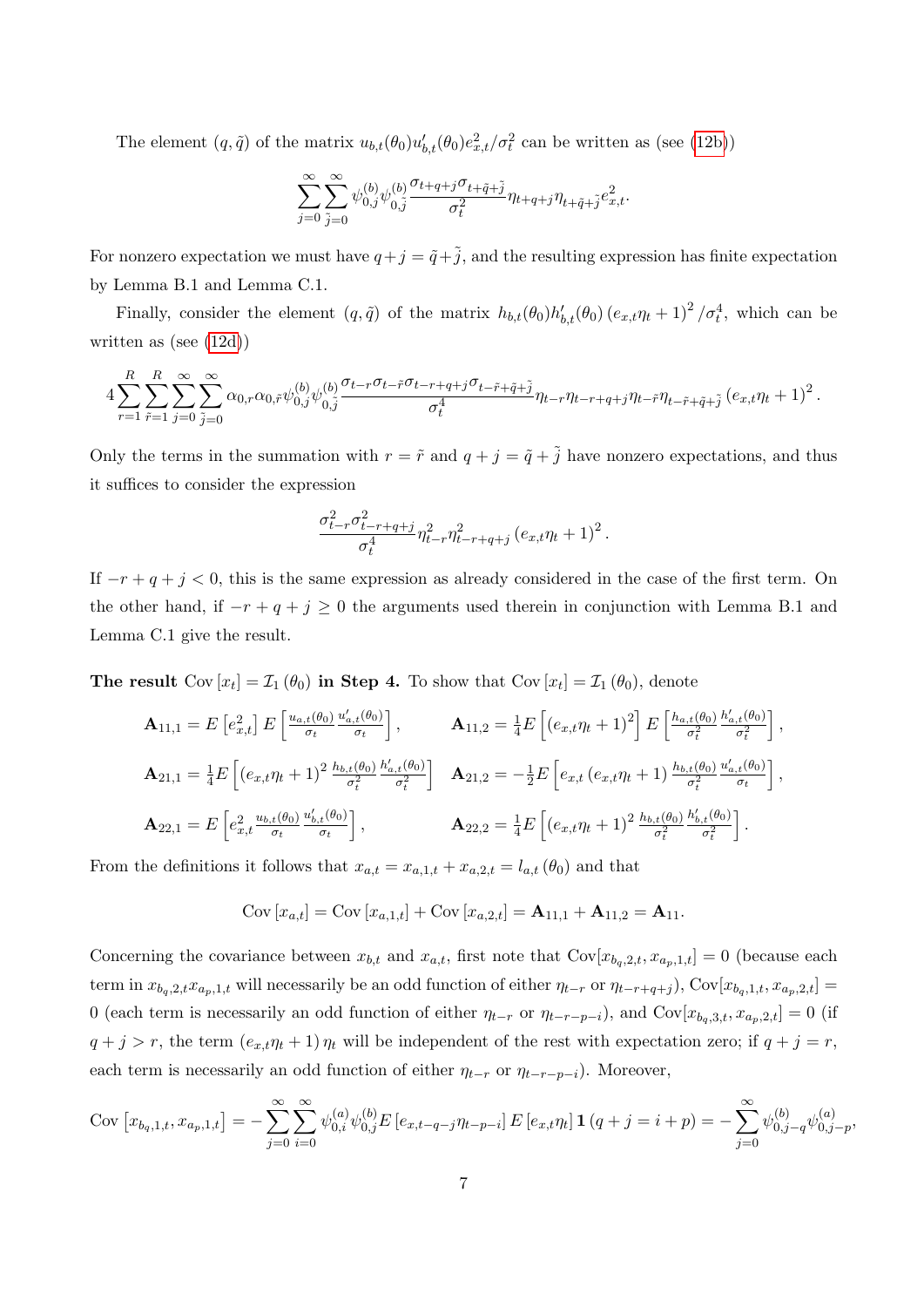so that  $Cov[x_{b,1,t}, x_{a,1,t}] = \mathbf{B}_{21}$ .

The covariance between  $x_{b_q,3,t}$  and  $x_{a_p,1,t}$  is obtained as the expected value of

$$
x_{b_q,3,t}x_{a_p,1,t} = \sum_{r=1}^{R} \sum_{j=0}^{\infty} \sum_{i=0}^{\infty} \alpha_{0,r} \psi_{0,j}^{(b)} \psi_{0,i}^{(a)} \frac{\sigma_{t-q-j} \sigma_{t-p-i}}{\sigma_{t+r-q-j}^2} \eta_{t-q-j} \eta_{t-p-i} (e_{x,t+r-q-j} \eta_{t+r-q-j} + 1)
$$
  
 
$$
\times e_{x,t} \eta_t \mathbf{1} (q+j \geq r)
$$

and a non-zero expectation can only be obtained when  $r = q + j = p + i$ . For this covariance, it thus suffices to consider the expected value of

$$
\sum_{r=1}^{R} \sum_{j=0}^{\infty} \sum_{i=0}^{\infty} \alpha_{0,r} \psi_{0,j}^{(b)} \psi_{0,i}^{(a)} \frac{\sigma_{t-r}^2}{\sigma_t^2} \eta_{t-r}^2 (e_{x,t} \eta_t + 1) e_{x,t} \eta_t \mathbf{1} (r = q + j = p + i).
$$

On the other hand, from the definition of the matrix  $\mathbf{A}_{21,2}$  (see also (12a) and (12d)) it can be seen that its elements are defined as the expectations of the variables

$$
\sum_{r=1}^{R} \sum_{j=0}^{\infty} \sum_{i=0}^{\infty} \alpha_{0,r} \psi_{0,j}^{(b)} \psi_{0,i}^{(a)} \frac{\sigma_{t-r} \sigma_{t-r+q+j} \sigma_{t-p-i}}{\sigma_t^2 \sigma_t} \eta_{t-r} \eta_{t-r+q+j} \eta_{t-p-i} e_{x,t} (e_{x,t} \eta_t + 1),
$$

and non-zero expectations are obtained only when  $r = q + j = p + i$ . Thus Cov  $[x_{b,3,t}x_{a,1,t}] = A_{21,2}$ .

Finally, the covariance between  $x_{b_q,2,t}$  and  $x_{a_p,2,t}$  is obtained as the expected value of

$$
x_{b_q,2,t}x_{a_p,2,t} = -\sum_{r=1}^R \sum_{\tilde{r}=1}^R \sum_{j=0}^\infty \sum_{i=0}^\infty \alpha_{0,r} \alpha_{0,\tilde{r}} \psi_{0,j}^{(b)} \psi_{0,i}^{(a)} \frac{\sigma_{t-r} \sigma_{t-r+q+j} \sigma_{t-\tilde{r}} \sigma_{t-\tilde{r}-p-i}}{\sigma_t^2 \sigma_t^2} \eta_{t-r} \eta_{t-r+q+j} \eta_{t-\tilde{r}} \eta_{t-\tilde{r}-p-i} \times (e_{x,t} \eta_t + 1)^2 \mathbf{1} (q+j < r).
$$

The only terms in the summation with non-zero expectation are those in which  $r = \tilde{r} + p + i$  and  $r = \tilde{r} + q + j$ , and thus also  $p + i = q + j$ . For this covariance, it thus suffices to consider the expected value of

$$
-\sum_{\tilde{r}=1}^{R} \sum_{r=1}^{\infty} \sum_{j=0}^{\infty} \sum_{i=0}^{\infty} \alpha_{0,r} \alpha_{0,\tilde{r}} \psi_{0,j}^{(b)} \psi_{0,i}^{(a)} \frac{\sigma_{t-r}^{2} \sigma_{t-r+q+j}^{2}}{\sigma_{t}^{2} \sigma_{t}^{2}} \eta_{t-r}^{2} \eta_{t-r+q+j}^{2} (e_{x,t} \eta_{t} + 1)^{2} \times \mathbf{1} (r = \tilde{r} + p + i = \tilde{r} + q + j, q + j < r).
$$

On the other hand, from the definition of the matrix  $\mathbf{A}_{21,1}$  (see also (12c) and (12d)) it can be seen that its elements are defined as the expectations of the variables

$$
-\sum_{r=1}^{R}\sum_{\tilde{r}=1}^{R}\sum_{j=0}^{\infty}\sum_{i=0}^{\infty}\alpha_{0,r}\alpha_{0,\tilde{r}}\psi_{0,i}^{(a)}\psi_{0,j}^{(b)}\frac{\sigma_{t-r}\sigma_{t-r+q+j}\sigma_{t-\tilde{r}}\sigma_{t-\tilde{r}-p-i}}{\sigma_{t}^{2}\sigma_{t}^{2}}\eta_{t-r}\eta_{t-r+q+j}\eta_{t-\tilde{r}}\eta_{t-\tilde{r}-p-i}(e_{x,t}\eta_{t}+1)^{2},
$$

and non-zero expectations are obtained only when  $r = \tilde{r} + p + i = \tilde{r} + q + j$ ,  $q + j < r$ , so that Cov  $[x_{b,2,t}, x_{a,2,t}] = \mathbf{A}_{21,1}$ . Combining the results above, we find that Cov  $[x_{b,t}, x_{a,t}] = \mathbf{A}_{21} + \mathbf{B}_{21}$ .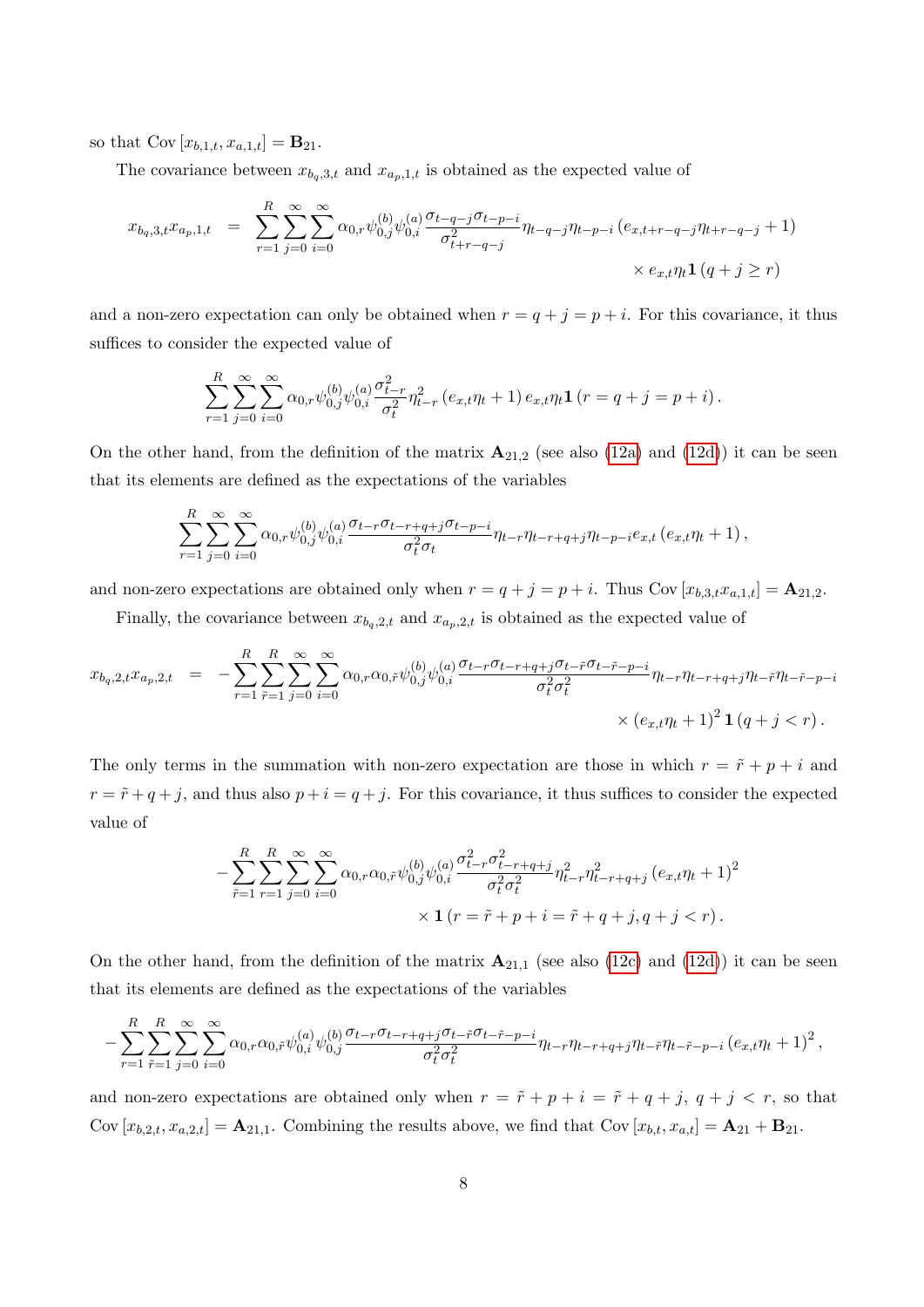What remains is to show that  $Cov[x_{b,t}] = A_{22} + B_{22}$ . We begin by showing that the covariances Cov  $[x_{b,1,t}, x_{b,2,t}]$  and Cov  $[x_{b,2,t}, x_{b,3,t}]$  are zero matrices. The elements of the former are obtained as the expected values of

$$
x_{b_q,1,t}x_{b_{\bar{q}},2,t} = -\sum_{\tilde{r}=1}^{R} \sum_{j=0}^{\infty} \sum_{\tilde{j}=0}^{\infty} \alpha_{0,\tilde{r}} \psi_{0,j}^{(b)} \psi_{0,\tilde{j}}^{(b)} \frac{\sigma_t \sigma_{t-\tilde{r}} \sigma_{t-\tilde{r}+\tilde{q}+\tilde{j}}}{\sigma_{t-q-j} \sigma_t^2} e_{x,t-q-j} \eta_{t-\tilde{r}} \eta_{t-\tilde{r}+\tilde{q}+\tilde{j}} \left(e_{x,t} \eta_t + 1\right) \eta_t \mathbf{1} \left(\tilde{q} + \tilde{j} < \tilde{r}\right)
$$

and non-zero expectations could only be obtained if  $\tilde{r} = q + j = \tilde{q} + \tilde{j}$ , which is not possible given the restriction  $\tilde{q} + \tilde{j} < \tilde{r}$ . Elements of the latter are obtained as the expected values of

$$
x_{b_q,2,t}x_{b_{\tilde{q}},3,t} = \sum_{r=1}^R \sum_{\tilde{r}=1}^R \sum_{j=0}^\infty \sum_{\tilde{j}=0}^\infty \alpha_{0,r} \alpha_{0,\tilde{r}} \psi_{0,j}^{(b)} \psi_{0,\tilde{j}}^{(b)} \frac{\sigma_{t-r} \sigma_{t-r+q+j} \sigma_{t-\tilde{q}-\tilde{j}} \sigma_t}{\sigma_{t+\tilde{r}-\tilde{q}-\tilde{j}}^2 \sigma_t^2} \eta_{t-r} \eta_{t-r+q+j} \eta_{t-\tilde{q}-\tilde{j}} \times \left(e_{x,t+\tilde{r}-\tilde{q}-\tilde{j}} \eta_{t+\tilde{r}-\tilde{q}-\tilde{j}} + 1\right) \left(e_{x,t}\eta_t + 1\right) \eta_t \mathbf{1} \left(q+j < r\right) \mathbf{1} \left(\tilde{q}+\tilde{j} \geq \tilde{r}\right).
$$

As  $(e_{x,t}\eta_t+1)\eta_t$  has zero expectation, non-zero expectation could only be obtained if  $\tilde{r} = \tilde{q} + \tilde{j}$ , but in this case the expression will necessarily be an odd function of either  $\eta_{t-r}$  or  $\eta_{t-r+q+j}$ .

Now consider the covariance Cov  $[x_{b,3,t}, x_{b,1,t}]$ , whose elements are obtained as the expected values of the terms

$$
x_{b_q,3,t}x_{b_{\tilde{q}},1,t} = -\sum_{r=1}^{R} \sum_{j=0}^{\infty} \sum_{\tilde{j}=0}^{\infty} \alpha_{0,r} \psi_{0,j}^{(b)} \psi_{0,\tilde{j}}^{(b)} \frac{\sigma_{t-q-j} \sigma_t^2}{\sigma_{t-\tilde{q}-\tilde{j}} \sigma_{t+r-q-j}^2} \eta_{t-q-j} e_{x,t-\tilde{q}-\tilde{j}} (e_{x,t+r-q-j} \eta_{t+r-q-j} + 1) \eta_t^2
$$
  
 
$$
\times \mathbf{1} (q+j \geq r).
$$

The restriction  $q + j = \tilde{q} + \tilde{j}$  must hold, and under this restriction the expression simplifies to

$$
x_{b_q,3,t}x_{b_{\tilde{q}},1,t} = -\sum_{r=1}^{R} \sum_{j=0}^{\infty} \sum_{\tilde{j}=0}^{\infty} \alpha_{0,r} \psi_{0,j}^{(b)} \psi_{0,\tilde{j}}^{(b)} \frac{\sigma_t^2}{\sigma_{t+r-q-j}^2} \eta_{t-q-j} e_{x,t-q-j} (e_{x,t+r-q-j} \eta_{t+r-q-j} + 1) \eta_t^2
$$
  
 
$$
\times \mathbf{1} (\tilde{q} + \tilde{j} = q + j \geq r).
$$

Due to stationarity, the above expression has the same expected value as (replace t with  $t + q + j - r$ )

$$
-\sum_{r=1}^{R}\sum_{j=0}^{\infty} \alpha_{0,r} \psi_{0,j}^{(b)} \psi_{0,j+q-\tilde{q}}^{(b)} \frac{\sigma_{t+q+j-r}^{2}}{\sigma_{t}^{2}} \eta_{t-r} e_{x,t-r} (e_{x,t} \eta_{t} + 1) \eta_{t+q+j-r}^{2} \mathbf{1} (q+j-r \ge 0).
$$

In the case  $q + j - r = 0$ , the random part of the above expression has expectation equal to 2  $(E[p_{t-r}e_{x,t-r}] = -1$  and  $E[(e_{x,t}\eta_t + 1)\eta_t^2] = -3 + 1 = -2$ , whereas in the case  $q + j - r > 0$ , the expectation of the random part equals  $2c_{q+j-r}$  by Lemma B.1  $(H_{t-1} = \eta_{t-r}e_{x,t-r}, g(\eta_t) = e_{x,t}\eta_t + 1)$ . Therefore, as  $c_0 = 1$ ,

$$
E\left[x_{b_q,3,t}x_{b_{\tilde{q}},1,t}\right] = -2\sum_{r=1}^{R} \sum_{j=0}^{\infty} \alpha_{0,r} \psi_{0,j}^{(b)} \psi_{0,j+q-\tilde{q}}^{(b)} c_{q+j-r} \mathbf{1} \left(q+j-r\geq 0\right)
$$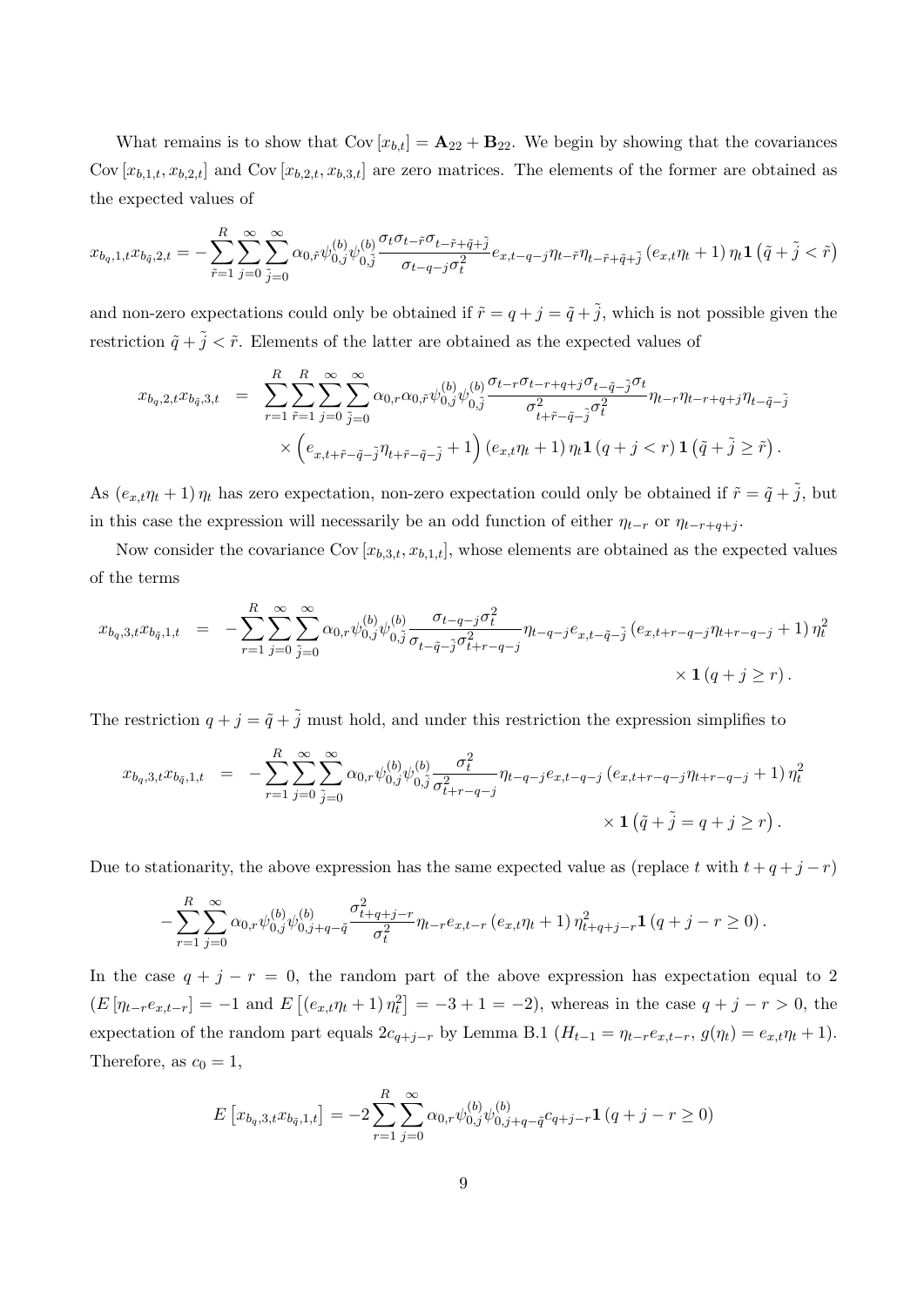so that, making use of the conventions  $\psi_{0,j}^{(b)} = 0$  for  $j < 0$  and  $c_a = 0$  for  $a < 0$ ,

$$
Cov[x_{b_q,3,t}, x_{b_{\tilde{q}},1,t}] = -2\sum_{r=1}^{R} \sum_{j=0}^{\infty} \alpha_{0,r} \psi_{0,j-q}^{(b)} \psi_{0,j-\tilde{q}}^{(b)} c_{j-r}.
$$

As this equals half of the element  $(q, \tilde{q})$  of  $\mathbf{B}_{22}$ , we conclude that Cov  $[x_{b,3,t}, x_{b,1,t}] + \text{Cov}[x_{b,1,t}, x_{b,3,t}] =$  $B_{22}$ .

What remains is to obtain the matrix  $\mathbf{A}_{22}$  from the covariances Cov  $[x_{b,1,t}]$ , Cov  $[x_{b,2,t}]$ , and Cov  $[x_{b,3,t}]$ . Concerning the first one,

$$
E\left[x_{b_q,1,t}x_{b_{\bar{q}},1,t}\right] = \sum_{j=0}^{\infty} \psi_{0,j-q}^{(b)} \psi_{0,j-\bar{q}}^{(b)} E\left[\frac{\sigma_t^2}{\sigma_{t-q-j}^2} e_{x,t-q-j}^2\right] = \sum_{j=0}^{\infty} \psi_{0,j-q}^{(b)} \psi_{0,j-\bar{q}}^{(b)} E\left[\frac{\sigma_{t+q+j}^2}{\sigma_t^2} e_{x,t}^2\right],
$$

where the first equality is obtained by noting that  $q + j = \tilde{q} + \tilde{j}$  must hold, and second is due to stationarity. The last expression equals the element  $(q, \tilde{q})$  of  $\mathbf{A}_{22,1}$ , and thus Cov  $[x_{b,1,t}] = \mathbf{A}_{22,1}$ .

The covariance between  $x_{b_q,2,t}$  and  $x_{b_{\tilde{q}},2,t}$  equals the expected value of

$$
x_{b_q,2,t}x_{b_{\tilde{q}},2,t} = \sum_{r=1}^R \sum_{\tilde{r}=1}^R \sum_{j=0}^\infty \sum_{\tilde{j}=0}^\infty \alpha_{0,r} \alpha_{0,\tilde{r}} \psi_{0,j}^{(b)} \psi_{0,\tilde{j}}^{(b)} \frac{\sigma_{t-r} \sigma_{t-r+q+j} \sigma_{t-\tilde{r}+\tilde{q}+\tilde{j}}}{\sigma_t^2 \sigma_t^2} \eta_{t-r} \eta_{t-r+q+j} \eta_{t-\tilde{r}+\tilde{q}+\tilde{j}} \times (e_{x,t}\eta_t+1)^2 \mathbf{1} (q+j < r) \mathbf{1} (\tilde{q}+\tilde{j} < \tilde{r}),
$$

and non-zero expectation only results from summands with  $r = \tilde{r}$  and  $q + j = \tilde{q} + \tilde{j}$ . Therefore,

$$
Cov\left[x_{b_q,2,t}, x_{b_{\tilde{q}},2,t}\right] = \sum_{r=1}^{R} \sum_{j=0}^{\infty} \alpha_{0,r}^2 \psi_{0,j}^{(b)} \psi_{0,j+q-\tilde{q}}^{(b)} E\left[\frac{\sigma_{t-r}^2 \sigma_{t-r+q+j}^2}{\sigma_t^2 \sigma_t^2} \eta_{t-r}^2 \eta_{t-r+q+j}^2 (e_{x,t} \eta_t + 1)^2\right] \mathbf{1} \left(q + j < r\right),
$$

which almost equals the element  $(q, \tilde{q})$  of  $\mathbf{A}_{22,2}$ , the difference being the multiplication by the indicator function  $1 (q + j < r)$ .

Finally, consider the covariance between  $x_{b_q,3,t}$  and  $x_{b_q,3,t}$ , which is obtained as the expected value of

$$
x_{b_q,3,t}x_{b_{\tilde{q}},3,t} = \sum_{r=1}^{R} \sum_{\tilde{r}=1}^{R} \sum_{j=0}^{\infty} \sum_{\tilde{j}=0}^{\infty} \alpha_{0,r} \alpha_{0,\tilde{r}} \psi_{0,j}^{(b)} \psi_{0,\tilde{j}}^{(b)} \frac{\sigma_t^2 \sigma_{t-q-j} \sigma_{t-\tilde{q}-\tilde{j}}}{\sigma_{t+r-q-j}^2 \sigma_{t+\tilde{r}-\tilde{q}-\tilde{j}}^2} \eta_{t-q-j} \eta_{t-\tilde{q}-\tilde{j}} \times (e_{x,t+r-q-j} \eta_{t+r-q-j} + 1) (e_{x,t+\tilde{r}-\tilde{q}-\tilde{j}} \eta_{t+\tilde{r}-\tilde{q}-\tilde{j}} + 1) \eta_t^2 \mathbf{1} (q+j \geq r) \mathbf{1} (\tilde{q}+\tilde{j} \geq \tilde{r}).
$$

In order to have non-zero expectation, the restriction  $q+j = \tilde{q}+\tilde{j}$  must hold, and under this restriction we have

$$
x_{b_q,3,t}x_{b_{\bar{q}},3,t} = \sum_{r=1}^{R} \sum_{\tilde{r}=1}^{R} \sum_{j=0}^{\infty} \alpha_{0,r} \alpha_{0,\tilde{r}} \psi_{0,j}^{(b)} \psi_{0,j+q-\tilde{q}} \frac{\sigma_t^2 \sigma_{t-q-j}^2}{\sigma_{t+r-q-j}^2 \sigma_{t+\tilde{r}-q-j}^2} \eta_{t-q-j}^2
$$
  
 
$$
\times (e_{x,t+r-q-j} \eta_{t+r-q-j} + 1) (e_{x,t+\tilde{r}-q-j} \eta_{t+\tilde{r}-q-j} + 1) \eta_t^2 \mathbf{1} (q+j \geq r) \mathbf{1} (q+j \geq \tilde{r}).
$$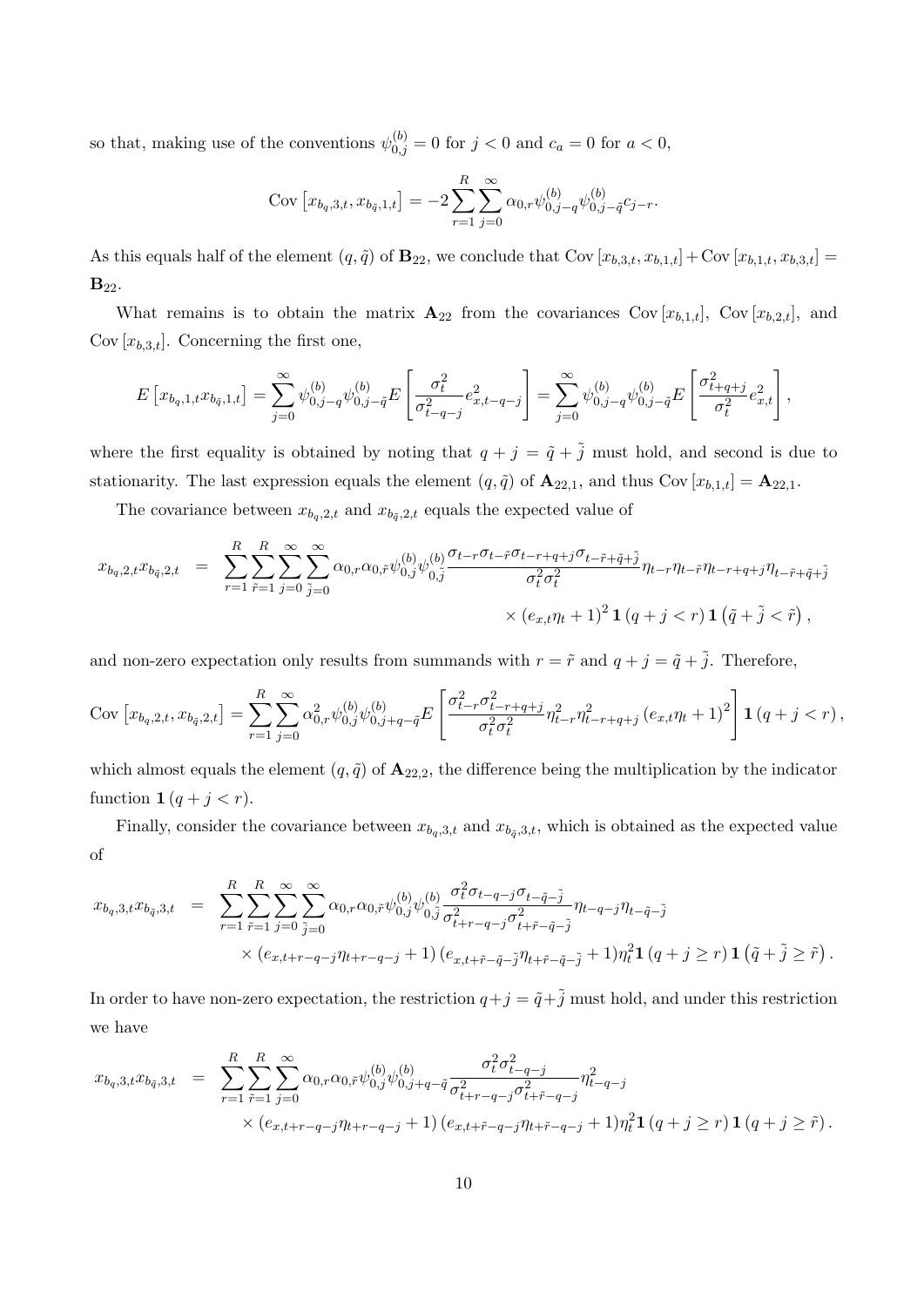By stationarity, the this expression has the same expected value as (replace t with  $t + q + j - r$ )

$$
\sum_{r=1}^{R} \sum_{\tilde{r}=1}^{R} \sum_{j=0}^{\infty} \alpha_{0,r} \alpha_{0,\tilde{r}} \psi_{0,j}^{(b)} \psi_{0,j+q-\tilde{q}}^{(b)} \frac{\sigma_{t+q+j-r}^{2} \sigma_{t-r}^{2}}{\sigma_{t}^{2} \sigma_{t-r+\tilde{r}}^{2}} \eta_{t-r}^{2} \times (e_{x,t}\eta_{t}+1) (e_{x,t-r+\tilde{r}}\eta_{t-r+\tilde{r}}+1)\eta_{t+q+j-r}^{2} \mathbf{1} (q+j \geq r) \mathbf{1} (q+j \geq \tilde{r}).
$$

We next show that the random part in this expression has expected value zero when  $\tilde{r} \neq r$ . If  $\tilde{r} > r$ , this can be seen by applying Lemma B.1 with  $g(\eta_{t-r+\tilde{r}}) = e_{x,t-r+\tilde{r}}\eta_{t-r+\tilde{r}} + 1$  and  $H_{t-r+\tilde{r}-1} =$  $\frac{\sigma_{t-r}^2}{\sigma_t^2} \eta_{t-r}^2 (e_{x,t}\eta_t + 1)$ . On the other hand, when  $\tilde{r} < r$ , this can again be seen by Lemma B.1, this time choosing  $g(\eta_t) = e_{x,t}\eta_t + 1$  and  $H_{t-1} = \frac{\sigma_{t-r}^2}{\sigma_{t-r+\tilde{r}}^2} \eta_{t-r}^2 (e_{x,t-r+\tilde{r}}\eta_{t-r+\tilde{r}} + 1)$ . Therefore, non-zero expectation can only be obtained when  $\tilde{r} = r$ , and thus

$$
E\left[x_{b_q,3,t}x_{b_{\tilde{q}},3,t}\right] = \sum_{r=1}^{R} \sum_{j=0}^{\infty} \alpha_{0,r}^2 \psi_{0,j}^{(b)} \psi_{0,j+q-\tilde{q}}^{(b)} E\left[\frac{\sigma_{t-r+q+j}^2 \sigma_{t-r}^2}{\sigma_t^2 \sigma_t^2} \eta_{t-r}^2 \eta_{t-r+q+j}^2 (e_{x,t} \eta_{t} + 1)^2\right] \mathbf{1} \left(q + j \geq r\right),
$$

which almost equals the  $(q, \tilde{q})$ –element of  $\mathbf{A}_{22,2}$ , the difference being the multiplication by the indicator function  $\mathbf{1} (q + j \geq r)$ .

Putting the above pieces together we have thus shown that

$$
Cov[x_{b,1,t}] + Cov[x_{b,2,t}] + Cov[x_{b,3,t}] = A_{22,1} + A_{22,2},
$$

and hence that  $Cov[x_{b,t}] = \mathbf{A}_{22} + \mathbf{B}_{22}$ . Therefore,  $Cov[x_t] = \mathcal{I}_1(\theta_0)$ .

Expression of the matrix  $\Psi$  in Step 4. The  $(P+Q) \times 2K$  matrix  $\Psi$  is defined as

$$
\Psi = \left[ \begin{array}{cc} \Psi^{(a)} & 0 \\ 0 & \Psi^{(b)} \end{array} \right],
$$

where

$$
\Psi^{(a)} = \begin{bmatrix} 1 & \psi^{(a)}_{0,1} & \psi^{(a)}_{0,2} & \psi^{(a)}_{0,3} & \cdots & \cdots & \psi^{(a)}_{0,K-1} \\ 0 & 1 & \psi^{(a)}_{0,1} & \psi^{(a)}_{0,2} & \cdots & \cdots & \psi^{(a)}_{0,K-2} \\ \vdots & \vdots & \ddots & \vdots & \vdots \\ 0 & \cdots & 0 & 1 & \psi^{(a)}_{0,1} & \cdots & \psi^{(a)}_{0,K-P} \end{bmatrix}, \quad \Psi^{(b)} = \begin{bmatrix} 1 & \psi^{(b)}_{0,1} & \psi^{(b)}_{0,2} & \psi^{(b)}_{0,3} & \cdots & \cdots & \psi^{(b)}_{0,K-1} \\ 0 & 1 & \psi^{(b)}_{0,1} & \psi^{(b)}_{0,2} & \cdots & \cdots & \psi^{(b)}_{0,K-2} \\ \vdots & \vdots & \ddots & \vdots & \vdots \\ 0 & \cdots & 0 & 1 & \psi^{(b)}_{0,1} & \cdots & \psi^{(b)}_{0,K-Q} \end{bmatrix}
$$

with dimensions  $(P \times K)$  and  $(Q \times K)$ , respectively.

Deriving a contradiction in the cases  $2 < k \leq R$  at the end of Step 4. We now show how to derive a contradiction in the cases  $2 < k \leq R$  at the end of Step 4. Supposing  $k > 2$  and reorganizing, (23) can be written as

$$
-\alpha_{0,k-2}(e_{x,t-2}\eta_{t-2}+1)\eta_{t-k}\frac{\sigma_{t-1}^2}{\sigma_{t-2}^2} + \left(\frac{e_{x,t-k}}{\sigma_{t-k}^2}-\sum_{r=1}^{k-3}\alpha_{0,r}(e_{x,t+r-k}\eta_{t+r-k}+1)\frac{\eta_{t-k}}{\sigma_{t+r-k}^2}\right)\sigma_{t-1}^2 + \alpha_{0,k-1}\lambda_0\eta_{t-k} = 0
$$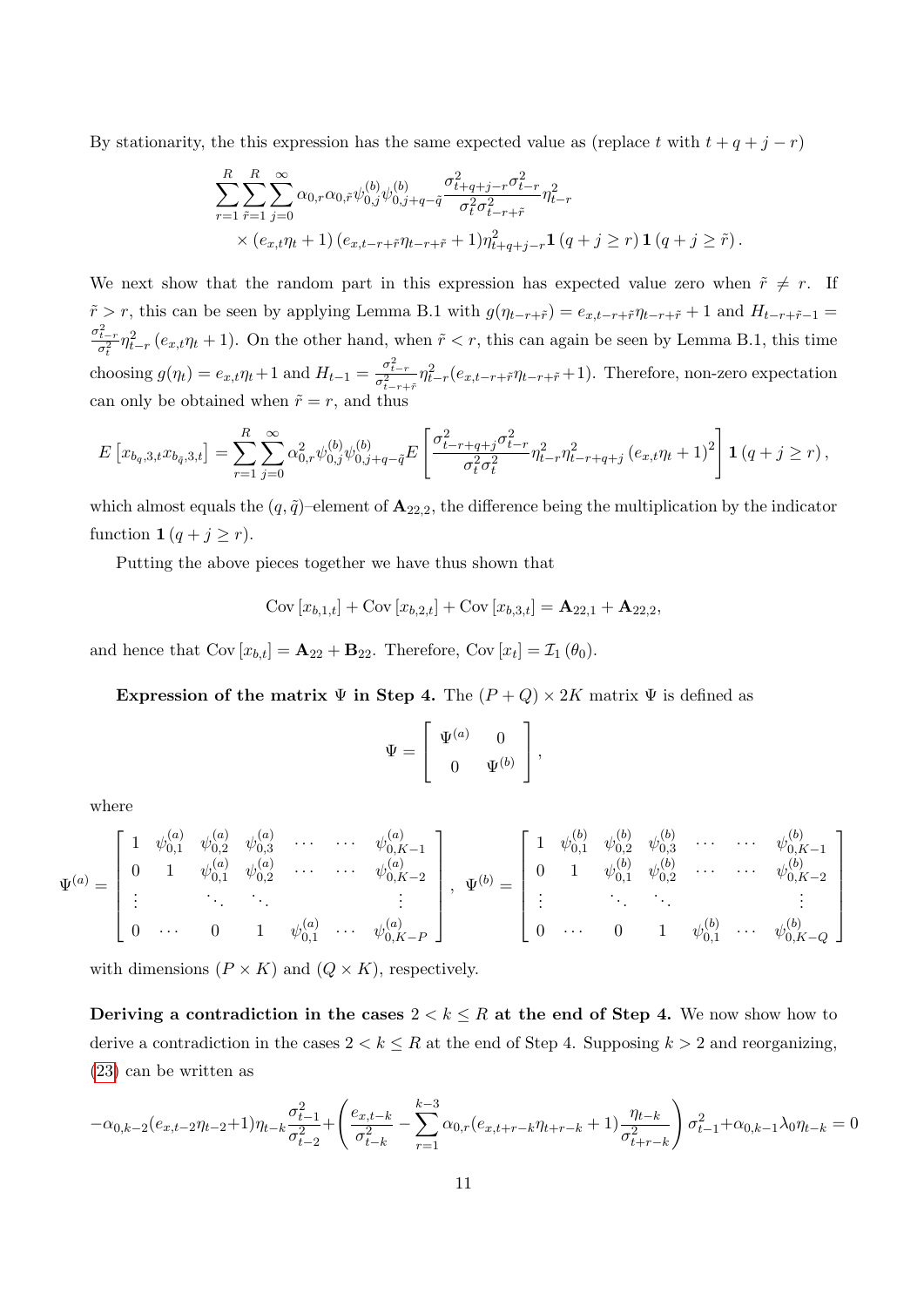or as

$$
-\alpha_{0,k-2}\eta_{t-k}\frac{\sigma_{t-1}^2}{\sigma_{t-2}^2}(e_{x,t-2}\eta_{t-2}+1)+\mu_{2,t-3}\sigma_{t-1}^2+\nu_{2,t-3}=0
$$

with obvious definitions of the  $\mathcal{F}_t^{\eta}$  $t_{t-3}^{\eta}$ -measurable variables  $\mu_{2,t-3}$  and  $\nu_{2,t-3}$ . Exactly the same steps as above lead to a polynomial equation where the coefficient of  $\eta_{t-2}^4$  must satisfy

$$
\alpha_{0,k-2}\eta_{t-k}\alpha_{0,1}\sigma_{t-2}^2\lambda_0 + \mu_{2,t-3}\alpha_{0,1}\sigma_{t-2}^4 = 0,
$$

or after dividing with  $\alpha_{0,1}\sigma_{t-2}^2$ , substituting in for  $\mu_{2,t-3}$ , and reorganizing

$$
e_{x,t-k}\frac{\sigma_{t-2}^2}{\sigma_{t-k}^2} - \sum_{r=1}^{k-3} \alpha_{0,r} (e_{x,t+r-k}\eta_{t+r-k} + 1)\eta_{t-k}\frac{\sigma_{t-2}^2}{\sigma_{t+r-k}^2} + \alpha_{0,k-2}\eta_{t-k}\lambda_0 = 0.
$$

This is again close to equation (21). Continuing in this fashion we can arrive at a contradiction for  $k = 3, ..., k = R - 2$ , and at last arrive (while assuming  $k > R - 2$ ) at

$$
e_{x,t-k}\frac{\sigma_{t-R+2}^2}{\sigma_{t-k}^2} - \sum_{r=1}^{k-R+1} \alpha_{0,r}(e_{x,t+r-k}\eta_{t+r-k} + 1)\eta_{t-k}\frac{\sigma_{t-R+2}^2}{\sigma_{t+r-k}^2} + \alpha_{0,k-R+2}\eta_{t-k}\lambda_0 = 0.
$$

If  $k = R - 1$  this becomes

$$
e_{x,t-R+1} \frac{\sigma_{t-R+2}^2}{\sigma_{t-R+1}^2} + \alpha_{0,1} \eta_{t-R+1} \lambda_0 = 0,
$$

giving again a contradiction. Finally, suppose that  $k > R - 1$ , that is,  $k = R$ . Then we need to consider the equation

$$
e_{x,t-R}\frac{\sigma_{t-R+2}^2}{\sigma_{t-R}^2} - \sum_{r=1}^1 \alpha_{0,r} (e_{x,t+r-R}\eta_{t+r-R} + 1)\eta_{t-R}\frac{\sigma_{t-R+2}^2}{\sigma_{t+r-R}^2} + \alpha_{0,2}\eta_{t-R}\lambda_0 = 0,
$$

which can be written as

$$
-\alpha_{0,1}\eta_{t-R} \frac{\sigma_{t-R+2}^2}{\sigma_{t-R+1}^2}(e_{x,t-R+1}\eta_{t-R+1}+1)+\mu_{R-1,t-R}\sigma_{t-R+2}^2+\nu_{R-1,t-R}=0.
$$

Exactly the same steps as previously lead to a fourth order polynomial equation with the coefficient of  $\eta_{t-R+1}^4$  given by  $\alpha_{0,1}\eta_{t-R}\alpha_{0,1}\sigma_{t-R+1}^2\lambda_0 + \mu_{R-1,t-R}\alpha_{0,1}\sigma_{t-R+1}^4$ . This expression has to be zero so that, dividing with  $\alpha_{0,1}\sigma_{t-R+1}^2$  and substituting in for  $\mu_{R-1,t-R}$ , we get

$$
e_{x,t-R}\frac{\sigma_{t-R+1}^2}{\sigma_{t-R}^2} + \alpha_{0,1}\eta_{t-R}\lambda_0 = 0,
$$

which leads to a contradiction in the same way as before.  $\blacksquare$ 

Proof of Lemma 5. We first note that the Hessian evaluated at the true parameter value takes the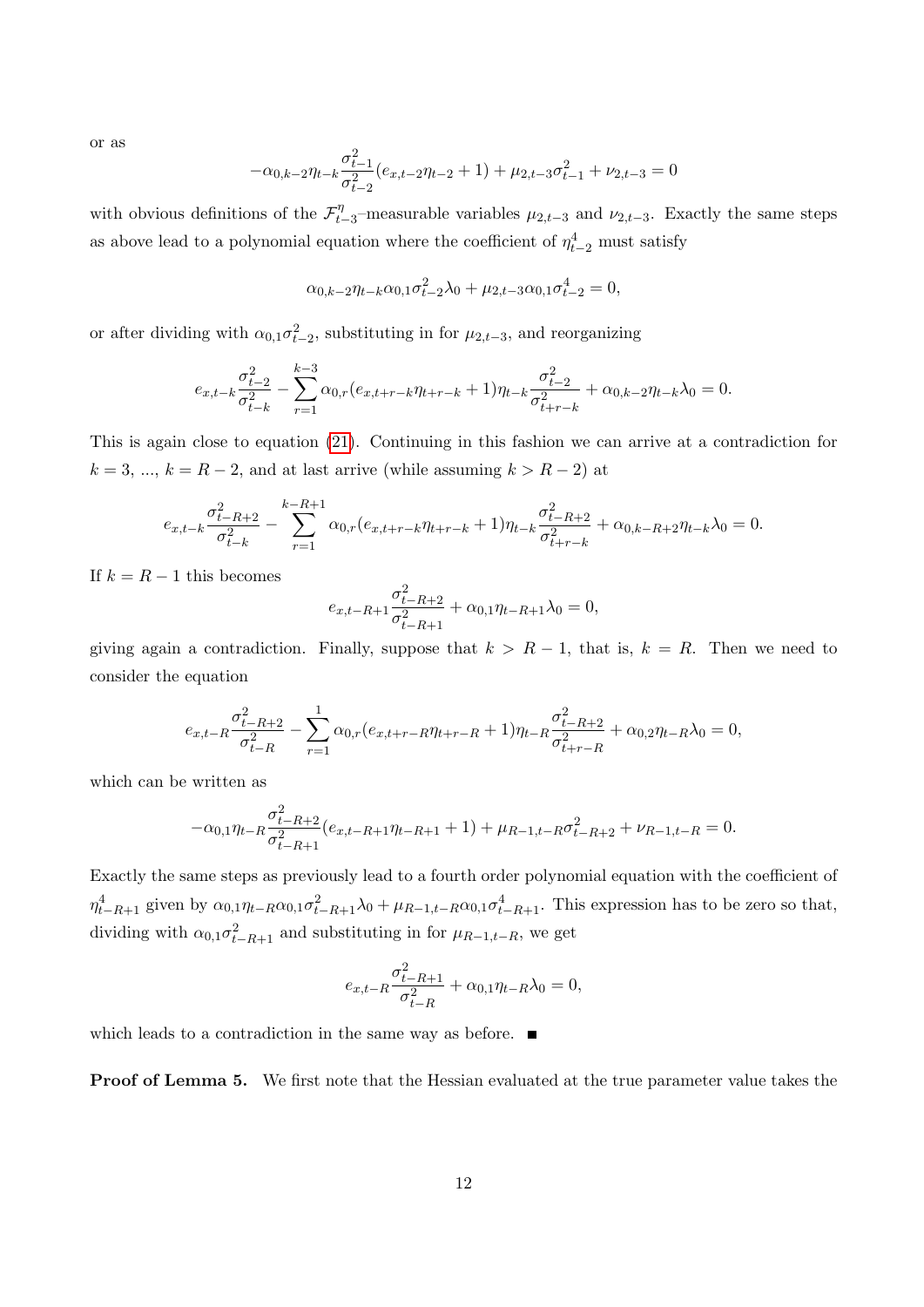form

$$
l_{aa,t}(\theta_{0}) = e_{xx,t} \frac{u_{a,t}(\theta_{0})}{\sigma_{t}} \frac{u'_{a,t}(\theta_{0})}{\sigma_{t}} + E_{1,t} \frac{h_{a,t}(\theta_{0})}{\sigma_{t}^{2}} \frac{h'_{a,t}(\theta_{0})}{\sigma_{t}^{2}} - \frac{h'_{a,t}(\theta_{0})}{\sigma_{t}^{2}} \frac{u'_{a,t}(\theta_{0})}{\sigma_{t}^{2}} + \frac{h_{a,t}(\theta_{0})}{\sigma_{t}^{2}} \frac{u'_{a,t}(\theta_{0})}{\sigma_{t}^{2}} + \frac{h_{a,t}(\theta_{0})}{\sigma_{t}^{2}} \frac{u'_{a,t}(\theta_{0})}{\sigma_{t}^{2}} + \frac{h_{a,t}(\theta_{0})}{\sigma_{t}^{2}} \frac{u'_{a,t}(\theta_{0})}{\sigma_{t}^{2}} + \frac{h_{a,t}(\theta_{0})}{\sigma_{t}^{2}} \frac{h'_{a,t}(\theta_{0})}{\sigma_{t}^{2}} + \frac{h_{b,t}(\theta_{0})}{\sigma_{t}^{2}} \frac{h'_{a,t}(\theta_{0})}{\sigma_{t}^{2}} + \frac{h_{b,t}(\theta_{0})}{\sigma_{t}^{2}} \frac{u'_{a,t}(\theta_{0})}{\sigma_{t}^{2}} + \frac{h_{b,t}(\theta_{0})}{\sigma_{t}^{2}} \frac{u'_{a,t}(\theta_{0})}{\sigma_{t}^{2}} + \frac{h_{b,t}(\theta_{0})}{\sigma_{t}^{2}} \frac{u'_{a,t}(\theta_{0})}{\sigma_{t}^{2}} + \frac{h_{b,t}(\theta_{0})}{\sigma_{t}^{2}} \frac{h'_{b,t}(\theta_{0})}{\sigma_{t}^{2}} + \frac{h_{b,t}(\theta_{0})}{\sigma_{t}^{2}} \frac{h'_{b,t}(\theta_{0})}{\sigma_{t}^{2}} + \frac{h_{b,t}(\theta_{0})}{\sigma_{t}^{2}} \frac{h'_{b,t}(\theta_{0})}{\sigma_{t}^{2}} + \frac{h_{b,t}(\theta_{0})}{\sigma_{t}^{2}} \frac{h'_{b,t}(\theta_{0})}{\sigma_{t}^{2}} + \frac{h_{b,t}(\theta_{0})}{\sigma_{t}^{2}} \frac{h'_{b,t}(\theta_{0})}{\sigma_{t}^{2}} + \frac{h_{b,t
$$

where  $\mathsf{E}_{1,t}(\theta)$ ,  $\mathsf{E}_{2,t}(\theta)$ , and  $\mathsf{E}_{3,t}(\theta)$  evaluated at  $\theta_0$  are given by

$$
\mathsf{E}_{1,t} = \frac{1}{2} \left( \frac{1}{2} e_{xx,t} \eta_t^2 + \frac{3}{2} e_{x,t} \eta_t + 1 \right), \quad \mathsf{E}_{2,t} = -\frac{1}{2} (e_{xx,t} \eta_t + e_{x,t}), \quad \mathsf{E}_{3,t} = -\frac{1}{2} (e_{x,t} \eta_t + 1),
$$

,

and where

$$
e_{xx,t} = \frac{f_{\eta,xx}(\eta_t; \lambda_0)}{f_{\eta}(\eta_t; \lambda_0)} - \left(\frac{f_{\eta,x}(\eta_t; \lambda_0)}{f_{\eta}(\eta_t; \lambda_0)}\right)^2 = \frac{f_{\eta,xx}(\eta_t; \lambda_0)}{f_{\eta}(\eta_t; \lambda_0)} - e_{x,t}^2
$$
  
\n
$$
e_{\lambda x,t} = \frac{f_{\eta,\lambda x}(\eta_t; \lambda_0)}{f_{\eta}(\eta_t; \lambda_0)} - \frac{f_{\eta,\lambda}(\eta_t; \lambda_0)}{f_{\eta}(\eta_t; \lambda_0)} \frac{f_{\eta,x}(\eta_t; \lambda_0)}{f_{\eta}(\eta_t; \lambda_0)} = \frac{f_{\eta,\lambda x}(\eta_t; \lambda_0)}{f_{\eta}(\eta_t; \lambda_0)} - e_{\lambda,t}e_{x,t}
$$
  
\n
$$
e_{\lambda \lambda,t} = \frac{f_{\eta,\lambda \lambda}(\eta_t; \lambda_0)}{f_{\eta}(\eta_t; \lambda_0)} - \frac{f_{\eta,\lambda}(\eta_t; \lambda_0)}{f_{\eta}(\eta_t; \lambda_0)} \frac{f_{\eta,\lambda}(\eta_t; \lambda_0)}{f_{\eta}(\eta_t; \lambda_0)} = \frac{f_{\eta,\lambda \lambda}(\eta_t; \lambda_0)}{f_{\eta}(\eta_t; \lambda_0)} - e_{\lambda,t}e_{\lambda,t}'.
$$

The notation

$$
\mathsf{E}_{4,t} = \frac{1}{4} \frac{f_{\eta,xx}(\eta_t; \lambda_0)}{f_{\eta}(\eta_t; \lambda_0)} \eta_t^2 + \frac{5}{4} e_{x,t} \eta_t + \frac{3}{4}
$$

will also be useful.

We next present a small lemma containing results that will be used to prove Lemma 5. Its proof is given below after the proof of Lemma 5.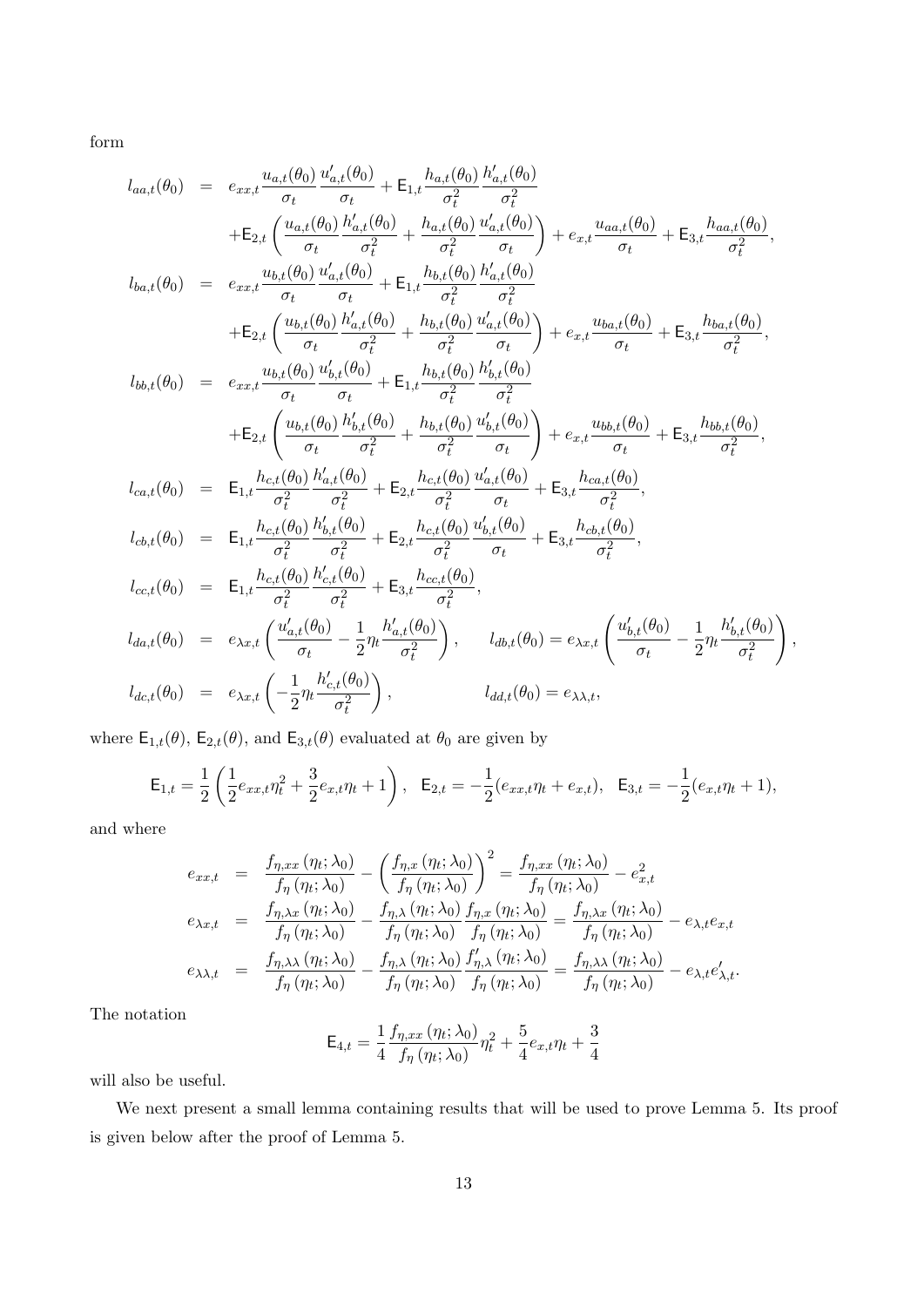**Lemma D.1.** If Assumptions 1–5 hold, then (i)  $E[e_{\lambda,t}] = 0$ , (ii)  $E\left[\frac{f_{\eta,\lambda\lambda}(\eta_t;\lambda_0)}{f_{\eta}(\eta_t;\lambda_0)}\right]$  $f_{\eta}(\eta_t;\lambda_0)$  $\Big] = 0, (iii)$  $E[\eta_t e_{\lambda,t}] = 0$ , (iv)  $E[\eta_t \frac{f_{\eta,\lambda x}(\eta_t;\lambda_0)}{f_n(\eta_t;\lambda_0)}]$  $f_{\eta}(\eta_t;\lambda_0)$  $\Big] = 0, \ (v) \ E[e_{xx,t}] = -E[e_{x,t}^2], \ (vi) \ E[e_{xx,t}\eta_t] = 0, \ (vii) \ E[\mathsf{E}_{1,t}] =$ 1  $\frac{1}{4}\left(1-E\left[e_{x,t}^2\eta_t^2\right]\right)$ , (viii)  $E[\mathsf{E}_{2,t}]=0$ , (ix)  $E[\mathsf{E}_{3,t}]=0$ , (x)  $E[\eta_t\mathsf{E}_{1,t}]=0$ , (xi)  $E[\eta_t\mathsf{E}_{2,t}]=-\frac{1}{2}$  $rac{1}{2}(1 E[e_{x,t}^2 \eta_t^2]$ ), (xii)  $E[\eta_t \mathsf{E}_{3,t}] = 0$ , (xiii)  $E[\eta_t^2 \mathsf{E}_{3,t}] = 1$ , (xiv)  $E[\mathsf{E}_{4,t}] = 0$ , (xv)  $E\left[\frac{f_{\eta,xx}(\eta_t;\lambda_0)}{f_{\eta}(\eta_t;\lambda_0)}\right]$  $\left[\frac{\eta, xx(\eta_t;\lambda_0)}{f_\eta(\eta_t;\lambda_0)} \eta_t^4 \right] = 12$ , and  $(xvi) E\left[\eta_t^2 \mathsf{E}_{4,t}\right] = 0.$ 

We are now ready to prove Lemma 5. We begin with the four blocks in the lower left-hand corner (Part i), then consider the four blocks in the lower right-hand corner (Part ii), and finish with the four blocks in the upper left-hand corner (Part iii).

**Part i.** Our aim is to show that  $l_{ca,t}(\theta_0)$ ,  $l_{cb,t}(\theta_0)$ ,  $l_{da,t}(\theta_0)$ , and  $l_{db,t}(\theta_0)$  all have expectation zero. Concerning  $l_{ca,t}(\theta_0)$ , note that  $h_{a,t}(\theta_0)$ ,  $h_{c,t}(\theta_0)$ ,  $u_{a,t}(\theta_0)$ ,  $h_{ca,t}(\theta_0)$ , and  $\sigma_t$  are all  $\mathcal{F}_t^{\eta}$  $t_{t-1}^{\eta}$ -measurable, whereas  $E_{1,t}$ ,  $E_{2,t}$ , and  $E_{3,t}$  only depend on  $\eta_t$ . Using parts (vii), (viii), and (ix) of Lemma D.1 we conclude that

$$
E[l_{ca,t}(\theta_0)] = \frac{1}{4} \left( 1 - E\left[e_{x,t}^2 \eta_t^2\right]\right) E\left[\frac{h_{c,t}(\theta_0)}{\sigma_t^2} \frac{h'_{a,t}(\theta_0)}{\sigma_t^2}\right].
$$

As shown when considering the corresponding block of the covariance matrix of the score, the latter expectation equals zero.

Now consider  $l_{cb,t}(\theta_0)$  and the first of its three terms. Making use of the expansion of  $h_{b_q,t}(\theta_0)$  in (12d) and the fact that  $h_{c,t}(\theta_0) = (1, \varepsilon_{t-1}^2, \ldots, \varepsilon_{t-R}^2)$ , the components of the first term of  $l_{cb,t}(\theta_0)$  can be written as  $(r = 1, \ldots, R, q = 1, \ldots, Q)$ 

$$
2\sum_{\tilde{r}=1}^{R}\sum_{j=0}^{\infty}\alpha_{0,\tilde{r}}\psi_{0,j}^{(b)}\frac{\sigma_{t-\tilde{r}}\sigma_{t-\tilde{r}+q+j}}{\sigma_t^4}\eta_{t-\tilde{r}}\eta_{t-\tilde{r}+q+j}\varepsilon_{t-r}^2\mathsf{E}_{1,t}
$$

or as the same expression but omitting  $\varepsilon_{t-r}^2$  (the last option corresponding to the element 1 of  $h_{c,t}(\theta_0)$ ). In any case, the largest time index appearing in the summands is either t or  $t - \tilde{r} + q + j$ . In the case  $t < t - \tilde{r} + q + j$ , each summand is an odd function of  $\eta_{t-\tilde{r}+q+j}$ , and thus the entire expression has expectation zero. If  $t > t - \tilde{r} + q + j$ , each summand is necessarily an odd function of either  $\eta_{t-\tilde{r}}$  or  $\eta_{t-\tilde{r}+q+j}$ . Finally, if  $t = t - \tilde{r} + q + j$ , the variable  $\eta_t \mathsf{E}_{1,t}$  is independent of the other variables involved and has expectation zero by Lemma D.1(x). Therefore, the first term of  $l_{cb,t}(\theta_0)$  has expectation zero. Now consider the second and use the expansion of  $u_{b_q,t}(\theta_0)$  in (12b) to write it as  $(r = 1, \ldots, R,$  $q=1,\ldots,Q$ 

$$
\sum_{j=0}^{\infty} \psi_{0,j}^{(b)} \frac{\sigma_{t+q+j}}{\sigma_t^3} \eta_{t+q+j} \varepsilon_{t-r}^2 \mathsf{E}_{2,t}
$$

or as the same expression but omitting  $\varepsilon_{t-r}^2$ . Clearly, each summand is an odd function of  $\eta_{t+q+j}$ , and hence the sum has expectation zero. Concerning the third term of  $l_{cb,t}(\theta_0)$ , the nonzero elements of it can be written as  $(r = 1, \ldots, R, q = 1, \ldots, Q)$   $\mathsf{E}_{3,t} \sigma_t^{-2} 2\varepsilon_{t-r} u'_{b_q,t-r}(\theta_0)$ , or using the expansion of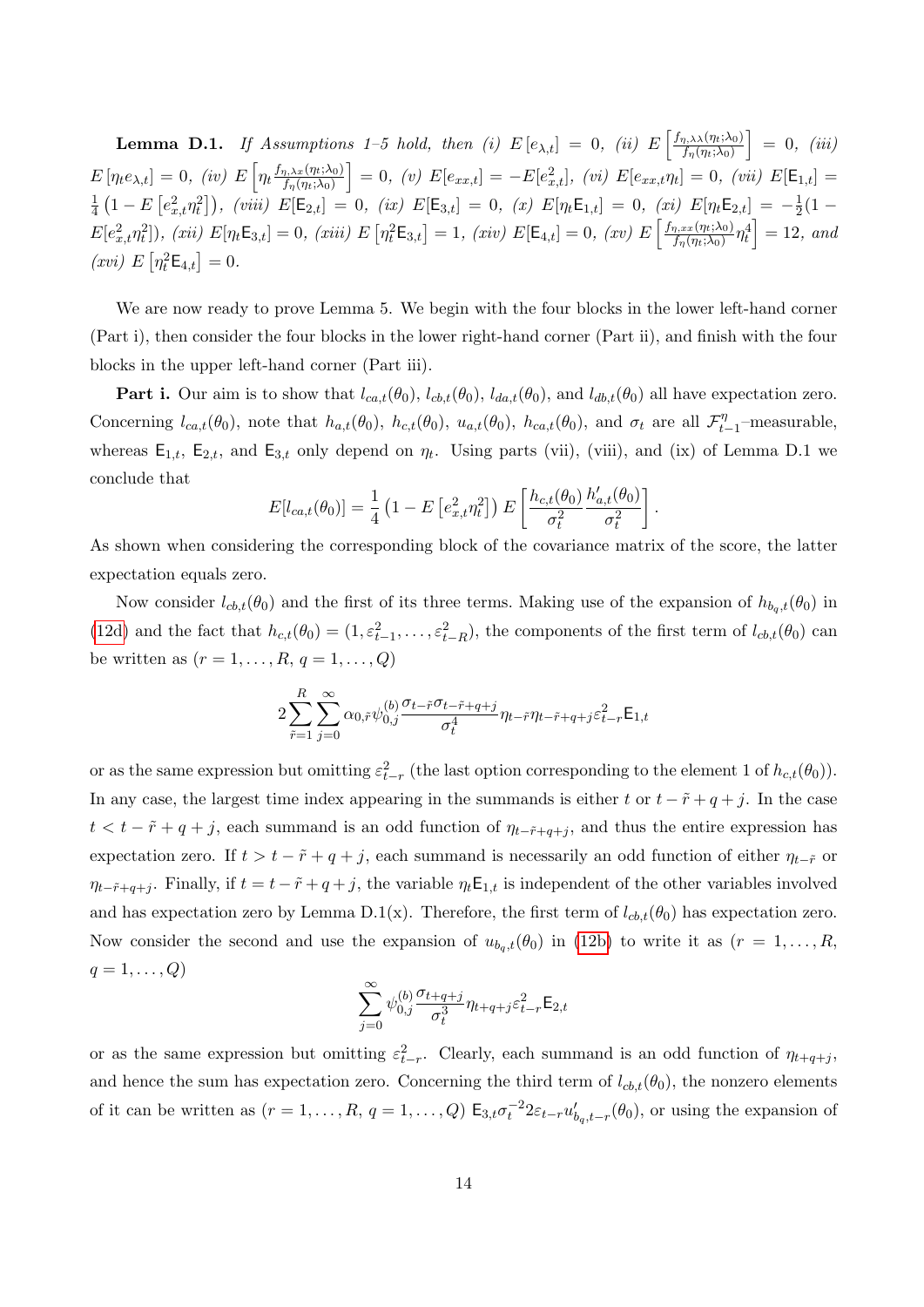$u_{b_q,t-r}(\theta_0)$  in (12b), as  $(r = 1, \ldots, R, q = 1, \ldots, Q)$ 

$$
2\sum_{j=0}^{\infty} \psi_{0,j}^{(b)} \frac{\sigma_{t-r+q+j}}{\sigma_t^2} \mathsf{E}_{3,t} \varepsilon_{t-r} \eta_{t-r+q+j}.
$$

If  $t \neq t - r + q + j$ , the expression is always an odd function of  $\eta_{t-r+q+j}$ , and if  $t = t - r + q + j$ , the variable  $\eta_t \mathsf{E}_{3,t}$  is independent of the other variables involved and has expectation zero by Lemma D.1(xii). Therefore,  $l_{cb,t}(\theta_0)$  has expectation zero.

Now consider  $l_{da,t}(\theta_0)$ . Because  $h_{a,t}(\theta_0)$ ,  $u_{a,t}(\theta_0)$ , and  $\sigma_t$  are  $\mathcal{F}_t^{\eta}$ .  $t_{t-1}^{\eta}$ -measurable,

$$
E[l_{da,t}(\theta_0)] = E[e_{\lambda x,t}]E\left[\frac{u'_{a,t}(\theta_0)}{\sigma_t}\right] - \frac{1}{2}E[e_{\lambda x,t}\eta_t]E\left[\frac{h'_{a,t}(\theta_0)}{\sigma_t^2}\right].
$$

As shown when considering the corresponding block of the covariance matrix of the score, both  $u_{a,t}(\theta_0)/\sigma_t$  and  $h_{a,t}(\theta_0)/\sigma_t^2$  have expectation zero. Hence,  $E[l_{da,t}(\theta_0)] = 0$ .

Finally, consider  $l_{db,t}(\theta_0)$ . Using the expansion of  $u_{b_q,t}(\theta_0)$  in (12b), the first term contains the vectors  $(q = 1, \ldots, Q)$ 

$$
\sum_{j=0}^{\infty} \psi_{0,j}^{(b)} \frac{\sigma_{t+q+j}}{\sigma_t} e_{\lambda x,t} \eta_{t+q+j},
$$

where each summand is an odd function of  $\eta_{t+q+j}$ . The second term contains the vectors  $(q = 1, ..., Q)$ 

$$
-\sum_{r=1}^R\sum_{j=0}^\infty\alpha_{0,r}\psi_{0,j}^{(b)}\frac{\sigma_{t-r}\sigma_{t-r+q+j}}{\sigma_t^2}\eta_{t-r}\eta_{t-r+q+j}\eta_{t}e_{\lambda x,t}.
$$

If  $t \neq t - r + q + j$ , the expression is always an odd function of  $\eta_{t-r+q+j}$ , and if  $t = t - r + q + j$ , and odd function of  $\eta_{t-r}$ . Hence,  $E[l_{db,t}(\theta_0)] = 0$ , and Part i is completed.

**Part ii.** Now consider the lower right-hand corner containing the expectations of  $l_{cc,t}(\theta_0)$ ,  $l_{dc,t}(\theta_0)$ , and  $l_{dd,t}(\theta_0)$ . Our aim is to show that these terms have expectations that equal –1 times the corresponding term in the covariance matrix of the score. Concerning the first one, note that  $h_{cc,t}(\theta_0)$ is a matrix of zeros, whereas  $\mathsf{E}_{1,t}$  is independent of  $h_{c,t}(\theta_0)$  and  $\sigma_t^2$  with expectation  $E[\mathsf{E}_{1,t}]$  = 1  $\frac{1}{4} (1 - E \left[ e_{x,t}^2 \eta_t^2 \right])$  (Lemma D.1(vii)). Therefore,

$$
E[l_{cc,t}(\theta_0)] = \frac{1}{4} \left( 1 - E\left[e_{x,t}^2 \eta_t^2\right]\right) E\left[\frac{h_{c,t}(\theta_0)}{\sigma_t^2} \frac{h'_{c,t}(\theta_0)}{\sigma_t^2}\right],
$$

which indeed is the negative the matrix  $\mathbf{A}_{33}$  given in Lemma 2. Concerning the second one, write  $l_{dc,t}(\theta_0)$  as

$$
l_{dc,t}(\theta_0) = -\frac{1}{2}\eta_t \frac{f_{\eta,\lambda x}(\eta_t; \lambda_0)}{f_{\eta}(\eta_t; \lambda_0)} \frac{h'_{c,t}(\theta_0)}{\sigma_t^2} + \frac{1}{2}e_{\lambda,t}e_{x,t}\eta_t \frac{h'_{c,t}(\theta_0)}{\sigma_t^2}.
$$

The former of these terms has expectation zero due to Lemma D.1(iv) and the fact that  $h_{c,t}(\theta_0)$  and  $\sigma_t^2$  are  $\mathcal{F}_t^{\eta}$  $t_{t-1}$ <sup>η</sup> –measurable. The latter term has an expectation that equals  $-1$  times the matrix  $\mathbf{A}_{43}$ given in Lemma 2. Concerning the third term, as

$$
l_{dd,t}(\theta_0) = e_{\lambda\lambda,t} = \frac{f_{\eta,\lambda\lambda}(\eta_t;\lambda)}{f_{\eta}(\eta_t;\lambda)} - e_{\lambda,t}e'_{\lambda,t},
$$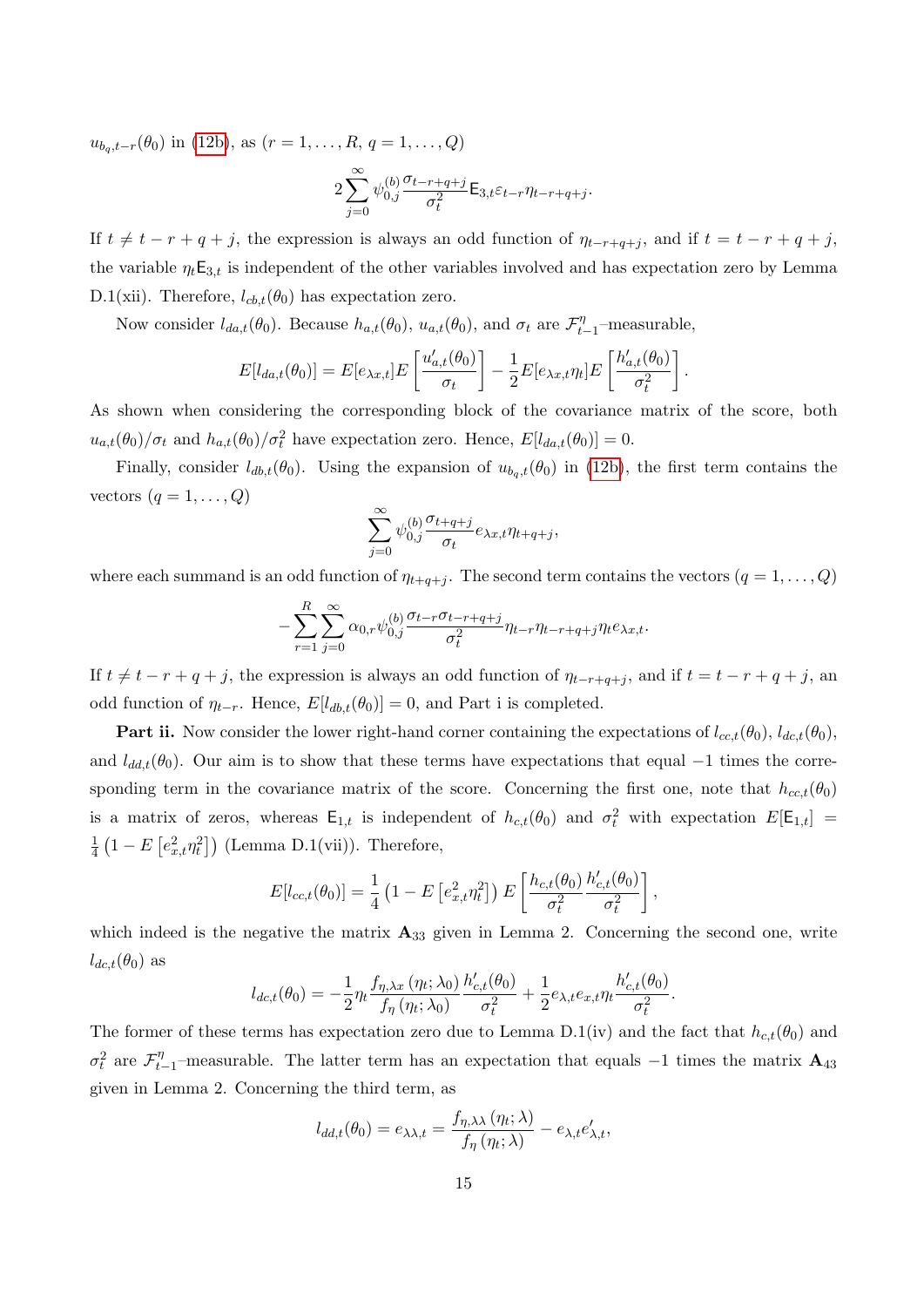Lemma D.1(ii) immediately shows that  $E[l_{dd,t}(\theta_0)]$  equals the negative of the matrix  $\mathbf{A}_{44}$  given in Lemma 2. This completes Part ii.

**Part iii.** Now consider the top left-hand corner containing the expectations of  $l_{aa,t}(\theta_0)$ ,  $l_{ba,t}(\theta_0)$ , and  $l_{bb,t}(\theta_0)$ . Again, our aim is to show that these terms have expectations that equal –1 times the corresponding term in the covariance matrix of the score. Concerning  $l_{aa,t}(\theta_0)$ , note that each of its six terms is a product of a part that only depends on  $\eta_t$ , and of a part that is independent of  $\eta_t$ . Using parts (v), (vii), (viii), and (ix) of Lemma D.1 and the fact that  $E[e_{x,t}] = 0$ , it follows that

$$
E[l_{aa,t}(\theta_0)] = -E[e_{x,t}^2]E\left[\frac{u_{a,t}(\theta_0)}{\sigma_t}\frac{u'_{a,t}(\theta_0)}{\sigma_t}\right] + \frac{1}{4}\left(1 - E\left[e_{x,t}^2 \eta_t^2\right]\right)E\left[\frac{h_{a,t}(\theta_0)}{\sigma_t^2}\frac{h'_{a,t}(\theta_0)}{\sigma_t^2}\right],
$$

which indeed equals  $-1$  times the matrix  $A_{11}$  given in Lemma 2.

Now consider the expectation of  $l_{ba,t}(\theta_0)$ . Recall that

$$
l_{ba,t}(\theta_0) = e_{xx,t} \frac{u_{b,t}(\theta_0)}{\sigma_t} \frac{u'_{a,t}(\theta_0)}{\sigma_t} + \mathsf{E}_{1,t} \frac{h_{b,t}(\theta_0)}{\sigma_t^2} \frac{h'_{a,t}(\theta_0)}{\sigma_t^2} + \mathsf{E}_{2,t} \left( \frac{u_{b,t}(\theta_0)}{\sigma_t} \frac{h'_{a,t}(\theta_0)}{\sigma_t^2} + \frac{h_{b,t}(\theta_0)}{\sigma_t^2} \frac{u'_{a,t}(\theta_0)}{\sigma_t} \right) + e_{x,t} \frac{u_{ba,t}(\theta_0)}{\sigma_t} + \mathsf{E}_{3,t} \frac{h_{ba,t}(\theta_0)}{\sigma_t^2}.
$$

We will show that out of the six terms, (i) the first and the third have expectation zero, (ii) the second and the fourth will yield the term  $-A_{21}$ , (iii) the fifth term yields the term  $-B_{21}$ , and finally that (iv) also the sixth term has expectation zero.

(i) Using the expansions in (12) we can express typical components of the first and third terms as

$$
-\sum_{i=0}^{\infty} \sum_{j=0}^{\infty} \psi_{0,i}^{(a)} \psi_{0,j}^{(b)} \frac{\sigma_{t-p-i} \sigma_{t+q+j}}{\sigma_t^2} \eta_{t-p-i} \eta_{t+q+j} e_{xx,t}
$$
  

$$
-2 \sum_{r=1}^{R} \sum_{i=0}^{\infty} \sum_{j=0}^{\infty} \alpha_{0,r} \psi_{0,i}^{(a)} \psi_{0,j}^{(b)} \frac{\sigma_{t-r} \sigma_{t-r-p-i} \sigma_{t+q+j}}{\sigma_t^3} \eta_{t-r} \eta_{t-r-p-i} \eta_{t+q+j} \mathsf{E}_{2,t}.
$$

It is clear that in both expressions the summands are odd functions of  $\eta_{t+q+j}$ , and hence both of them have expectation zero.

(ii) First note that the matrix  $A_{21}$  contains expectations of terms that are exactly the same as the second and the fourth term except for the fact that instead of the multipliers  $E_{1,t}$  and  $E_{2,t}$ , they contain the multipliers  $\frac{1}{4}(e_{x,t}\eta_t+1)^2$  and  $-\frac{1}{2}$  $\frac{1}{2}e_{x,t}(e_{x,t}\eta_t+1)$ . As can be seen from Lemma D.1(vii) and (xi), it holds that  $E[E_{1,t}] = -E[\frac{1}{4}]$  $\frac{1}{4}(e_{x,t}\eta_t+1)^2]$  and  $E[\eta_t \mathsf{E}_{2,t}]=-E[-\frac{1}{2}]$  $\frac{1}{2}e_{x,t}\eta_t(e_{x,t}\eta_t+1)$ . Keeping these facts in mind, we can now express the typical elements of the second and the fourth term as

$$
-4\sum_{r=1}^{R}\sum_{\tilde{r}=1}^{R}\sum_{i=0}^{\infty}\sum_{j=0}^{\infty}\alpha_{0,r}\alpha_{0,\tilde{r}}\psi_{0,i}^{(a)}\psi_{0,j}^{(b)}\frac{\sigma_{t-r}\sigma_{t-\tilde{r}}\sigma_{t-r+q+j}\sigma_{t-\tilde{r}-p-i}}{\sigma_{t}^{4}}\eta_{t-\tilde{r}}\eta_{t-\tilde{r}-p-i}\eta_{t-r}\eta_{t-r+q+j}\mathsf{E}_{1,t}
$$

$$
-2\sum_{r=1}^{R}\sum_{i=0}^{\infty}\sum_{j=0}^{\infty}\alpha_{0,r}\psi_{0,i}^{(a)}\psi_{0,j}^{(b)}\frac{\sigma_{t-r}\sigma_{t-r+q+j}\sigma_{t-p-i}}{\sigma_{t}^{3}}\eta_{t-r}\eta_{t-r+q+j}\eta_{t-p-i}\mathsf{E}_{2,t}.
$$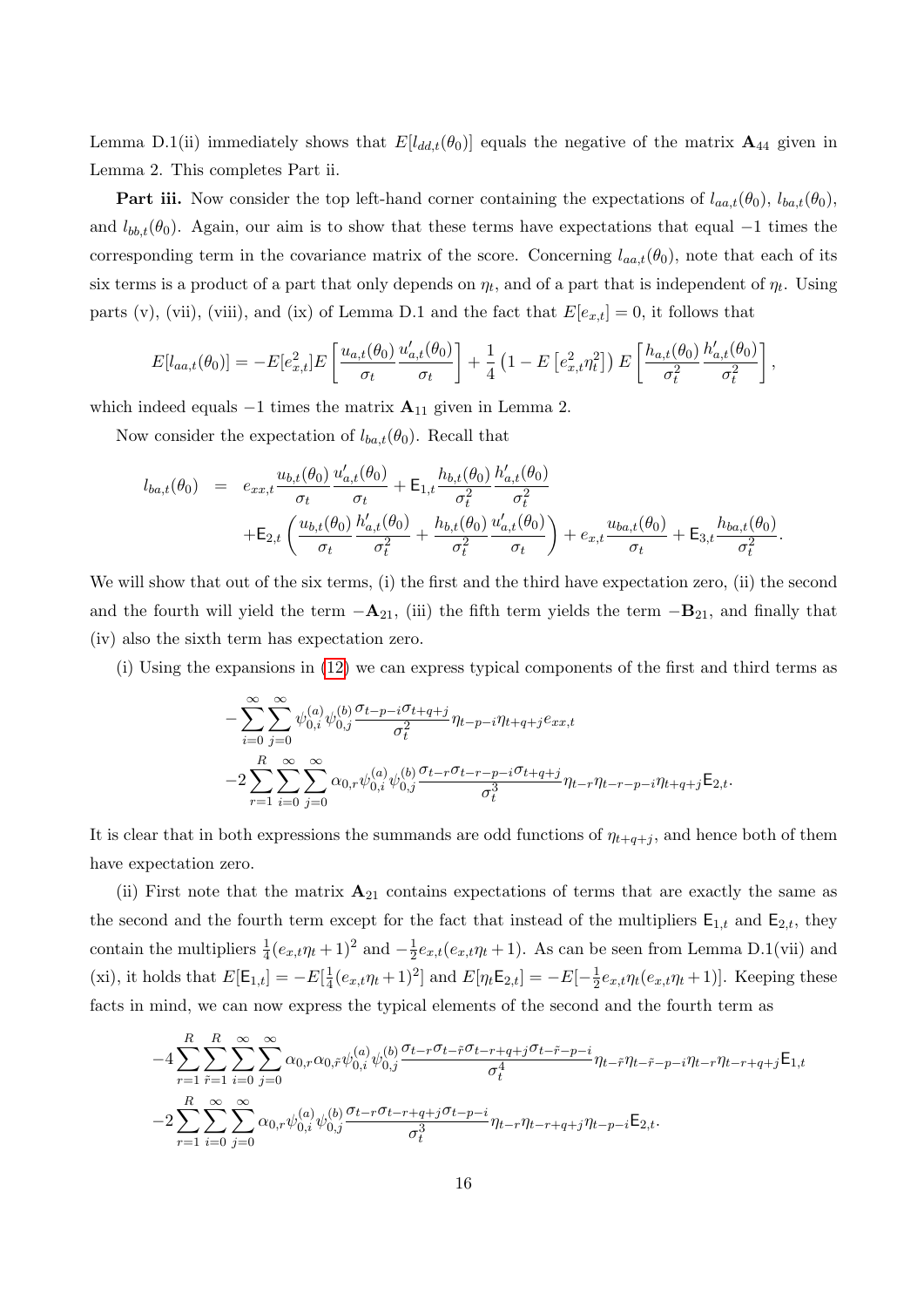Concerning the former expression, the largest time index in the summands is either t or  $t-r+q+j$ . If  $t < t-r+q+j$  or  $t = t-r+q+j$ , either  $\eta_{t-r+q+j}$  or  $\eta_t \mathsf{E}_{1,t}$  is independent of the other variables involved and has zero expectation (by Lemma D.1(x) in the latter case). If  $t > t - r + q + j$ , the variable  $\mathsf{E}_{1,t}$  is independent of the other variables involved and, therefore, its expectation can be computed separately. In light of the these facts, we can thus conclude that this expression indeed has an expectation that equals  $-1$  times the first term of  $\mathbf{A}_{21}$ . Now, consider the latter expression and note that the largest time index in the summands is either t or  $t-r+q+j$ . If  $t \neq t-r+q+j$ , one of the variables  $\eta_{t-r+q+j}$ and  $E_{2,t}$  is independent of the other variables involved and has zero expectation (by Lemma D.1(viii) in the latter case). If  $t = t - r + q + j$ , the variable  $\eta_t \mathsf{E}_{2,t}$  is independent of the other variables involved and, therefore, its expectation can be computed separately. As above, we obtain −1 times the second term of  $A_{21}$ . This completes the proof of (ii).

(iii) We next show that the fifth term, namely  $e_{x,t} \frac{u_{ba,t}(\theta_0)}{\sigma_t}$  $\frac{\partial f(t)}{\partial t}$ , yields the term  $-\mathbf{B}_{21}$ . To this end, we first derive an alternative expression for  $(\mathbf{B}_{21})_{q,p}$ . Note that assuming  $q < p$ , solving for j, and substituting shows that  $(\mathbf{B}_{21})_{q,p} = -\sum_{i=0}^{\infty} \psi_{0,i+p-q}^{(b)} \psi_{0,i}^{(a)}$ . Now define  $\psi_{0,j}^{(ab)}$ ,  $j \in \mathbb{Z}$ , as the coefficient of  $z^{j}$  in the power series expansion of  $a_{0}(z)^{-1}b_{0}(z^{-1})^{-1}$ , that is,

$$
a_0(z)^{-1}b_0(z^{-1})^{-1} = \sum_{j=0}^{\infty} \sum_{k=0}^{\infty} \psi_{0,j}^{(a)} \psi_{0,k}^{(b)} z^j z^{-k}
$$
  
\n
$$
= \sum_{l=0}^{\infty} \psi_{0,l}^{(a)} \psi_{0,l}^{(b)} z^0 + \sum_{l=0}^{\infty} \psi_{0,l+1}^{(a)} \psi_{0,l}^{(b)} z^1 + \sum_{l=0}^{\infty} \psi_{0,l}^{(a)} \psi_{0,l+1}^{(b)} z^{-1} + \dots
$$
  
\n
$$
= \psi_{0,0}^{(ab)} z^0 + \psi_{0,1}^{(ab)} z^1 + \psi_{0,-1}^{(ab)} z^{-1} + \dots
$$

It is seen that with this notation we can write  $(\mathbf{B}_{21})_{q,p} = -\psi^{(ab)}_{0,q}$  $\big\{ \substack{(av)}{0,q-p}.$ 

Now recall that the typical element of  $u_{ba,t}(\theta)$  is given by  $(q = 1, \ldots, Q, p = 1, \ldots, P)$ 

$$
u_{b_q a_p,t}(\theta) = \frac{\partial^2 u_t(\theta)}{\partial b_q \partial a_p} = -b (B^{-1})^{-1} a(B)^{-1} u_{t+q-p}(\theta)
$$

so that the typical element of  $u_{ba,t}(\theta_0)$  is  $-b_0(B^{-1})^{-1}a_0(B)^{-1}\varepsilon_{t+q-p}$ . Therefore, we can write the typical element of  $u_{ba,t}(\theta_0)$  as

$$
-\sum_{j=-\infty}^{\infty} \psi_{0,j}^{(ab)} \varepsilon_{t+q-p-j} = -\sum_{j=-\infty}^{\infty} \psi_{0,j}^{(ab)} \sigma_{t+q-p-j} \eta_{t+q-p-j}.
$$

Thus, the typical element of  $e_{x,t} \frac{u_{ba,t}(\theta_0)}{\sigma_t}$  $\frac{\partial f(t)}{\partial t}$  can be expressed as  $(q = 1, \ldots, Q, p = 1, \ldots, P)$ 

$$
-\sum_{j=-\infty}^{\infty}\psi^{(ab)}_{0,j}\frac{\sigma_{t+q-p-j}}{\sigma_t}\eta_{t+q-p-j}e_{x,t}.
$$

Note that all summands have zero expectation except for the one with  $j = q - p$ , and therefore

$$
E\left[e_{x,t}\frac{u_{b_q a_p,t}(\theta_0)}{\sigma_t}\right] = \psi_{0,q-p}^{(ab)}, \quad q = 1,\ldots,Q, \ p = 1,\ldots,P,
$$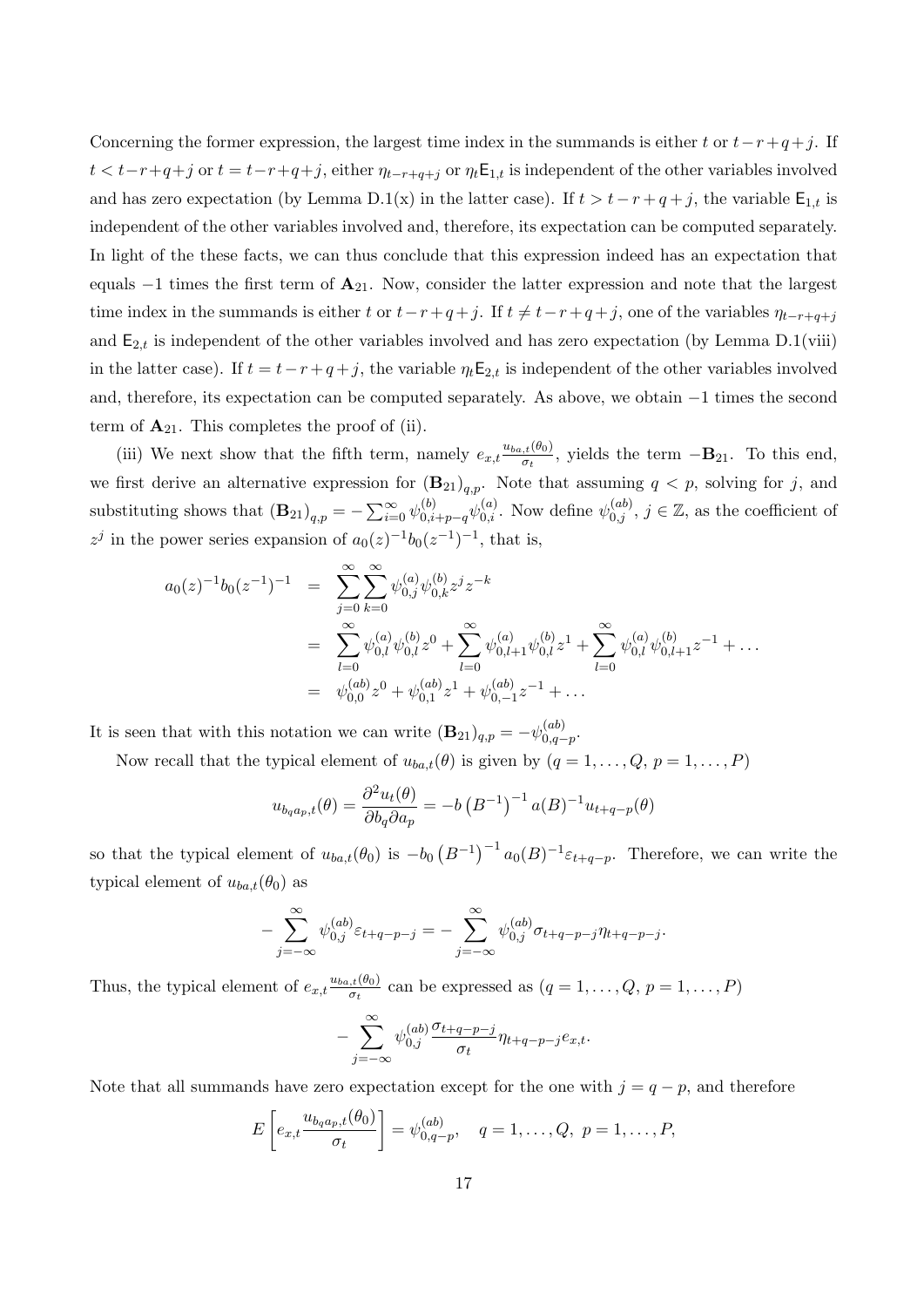which indeed are  $-1$  times the components of  $\mathbf{B}_{21}$ .

(iv) Finally, we establish that the sixth term,  $E_{3,t} \frac{h_{ba,t}(\theta_0)}{\sigma^2}$  $\sigma_t^{i,(t(0))}$ , has expected value zero. Making use of the expansion of  $h_{ba,t}(\theta)$  we obtain

$$
\mathsf{E}_{3,t} \frac{h_{ba,t}(\theta_0)}{\sigma_t^2} = 2 \sum_{r=1}^R \alpha_{0,r} \frac{u_{b,t-r}(\theta_0)}{\sigma_t} \frac{u'_{a,t-r}(\theta_0)}{\sigma_t} \mathsf{E}_{3,t} + 2 \sum_{r=1}^R \alpha_{0,r} \varepsilon_{t-r} \frac{u_{ba,t-r}(\theta_0)}{\sigma_t^2} \mathsf{E}_{3,t}.
$$

Consider the first sum. For  $r = 1, \ldots, R$ , the typical element of the summand can be written as

$$
-\alpha_{0,r}\sum_{i=0}^{\infty}\sum_{j=0}^{\infty}\psi^{(a)}_{0,i}\psi^{(b)}_{0,j}\frac{\sigma_{t-r+q+j}\sigma_{t-r-p-i}}{\sigma_t^2}\eta_{t-r+q+j}\eta_{t-r-p-i}\mathsf{E}_{3,t},
$$

where the summands are always odd functions of  $\eta_{t-r-p-i}$ . Hence the sum has expectation zero. Now consider the second sum. For  $r = 1, \ldots, R$ , the typical element of the summand can be written as

$$
-\alpha_{0,r}\sum_{j=-\infty}^{\infty}\psi_{0,j}^{(ab)}\frac{\sigma_{t-r+q-p-j}\sigma_{t-r}}{\sigma_t^2}\eta_{t-r+q-p-j}\eta_{t-r}\mathsf{E}_{3,t},
$$

which is an odd function of  $\eta_{t-r}$  unless  $j = q-p$ . However, if  $j = q-p$  the variable  $\mathsf{E}_{3,t}$  is independent of the other variables involved and has expectation zero (by Lemma D.1(ix)). Thus, we have established that the sixth term has expectation zero. This completes the proof of (iv), and the computations concerning  $l_{ba,t}(\theta_0)$ .

Finally, consider the expectation of  $l_{bb,t}(\theta_0)$ . Recall that

$$
l_{bb,t}(\theta_0) = e_{xx,t} \frac{u_{b,t}(\theta_0)}{\sigma_t} \frac{u'_{b,t}(\theta_0)}{\sigma_t} + \mathsf{E}_{1,t} \frac{h_{b,t}(\theta_0)}{\sigma_t^2} \frac{h'_{b,t}(\theta_0)}{\sigma_t^2} + \mathsf{E}_{2,t} \left( \frac{u_{b,t}(\theta_0)}{\sigma_t} \frac{h'_{b,t}(\theta_0)}{\sigma_t^2} + \frac{h_{b,t}(\theta_0)}{\sigma_t^2} \frac{u'_{b,t}(\theta_0)}{\sigma_t} \right) + e_{x,t} \frac{u_{bb,t}(\theta_0)}{\sigma_t} + \mathsf{E}_{3,t} \frac{h_{bb,t}(\theta_0)}{\sigma_t^2}.
$$

We first consider the third, fourth, and fifth terms and show that they have expected value zero. The typical element of the third term can be expressed as  $(q = 1, ..., Q, \tilde{q} = 1, ..., Q)$ 

$$
2\sum_{r=1}^R\sum_{j=0}^\infty\sum_{\tilde{j}=0}^\infty\alpha_{0,r}\psi_{0,j}^{(b)}\psi_{0,\tilde{j}}^{(b)}\frac{\sigma_{t+q+j}\sigma_{t-r}\sigma_{t-r+\tilde{q}+\tilde{j}}}{\sigma_t^3}\eta_{t+q+j}\eta_{t-r}\eta_{t-r+\tilde{q}+\tilde{j}}\mathsf{E}_{2,t},
$$

where each summand is always an odd function of  $\eta_{t-r}$ . Hence, the third term has expectation zero. With nearly identical reasoning, also the fourth term has expectation zero. Now consider the fifth term, and recall that the typical element of  $u_{bb,t}(\theta)$  is given by  $(q = 1, \ldots, Q, \tilde{q} = 1, \ldots, Q)$ 

$$
u_{b_q b_{\tilde{q}},t}(\theta) = \frac{\partial^2 u_t(\theta)}{\partial b_q \partial b_{\tilde{q}}} = 2b (B^{-1})^{-2} u_{t+q+\tilde{q}}(\theta),
$$

so that the typical element of  $u_{bb,t}(\theta_0)$  is  $2b_0 (B^{-1})^{-2} \varepsilon_{t+q+\tilde{q}}$ . This can be written as

$$
2\sum_{j=0}^{\infty} \psi_{0,j}^{(bb)}\sigma_{t+q+\tilde{q}+j}\eta_{t+q+\tilde{q}+j},
$$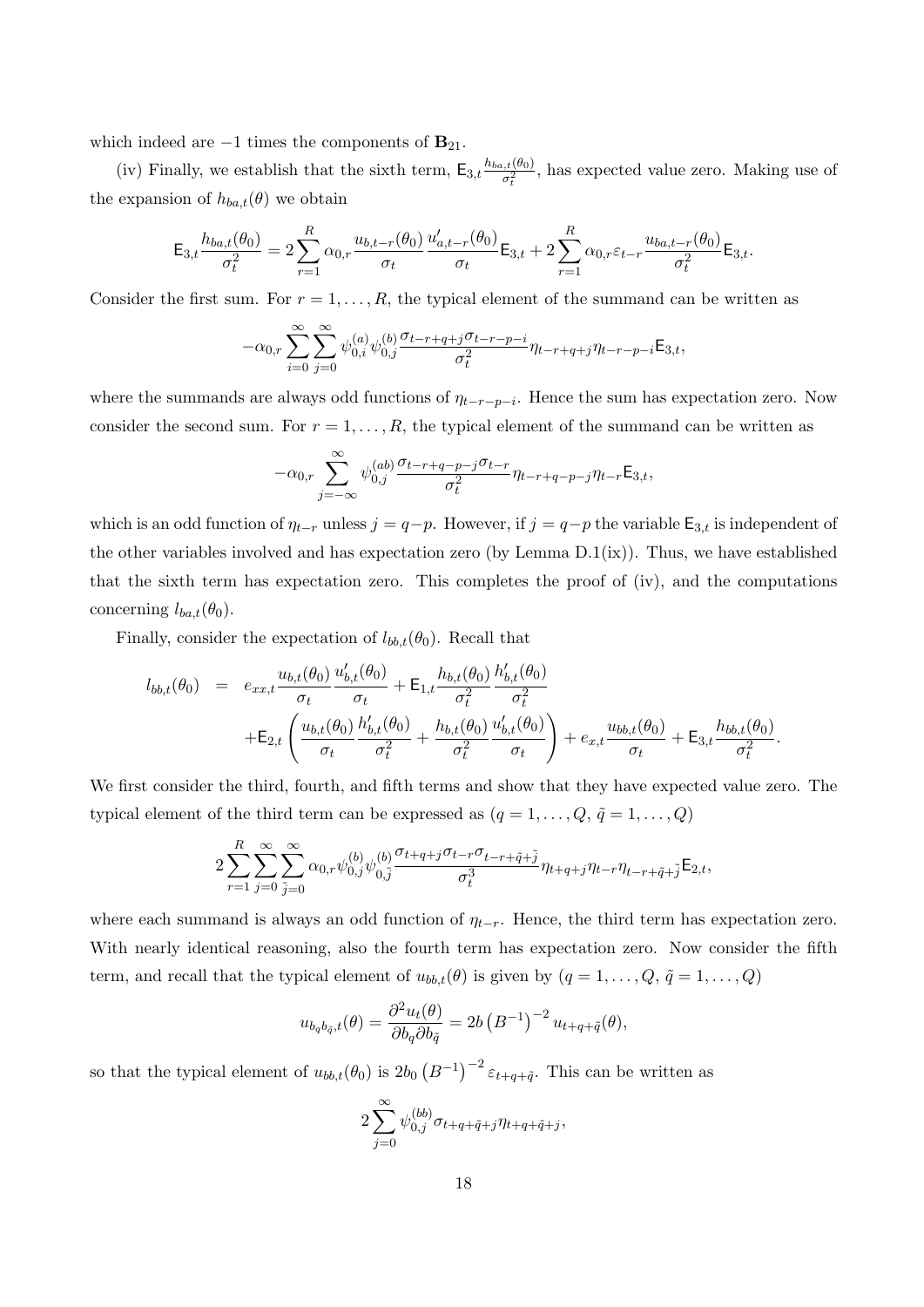where  $\psi_{0,j}^{(bb)}$  denotes the coefficient of  $z^j$  in the series expansion of  $b_0 (z^{-1})^{-2}$ . Hence, the typical element of the fifth term can be written as

$$
2\sum_{j=0}^{\infty}\psi_{0,j}^{(bb)}\frac{\sigma_{t+q+\tilde{q}+j}}{\sigma_t}\eta_{t+q+\tilde{q}+j}e_{x,t},
$$

where each summand is an odd function of  $\eta_{t+q+\tilde{q}+j}$ . Thus, the fifth term has expectation zero.

What remains to consider are the first, second, and sixth terms. We begin with the second term, and show that it yields  $-1$  times the latter term of  $\mathbf{A}_{22}$ . The typical element of the second term can be written as

$$
4\sum_{r=1}^R\sum_{\tilde{r}=1}^R\sum_{j=0}^\infty\sum_{\tilde{j}=0}^\infty\alpha_{0,r}\alpha_{0,\tilde{r}}\psi_{0,j}^{(b)}\psi_{0,\tilde{j}}^{(b)}\frac{\sigma_{t-r}\sigma_{t-r+q+j}\sigma_{t-\tilde{r}}\sigma_{t-\tilde{r}+\tilde{q}+\tilde{j}}}{\sigma_t^4}\eta_{t-r}\eta_{t-r+q+j}\eta_{t-\tilde{r}+\tilde{q}+\tilde{j}}\mathsf{E}_{1,t}.
$$

To avoid an odd expression as a function of one of the  $\eta$ 's, we must have  $r = \tilde{r}$  and  $q + j = \tilde{q} + \tilde{j}$ . Note from the definitions of  $\mathsf{E}_{1,t}$ ,  $e_{xx,t}$ , and  $\mathsf{E}_{4,t}$  that  $\mathsf{E}_{1,t} = \mathsf{E}_{4,t} - \frac{1}{4}$  $\frac{1}{4} (e_{x,t} \eta_t + 1)^2$ . From the preceding discussion it follows that the considered term yields  $-1$  times the latter term in  $\mathbf{A}_{22}$  if (recall the restrictions  $r = \tilde{r}$  and  $q + j = \tilde{q} + \tilde{j}$ )

$$
4\sum_{r=1}^{R}\sum_{\tilde{r}=1}^{R}\sum_{j=0}^{\infty}\sum_{\tilde{j}=0}^{\infty}\alpha_{0,r}^{2}\psi_{0,j}^{(b)}\psi_{0,\tilde{j}}^{(b)}\frac{\sigma_{t-r}^{2}\sigma_{t-r+q+j}^{2}}{\sigma_{t}^{4}}\eta_{t-r}^{2}\eta_{t-r+q+j}^{2}\mathsf{E}_{4,t}
$$

has expectation zero. By Lemma D.1(xiv) and (xvi),  $E\left[\mathsf{E}_{4,t}\right] = E\left[\eta_t^2 \mathsf{E}_{4,t}\right] = 0$ . If  $t - r + q + j < t$ , the variable  $E_{4,t}$  is independent of the other variables involved and has zero expectation. Thus, the sum has zero expected value and we can assume  $t - r + q + j \stackrel{def}{=} t + a \geq t$ . As  $E\left[\mathsf{E}_{4,t}\right] = E\left[\eta_t^2 \mathsf{E}_{4,t}\right] = 0$ , zero expectation is obtained by Lemma B.1, which completes the treatment of the second term.

Now consider the first term,

$$
e_{xx,t}\frac{u_{b,t}(\theta_0)}{\sigma_t}\frac{u'_{b,t}(\theta_0)}{\sigma_t} = \frac{f_{\eta,xx}\left(\eta_t;\lambda_0\right)}{f_{\eta}\left(\eta_t;\lambda_0\right)}\frac{u_{b,t}(\theta_0)}{\sigma_t}\frac{u'_{b,t}(\theta_0)}{\sigma_t} - e_{x,t}^2\frac{u_{b,t}(\theta_0)}{\sigma_t}\frac{u'_{b,t}(\theta_0)}{\sigma_t}.
$$

The latter term obviously produces  $-1$  times the first term of  $\mathbf{A}_{22}$ . The typical element of the former term can be written as

$$
\sum_{j=0}^{\infty}\sum_{\tilde{j}=0}^{\infty}\psi_{0,j}^{(b)}\psi_{0,\tilde{j}}^{(b)}\frac{\sigma_{t+q+j}\sigma_{t+\tilde{q}+\tilde{j}}}{\sigma_t^2}\eta_{t+q+j}\eta_{t+\tilde{q}+\tilde{j}}\frac{f_{\eta,xx}\left(\eta_t;\lambda_0\right)}{f_{\eta}\left(\eta_t;\lambda_0\right)}.
$$

To avoid an odd expression as a function of  $\eta_{t+q+j}$  or  $\eta_{t+\tilde{q}+\tilde{j}}$ , we must have  $q+j=\tilde{q}+\tilde{j} \stackrel{def}{=} a \ (\geq 1)$ . By Assumption 5,  $E[f_{\eta,xx}(\eta_t;\lambda_0)/f_{\eta}(\eta_t;\lambda_0)]=0$  and  $E[\eta_t^2f_{\eta,xx}(\eta_t;\lambda_0)/f_{\eta}(\eta_t;\lambda_0)]=2$ , and therefore by Lemma B.1 this expression has expectation equal to

$$
2\sum_{j=0}^{\infty}\sum_{\tilde{j}=0}^{\infty}\psi_{0,j}^{(b)}\psi_{0,\tilde{j}}^{(b)}c_a\mathbf{1}\left(q+j=\tilde{q}+\tilde{j}=a\geq 1\right).
$$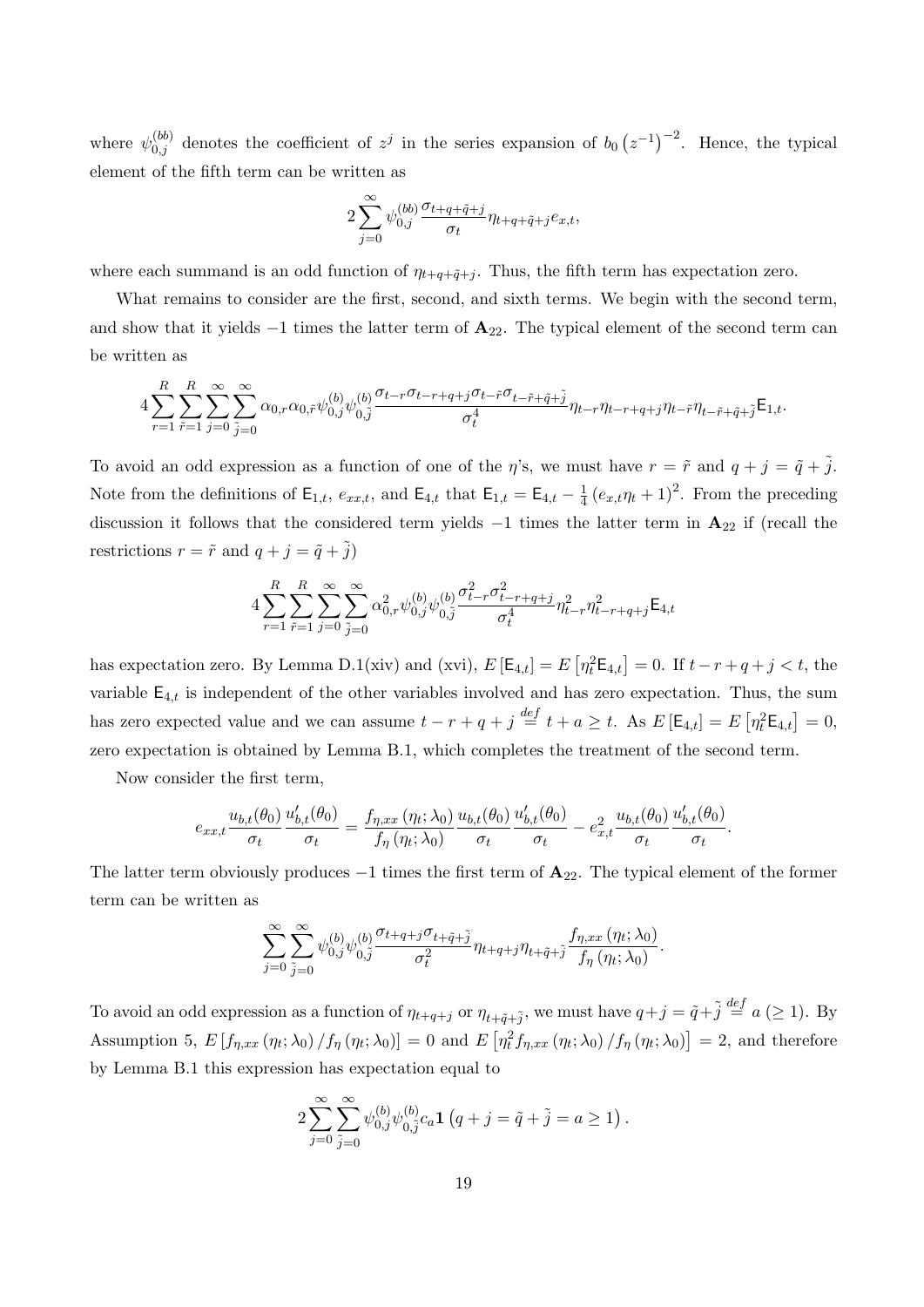This is  $-\frac{1}{2}$  $\frac{1}{2}$  times the expression given in Lemma 2 for the components of  $B_{22}$ .

To complete the proof, we must show that also the sixth term yields  $-\frac{1}{2}$  $\frac{1}{2}$  times the expression given in Lemma 2 for the components of  $\mathbf{B}_{22}$ . Using the expansion of  $h_{bb,t}(\theta)$  we obtain

$$
\mathsf{E}_{3,t} \frac{h_{bb,t}(\theta_0)}{\sigma_t^2} = 2 \sum_{r=1}^R \alpha_{0,r} \frac{u_{b,t-r}(\theta_0)}{\sigma_t} \frac{u'_{b,t-r}(\theta_0)}{\sigma_t} \mathsf{E}_{3,t} + 2 \sum_{r=1}^R \alpha_{0,r} \varepsilon_{t-r} \frac{u_{bb,t-r}(\theta_0)}{\sigma_t^2} \mathsf{E}_{3,t}.
$$

First consider the latter sum. For  $r = 1, \ldots, R$ , the typical element of the summand can be written as  $(q = 1, ..., Q, \tilde{q} = 1, ..., Q)$ 

$$
2\alpha_{0,r}\sum_{j=0}^{\infty}\psi_{0,j}^{(bb)}\frac{\sigma_{t-r+q+\tilde{q}+j}\sigma_{t-r}}{\sigma_t^2}\eta_{t-r+q+\tilde{q}+j}\eta_{t-r}\mathsf{E}_{3,t}.
$$

As each summand is clearly an odd function of  $\eta_{t-r}$ , the latter sum has expectation zero. Now consider the first sum, whose typical element can be written as  $(q = 1, \ldots, Q, \tilde{q} = 1, \ldots, Q)$ 

$$
2\sum_{r=1}^{R}\sum_{j=0}^{\infty}\sum_{\tilde{j}=0}^{\infty}\alpha_{0,r}\psi_{0,j}^{(b)}\psi_{0,\tilde{j}}^{(b)}\frac{\sigma_{t-r+q+j}\sigma_{t-r+\tilde{q}+\tilde{j}}}{\sigma_{t}^{2}}\eta_{t-r+q+j}\eta_{t-r+\tilde{q}+\tilde{j}}\mathsf{E}_{3,t}.
$$

To avoid an odd expression as a function of  $\eta_{t-r+q+j}$  or  $\eta_{t-r+\tilde{q}+\tilde{j}}$ , we must have  $t-r+q+j=$  $t-r+\tilde{q}+\tilde{j}$ . When  $t>t-r+q+j$  the variable  $\mathsf{E}_{3,t}$  is independent of  $\sigma_{t-r+q+j}^2$  and  $\eta_{t-r+q+j}^2$ (and  $\sigma_t^2$ ) and has expectation zero (by Lemma D.1(ix)). Therefore, we can assume the restriction  $t \leq t - r + q + j \stackrel{def}{=} t + a \geq t$ . Then the above expression can be expressed as

$$
2\sum_{r=1}^{R}\sum_{j=0}^{\infty}\sum_{\tilde{j}=0}^{\infty}\alpha_{0,r}\psi_{0,j}^{(b)}\psi_{0,\tilde{j}}^{(b)}\frac{\sigma_{t+a}^{2}}{\sigma_{t}^{2}}\eta_{t+a}^{2}\mathsf{E}_{3,t},
$$

where the restrictions  $q + j = \tilde{q} + \tilde{j} = r + a$  are assumed. By Lemma D.1(ix) and (xiii),  $E[\mathsf{E}_{3,t}] = 0$ and  $E\left[\eta_t^2 \mathbf{E}_{3,t}\right] = 1$ , so that using Lemma B.1, the expectation of the above expression equals

$$
2\sum_{r=1}^{R} \sum_{j=0}^{\infty} \sum_{\tilde{j}=0}^{\infty} \alpha_{0,r} \psi_{0,\tilde{j}}^{(b)} \psi_{0,\tilde{j}}^{(b)} c_a \mathbf{1} (q+j-r=\tilde{q}+\tilde{j}-r=a)
$$

(recall that  $c_a = 0$  for  $a < 0$  so all values of a can be included above). This is indeed  $-\frac{1}{2}$  $rac{1}{2}$  times the expression given in Lemma 2 for the components of  $B_{22}$ . This completes the computations concerning the term  $l_{bb,t}(\theta_0)$ , and hence the proof is complete.

**Proof of Lemma D.1.** (i) Already proven as Lemma C.1(xi). (ii) Note that

$$
E\left[\frac{f_{\eta,\lambda\lambda}(\eta_t;\lambda_0)}{f_{\eta}(\eta_t;\lambda_0)}\right] = \int f_{\eta,\lambda\lambda}(x;\lambda_0)dx = \int \left[\frac{\partial^2 f_{\eta}(x;\lambda)}{\partial \lambda \partial \lambda'}\right]_{\lambda=\lambda_0}dx = \left[\frac{d^2}{d\lambda d\lambda'}\int f_{\eta}(x;\lambda)dx\right]_{\lambda=\lambda_0} = 0,
$$

where the second last equality is justified by Assumption 5(i), cf. proof of Lemma C.1(xi). (iii) This holds because

$$
E\left[\eta_t e_{\lambda,t}\right] = \int x f_{\eta,\lambda}\left(x;\lambda_0\right) dx = \int \left[\frac{\partial \left(x f_{\eta}(x;\lambda)\right)}{\partial \lambda}\right]_{\lambda=\lambda_0} dx = \left[\frac{d}{d\lambda} \int x f_{\eta}(x;\lambda) dx\right]_{\lambda=\lambda_0} = 0,
$$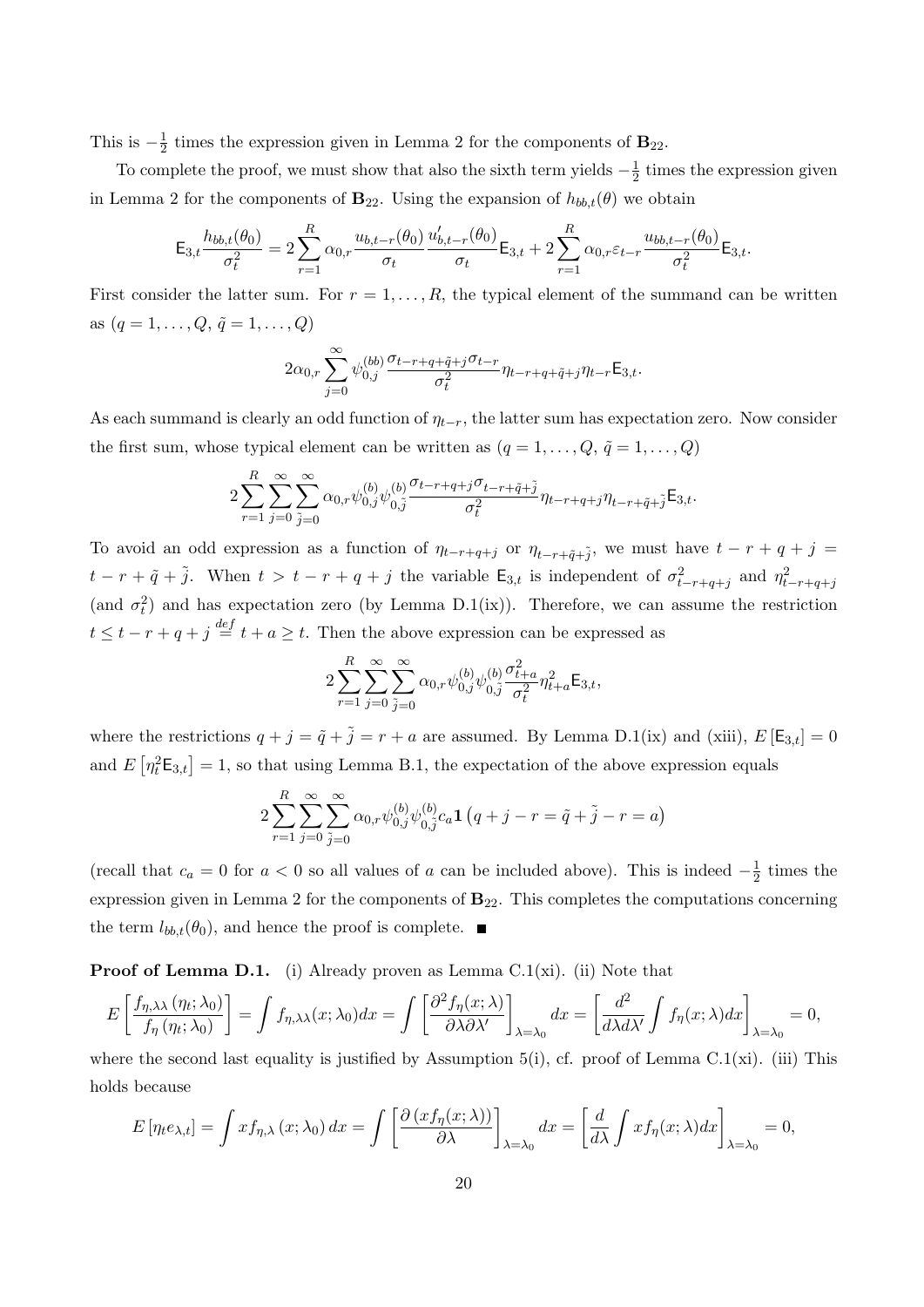where the second last equality is justified by Assumption  $4(v)$ , cf. proof of Lemma C.1(xi), and the last equality by Assumption 4(ii). (iv) Use integration by parts to obtain

$$
E\left[\eta_t \frac{f_{\eta,\lambda x}(\eta_t; \lambda_0)}{f_{\eta}(\eta_t; \lambda_0)}\right] = \int x f_{\eta,\lambda x}(x; \lambda_0) dx = \int_{-\infty}^{\infty} x f_{\eta,\lambda}(x; \lambda_0) - \int f_{\eta,\lambda}(x; \lambda_0) dx.
$$

The integral on the right is zero as it equals  $E[e_{\lambda,t}]$ , whereas the first term on the right is zero because  $E[\eta_t e_{\lambda,t}] = 0$ . (v) Recall that  $e_{xx,t} = f_{\eta,xx}(\eta_t; \lambda_0) / f_{\eta}(\eta_t; \lambda_0) - e_{x,t}^2$ . By Assumption 5(ii),  $\int f_{\eta,xx}(x;\lambda_0) dx = 0$  so that  $E[e_{xx,t}] = -E[e_{x,t}^2]$ . (vi) Note that  $e_{xx,t}\eta_t = \frac{f_{\eta,xx}(\eta_t;\lambda_0)}{f_{\eta}(\eta_t;\lambda_0)}$  $\frac{\eta, xx(\eta_t;\lambda_0)}{f_\eta(\eta_t;\lambda_0)}\eta_t - e_{x,t}^2\eta_t$ . The latter term is an odd function of  $\eta_t$  and thus has expectation zero by Lemma A.3 and the fact that  $E[e_{x,t}^2 | \eta_t]] < \infty$  (which follows from Lemma C.1). The former term is also an odd function of  $\eta_t$  (the reason for this being that the second derivative of a function symmetric around zero is also symmetric around zero), and thus also has expectation zero by Lemma A.3 (that  $E[|$  $f_{\eta,xx}(\eta_t;\lambda_0)$  $\frac{\eta, xx(\eta_t;\lambda_0)}{f_\eta(\eta_t;\lambda_0)}\eta_t\big\vert\big]$  is finite follows from part (xv) of this lemma). (vii) Write  $E_{1,t}$  as

$$
\mathsf{E}_{1,t}=\frac{1}{4}\frac{f_{\eta,xx}\left(\eta_{t};\lambda_{0}\right)}{f_{\eta}\left(\eta_{t};\lambda_{0}\right)}\eta_{t}^{2}-\frac{1}{4}e_{x,t}^{2}\eta_{t}^{2}+\frac{3}{4}e_{x,t}\eta_{t}+\frac{1}{2},
$$

where  $E\left[\frac{f_{\eta,xx}(\eta_t;\lambda_0)}{f(\eta_t;\lambda_0)}\right]$  $\left[\frac{\eta_{1}x_{\mathcal{X}}(\eta_{t};\lambda_{0})}{f_{\eta}(\eta_{t};\lambda_{0})}\eta_{t}^{2}\right]=2$  by Assumption 5(iii) and  $E[e_{x,t}\eta_{t}]=-1$  (see Lemma C.1(viii)). Therefore  $E[\mathsf{E}_{1,t}] = \frac{1}{4}(1 - E[e_{x,t}^2 \eta_t^2])$ . (viii) Because  $e_{xx,t}\eta_t$  and  $e_{x,t}$  both have zero expectation (former by part (vi)),  $E[E_{2,t}] = 0$ . (ix) Clear because  $E[e_{x,t}\eta_t] = -1$ . (x) Write  $\eta_t E_{1,t}$  as

$$
\eta_t \mathsf{E}_{1,t} = \frac{1}{2} \left( \frac{1}{2} e_{xx,t} \eta_t^3 + \frac{3}{2} e_{x,t} \eta_t^2 + \eta_t \right) = \frac{1}{2} \left( \frac{1}{2} \frac{f_{\eta,xx} \left( \eta_t; \lambda_0 \right)}{f_{\eta} \left( \eta_t; \lambda_0 \right)} \eta_t^3 - \frac{1}{2} e_{x,t}^2 \eta_t^3 + \frac{3}{2} e_{x,t} \eta_t^2 + \eta_t \right).
$$

As in part (vi), the first term is an odd function of  $\eta_t$ , and so are the three last terms. Hence,  $E[\eta_t E_{1,t}] = 0$  by Lemma A.3 (that the terms are integrable follows by part xv of this lemma and Lemma C.1). (xi) Write  $\eta_t \mathsf{E}_{2,t}$  as

$$
\eta_t \mathsf{E}_{2,t} = -\frac{1}{2} \left( \frac{f_{\eta,xx}(\eta_t;\lambda)}{f_{\eta}(\eta_t;\lambda)} \eta_t^2 - e_{x,t}^2 \eta_t^2 + e_{x,t} \eta_t \right).
$$

As noted in part (vii),  $E\left[\frac{f_{\eta,xx}(\eta_t;\lambda)}{f_{\eta}(x,\lambda)}\right]$  $\left[\frac{\eta_{t} x x(\eta_{t};\lambda)}{f_{\eta}(\eta_{t};\lambda)} \eta_{t}^{2}\right] = 2$ , so that  $E\left[\eta_{t} \mathsf{E}_{2,t}\right] = -\frac{1}{2}$  $\frac{1}{2}(1 - E[e_{x,t}^2 \eta_t^2])$ . (xii) Clear because both  $e_{x,t}\eta_t^2$  and  $\eta_t$  have expectation zero (former by Lemma C.1(ix)). (xiii) By the definition of  $\mathsf{E}_{3,t}$ 

$$
E\left[\eta_t^2 \mathsf{E}_{3,t}\right] = -\frac{1}{2} E\left[\eta_t^2 \left(e_{x,t} \eta_t + 1\right)\right] = -\frac{1}{2} E\left[\eta_t^3 e_{x,t}\right] - \frac{1}{2} E\left[\eta_t^2\right].
$$

The stated result follows because  $E\left[\eta_t^2\right] = 1$  and, by Lemma C.1(x),  $E\left[e_{x,t}\eta_t^3\right] = -3$ . (xiv) Follows by Assumption 5(iii) and the fact that  $E[e_{x,t}\eta_t] = -1$ . (xv) Using integration by parts twice

$$
E\left[\frac{f_{\eta,xx}(\eta_t; \lambda_0)}{f_{\eta}(\eta_t; \lambda_0)} \eta_t^4\right] = \int x^4 f_{\eta,xx}(x; \lambda_0) dx = \left[\frac{\infty}{-\infty} x^4 f_{\eta,x}(x; \lambda_0) - 4 \int x^3 f_{\eta,x}(x; \lambda_0) dx\right]
$$
  
= 
$$
-4\left[\frac{\infty}{-\infty} x^3 f_{\eta}(x; \lambda_0) + 12 \int x^2 f_{\eta}(x; \lambda_0) dx = 12
$$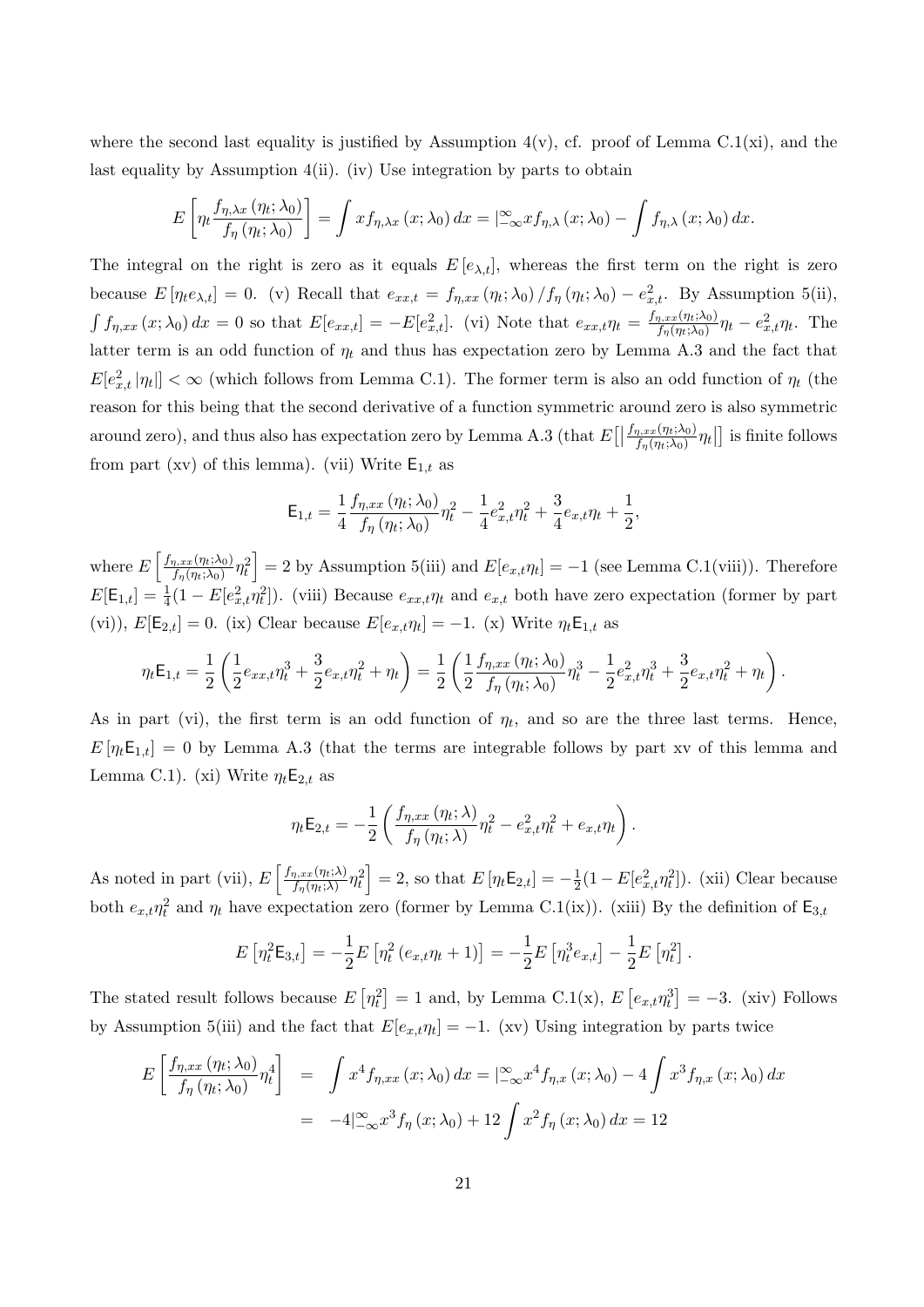where the third equality also relies on the fact that  $E\left[\eta_t^4 e_{x,t}\right] = 0$  (which holds by Lemma A.3 because the argument is an odd function of  $\eta_t$  and because  $E\left[\eta_t^4 | e_{x,t}|\right]$  is finite as a consequence of Lemma C.1(i)). The fourth equality is due to the facts that  $E[\eta_t^3] = 0$  and  $E[\eta_t^2] = 1$ . (xvi) Follows using the previous part and the result  $E\left[e_{x,t}\eta_t^3\right] = -3$  (see Lemma C.1(x)).

**Proof of Lemma E.1.** (i) From the representations of  $\tilde{u}_t(\theta)$  and  $u_t(\theta)$  in (24) and (25) we obtain  $u_t(\theta) - \tilde{u}_t(\theta) = \sum_{j=T+1-t}^{\infty} \psi_j^{(b)}$  $j^{(0)} a(B) y_{t+j}$  so that

$$
\left\|\sup_{\theta\in\Theta_0}|u_t(\theta)-\tilde{u}_t(\theta)|\right\|_4 \leq \sum_{j=T+1-t}^{\infty}\sup_{\theta\in\Theta_0}\left|\psi_j^{(b)}\right|\left\|\sup_{\theta\in\Theta_0}|a(B)y_{t+j}|\right\|_4.
$$

By Lemma A.1 and the discussion following it,  $\sup_{\theta \in \Theta_0} |\psi_j^{(b)}\rangle$  $\left|\sum_{j=1}^{(b)}\right| \leq C_1 \rho^j$ . On the other hand, because  $E[y_t^4] < \infty$  (by Lemma 2) and  $\Theta_0$  is compact, it clearly holds that  $\|\sup_{\theta \in \Theta_0} |a(B)y_{t+j}|\|_4 \leq C_2$ . Therefore, the sum on the majorant side is bounded from above by

$$
\sum_{j=T+1-t}^{\infty} C_1 C_2 \rho^j = \rho^{T+1-t} \frac{C_1 C_2}{1-\rho},
$$

from which the result follows with a suitable choice of C.

(ii) Using the inequality 
$$
|u_t^2(\theta) - \tilde{u}_t^2(\theta)| \leq |u_t(\theta) - \tilde{u}_t(\theta)|^2 + 2|u_t(\theta)||u_t(\theta) - \tilde{u}_t(\theta)|
$$
 we have

$$
\left\|\sup_{\theta\in\Theta_0}|u_t^2(\theta)-\tilde u_t^2(\theta)|\right\|_2\leq \left\|\sup_{\theta\in\Theta_0}|u_t(\theta)-\tilde u_t(\theta)|\right\|_4^2+2\left\|\sup_{\theta\in\Theta_0}|u_t(\theta)|\right\|_4\left\|\sup_{\theta\in\Theta_0}|u_t(\theta)-\tilde u_t(\theta)|\right\|_4.
$$

To obtain the result, use part (i) on the majorant side in conjunction with the fact  $\rho^2 < \rho$  and the fact  $\|\sup_{\theta \in \Theta_0} |u_t(\theta)|\|_4 < \infty$  (established in the proof of Lemma 6),.

(iii) From the definitions of  $h_t(\theta)$  and  $\tilde{h}_t(\theta)$  in (9) and (10) it follows that  $|h_t(\theta) - \tilde{h}_t(\theta)| \le$  $\sum_{r=1}^{R} \alpha_r \left| u_{t-r}^2(\theta) - \tilde{u}_{t-r}^2(\theta) \right|$ . By the definition of  $\Theta_c$  in Assumption 2,  $\alpha_r < 1$  for  $r = 1, \ldots, R$ , and therefore

$$
\left\|\sup_{\theta\in\Theta_0}\left|h_t(\theta)-\tilde{h}_t(\theta)\right|\right\|_2\leq \sum_{r=1}^R\left\|\sup_{\theta\in\Theta_0}\left|u_{t-r}^2(\theta)-\tilde{u}_{t-r}^2(\theta)\right|\right\|_2.
$$

For  $t = R + 1, \ldots, T$ , the desired result follows from part (ii) by choosing a suitable C. For  $t = 1$ ,

$$
\left\| \sup_{\theta \in \Theta_0} \left| h_1(\theta) - \tilde{h}_1(\theta) \right| \right\|_2 \le \sum_{r=1}^R \left( \left\| \sup_{\theta \in \Theta_0} |u_{1-r}(\theta)| \right\|_4^2 + u_{1-r}^2 \right)
$$

where the majorant is finite because  $\|\sup_{\theta \in \Theta_0} |u_t(\theta)|\|_4$  and the constants  $u_0, \ldots, u_{1-R}$  are finite. In the remaining cases  $(t = 2, ..., R)$ , each of the R terms in the resulting majorant can be either (when  $t - r \leq 0$ ) bounded by a constant as in the case  $t = 1$ , or (when  $t - r \geq 1$ ) by a term  $C\rho^{T+1-t} < C$  as in the case  $t = R + 1, \ldots, T$ . Hence, we obtain the upper bound  $CU_{2,t}$ .

(iv) Using the mean value theorem and the definition of  $\Theta_c$  in Assumption 2 (ensuring  $h_t(\theta)$ ,  $\tilde{h}_t(\theta) \ge$  $\omega > 0$ ) we obtain

$$
\sup_{\theta \in \Theta_0} \left| \log h_t(\theta) - \log \tilde{h}_t(\theta) \right| \le C \sup_{\theta \in \Theta_0} \left| h_t(\theta) - \tilde{h}_t(\theta) \right|
$$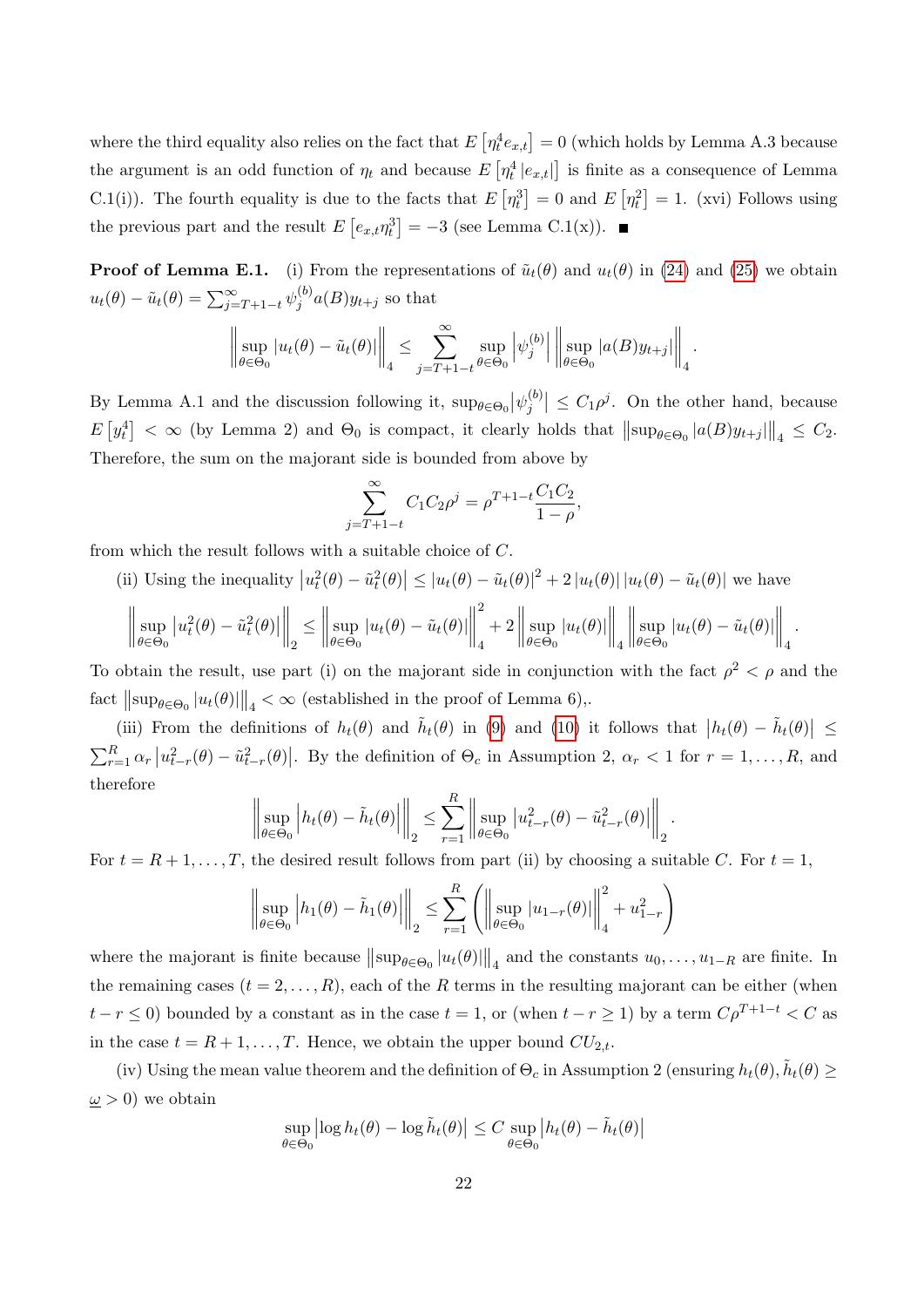for some finite  $C$ . Thus, the result follows from part (iii).

(v) First consider the difference  $|h_t^{-1/2}$  $\tilde{t}^{-1/2}(\theta) - \tilde{h}_t^{-1/2}(\theta)$ , and use the mean value theorem for the function  $x^{-1/2}$  (and the above-mentioned fact that  $h_t(\theta), \tilde{h}_t(\theta) \geq \omega > 0$ ) to obtain  $|h_t^{-1/2}|$  $\left| \frac{-1}{t} \theta \right| - \tilde{h}_t^{-1/2}(\theta) \leq$ 1  $\frac{1}{2}\underline{\omega}^{-3/2} |h_t(\theta) - \tilde{h}_t(\theta)|$ . This and part (iii) yield the intermediate result

$$
\left\| \sup_{\theta \in \Theta_0} \left| h_t^{-1/2}(\theta) - \tilde{h}_t^{-1/2}(\theta) \right| \right\|_2 \le C U_{2,t}.
$$
 (32)

Now, making use of the inequality  $|xy - \tilde{x}\tilde{y}| \leq |x - \tilde{x}| |y| + |x - \tilde{x}| |y - \tilde{y}| + |x| |y - \tilde{y}|$ , we get

$$
\left| \frac{u_t(\theta)}{h_t^{1/2}(\theta)} - \frac{\tilde{u}_t(\theta)}{\tilde{h}_t^{1/2}(\theta)} \right| \leq |u_t(\theta) - \tilde{u}_t(\theta)| |h_t^{-1/2}(\theta)| + |u_t(\theta) - \tilde{u}_t(\theta)| |h_t^{-1/2}(\theta) - \tilde{h}_t^{-1/2}(\theta)| + |u_t(\theta)| |h_t^{-1/2}(\theta) - \tilde{h}_t^{-1/2}(\theta)|.
$$

The result is obtained from this by using Hölder's inequality, the norm inequality, the fact  $h_t(\theta) \geq$  $\underline{\omega} > 0$ , the result  $\|\sup_{\theta \in \Theta_0} |u_t(\theta)|\|_4 < \infty$ , part (i), and (32).

(vi) We start by considering the difference  $|u_{a,t}(\theta) - \tilde{u}_{a,t}(\theta)|$ . From the expressions of  $\tilde{u}_{a_p,t}(\theta)$ and  $u_{a_p,t}(\theta)$  in (26) and (28) we obtain  $|u_{a_p,t}(\theta) - \tilde{u}_{a_p,t}(\theta)| \le \sum_{j=T+1-t}^{\infty} \psi_j^{(b)}$  $j^{(0)}_j y_{t-p+j}$  so that, because  $\sup_{\theta \in \Theta_0} \left| \psi_j^{(b)} \right|$  $\left| \sum_{j=1}^{(b)} \right| \leq C_1 \rho^j$  and  $E\left[ y_t^4 \right] < \infty$ ,

$$
\left\| \sup_{\theta \in \Theta_0} |u_{a,t}(\theta) - \tilde{u}_{a,t}(\theta)| \right\|_4 \leq C U_{1,t}
$$
\n(33)

for some finite  $C$ . Now, as in the proof of part  $(v)$ ,

$$
\left| \frac{u_{a,t}(\theta)}{h_t^{1/2}(\theta)} - \frac{\tilde{u}_{a,t}(\theta)}{\tilde{h}_t^{1/2}(\theta)} \right| \leq |u_{a,t}(\theta) - \tilde{u}_{a,t}(\theta)| |h_t^{-1/2}(\theta)| + |u_{a,t}(\theta) - \tilde{u}_{a,t}(\theta)| |h_t^{-1/2}(\theta) - \tilde{h}_t^{-1/2}(\theta)| + |u_{a,t}(\theta)| |h_t^{-1/2}(\theta) - \tilde{h}_t^{-1/2}(\theta)|,
$$

and the result is obtained exactly as therein, except that now (33) and the result  $\|\sup_{\theta\in\Theta_0}|u_{a,t}(\theta)|\|_4$ ∞ obtained in the proof of Lemma 6 are used.

(vii) First consider the difference  $|h_{a,t}(\theta) - \tilde{h}_{a,t}(\theta)|$ . Making use of the fact that  $\alpha_r < 1$  for  $r = 1, ..., R$  and the inequality  $|xy - \tilde{x}\tilde{y}| \leq |x - \tilde{x}| |y + |x - \tilde{x}| |y - \tilde{y}| + |x| |y - \tilde{y}|$ ,

$$
\begin{split} \left| h_{a,t}(\theta) - \tilde{h}_{a,t}(\theta) \right| &\leq 2 \sum_{r=1}^{R} \alpha_r \left| u_{t-r}(\theta) u_{a,t-r}(\theta) - \tilde{u}_{t-r}(\theta) \tilde{u}_{a,t-r}(\theta) \right| \\ &\leq 2 \sum_{r=1}^{R} \left| u_{t-r}(\theta) - \tilde{u}_{t-r}(\theta) \right| \left| u_{a,t-r}(\theta) \right| + 2 \sum_{r=1}^{R} \left| u_{t-r}(\theta) \right| \left| u_{a,t-r}(\theta) - \tilde{u}_{a,t-r}(\theta) \right| \\ &+ 2 \sum_{r=1}^{R} \left| u_{t-r}(\theta) - \tilde{u}_{t-r}(\theta) \right| \left| u_{a,t-r}(\theta) - \tilde{u}_{a,t-r}(\theta) \right| . \end{split}
$$

For  $t = 1, ..., R$ ,  $\left|\left|\sup_{\theta \in \Theta_0} \left| h_{a,t}(\theta) - \tilde{h}_{a,t}(\theta) \right|\right|\right|$  $\parallel_2$  is bounded by a finite constant (the reasoning for this is similar to that used in part (iii); now using also (33), the fact that the derivatives  $\tilde{u}_{a_p,t-r}(\theta)$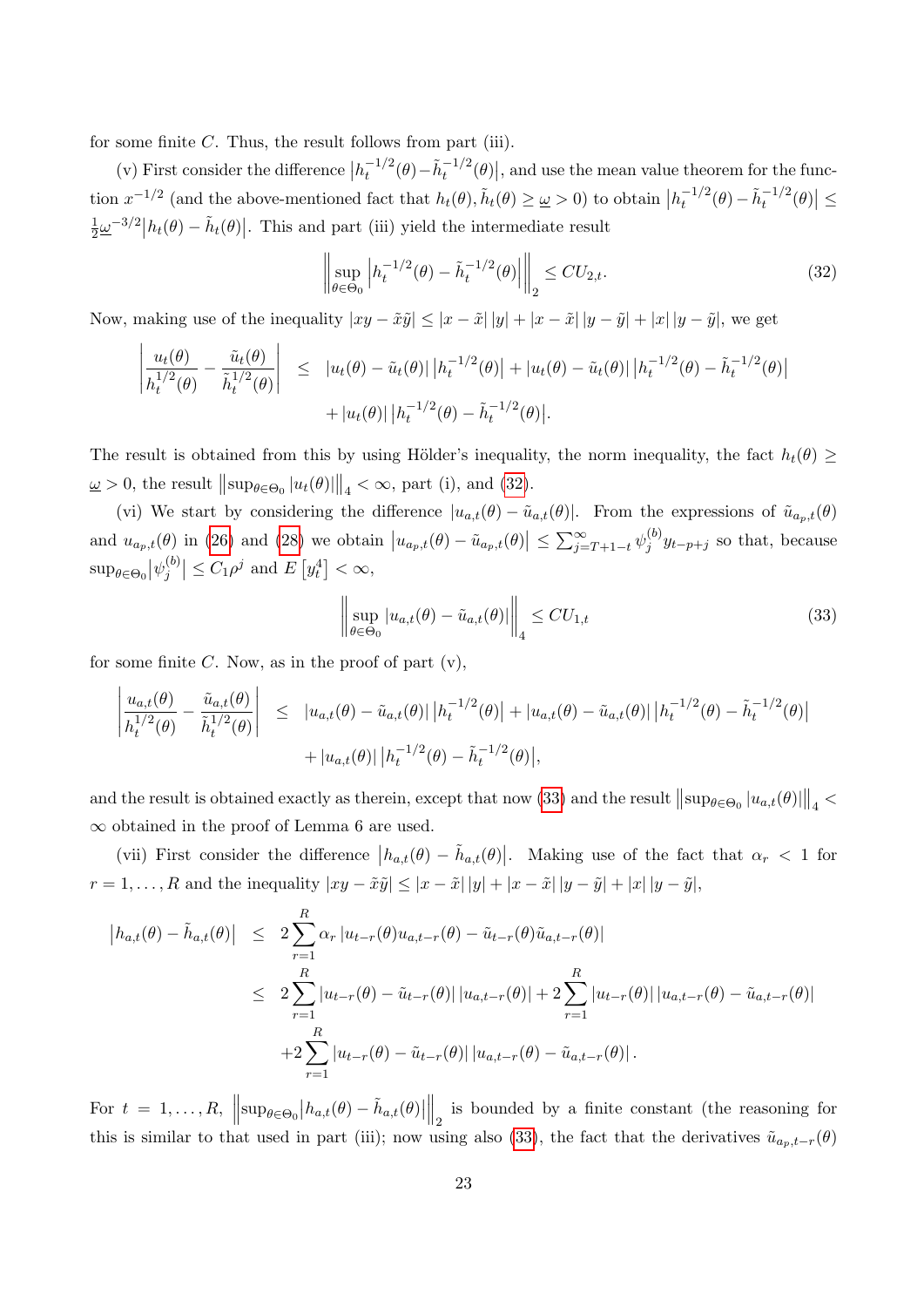equal zero when  $t - r \leq 0$ , and the result  $\|\sup_{\theta \in \Theta_0} |u_{a,t}(\theta)|\|_4 < \infty$ ). For  $t = R + 1, \ldots, T$ , the upper bound  $C_1 \rho^{T+1-t}$  is obtained from part (i), (33), and the results  $\|\sup_{\theta \in \Theta_0} |u_t(\theta)|\|_4 < \infty$  and  $\|\sup_{\theta \in \Theta_0} |u_{a,t}(\theta)|\|_4 < \infty$ . Thus, we obtain the intermediate result

$$
\left\| \sup_{\theta \in \Theta_0} \left| h_{a,t}(\theta) - \tilde{h}_{a,t}(\theta) \right| \right\|_2 \le C U_{2,t}.
$$
\n(34)

Now, using the equality  $\frac{x}{y} - \frac{\tilde{x}}{\tilde{y}} = \frac{x(\tilde{y}-y)}{y\tilde{y}} + \frac{x-\tilde{x}}{\tilde{y}}$  $\frac{-x}{\tilde{y}},$ 

$$
\left|\frac{h_{a,t}(\theta)}{h_t(\theta)} - \frac{\tilde{h}_{a,t}(\theta)}{\tilde{h}_t(\theta)}\right| \leq \underline{\omega}^{-1} \left|\frac{h_{a,t}(\theta)}{h_t(\theta)}\right| \left|h_t(\theta) - \tilde{h}_t(\theta)\right| + \underline{\omega}^{-1} \left|h_{a,t}(\theta) - \tilde{h}_{a,t}(\theta)\right|,
$$

and the desired result follows from part (iii), (34), and the result  $\left\|\sup_{\theta \in \Theta_0}\right\|$  $h_{a,t}(\theta)$  $h_t(\theta)$   $\Big\|_2 < \infty$  obtained in the proof of Lemma 6.

(viii) First consider the difference  $|u_{b,t}(\theta) - \tilde{u}_{b,t}(\theta)|$ . From the expressions of  $u_{b_q,t}(\theta)$  and  $\tilde{u}_{b_q,t}(\theta)$ in  $(28)$  and  $(27)$  we obtain

$$
\begin{split}\n|u_{b_{q},t}(\theta) - \tilde{u}_{b_{q},t}(\theta)| &= \left| \sum_{j=0}^{\infty} \psi_{j}^{(b)} u_{t+q+j}(\theta) - \sum_{j=0}^{T-t} \psi_{j}^{(b)} u_{t+q+j}(\theta) + \sum_{j=0}^{T-t} \psi_{j}^{(b)} u_{t+q+j}(\theta) - \sum_{j=0}^{T-t} \psi_{j}^{(b)} \tilde{u}_{t+q+j}(\theta) \right| \\
&\leq \sum_{j=T+1-t}^{\infty} \left| \psi_{j}^{(b)} u_{t+q+j}(\theta) \right| + \sum_{j=0}^{T-t-q} \left| \psi_{j}^{(b)} \right| |u_{t+q+j}(\theta) - \tilde{u}_{t+q+j}(\theta)| \\
&\quad + \sum_{j=T-t-q+1}^{T-t} \left| \psi_{j}^{(b)} \right| |u_{t+q+j}(\theta) - \tilde{u}_{t+q+j}(\theta)|.\n\end{split}
$$

In the last term,  $\tilde{u}_{T+1}(\theta) = \cdots = \tilde{u}_{T+Q}(\theta) = 0$ , so that

$$
\left\| \sup_{\theta \in \Theta_0} |u_{b_q,t}(\theta) - \tilde{u}_{b_q,t}(\theta)| \right\|_4 \leq \sum_{\substack{j=T+1-t \\ j=0}}^{\infty} \sup_{\theta \in \Theta_0} \left| \psi_j^{(b)} \right| \left\| \sup_{\theta \in \Theta_0} |u_{t+q+j}(\theta)| \right\|_4 + \sum_{j=0}^{T-t-q} \sup_{\theta \in \Theta_0} \left| \psi_j^{(b)} \right| \left\| \sup_{\theta \in \Theta_0} |u_{t+q+j}(\theta) - \tilde{u}_{t+q+j}(\theta)| \right\|_4 + \sum_{j=T-t-q+1}^{T-t} \sup_{\theta \in \Theta_0} \left| \psi_j^{(b)} \right| \left\| \sup_{\theta \in \Theta_0} |u_{t+q+j}(\theta)| \right\|_4.
$$

The first and third terms are dominated by  $C_1 \rho^{T+1-t}$  and  $C_2 \rho^{T+1-t}$ , whereas the second one is dominated by

$$
\sum_{j=0}^{T-t-q} C_3 \rho^j C_4 \rho^{T+1-(t+q+j)} \le C_5 (T+1-t) \rho^{T+1-t}.
$$

Therefore, we obtain the intermediate result

$$
\left\| \sup_{\theta \in \Theta_0} |u_{b,t}(\theta) - \tilde{u}_{b,t}(\theta)| \right\|_4 \le C (T + 1 - t) \rho^{T + 1 - t}
$$
\n(35)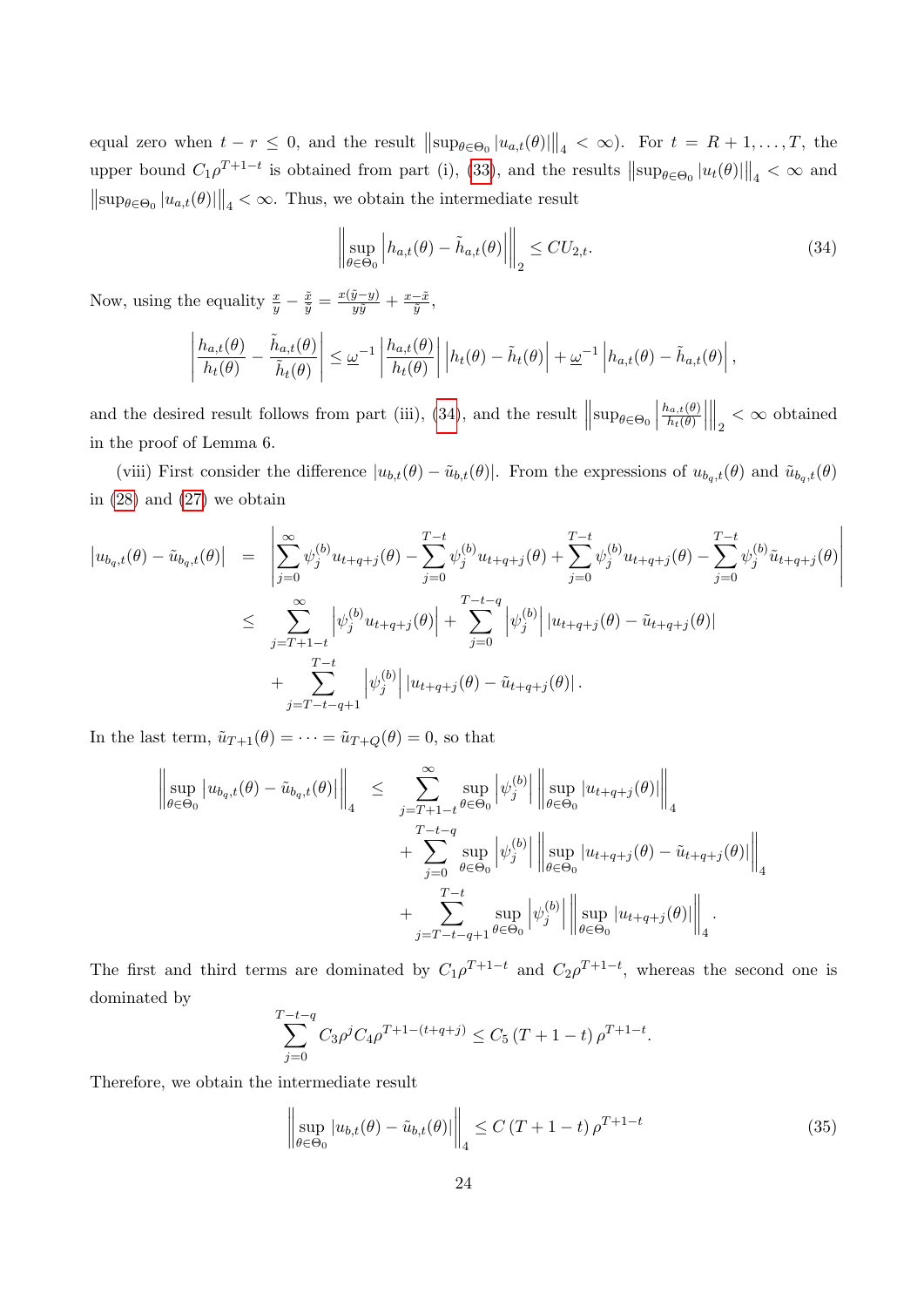for some finite  $C$ . Now, exactly as in the part  $(vi)$ ,

$$
\left| \frac{u_{b,t}(\theta)}{h_t^{1/2}(\theta)} - \frac{\tilde{u}_{b,t}(\theta)}{\tilde{h}_t^{1/2}(\theta)} \right| \leq |u_{b,t}(\theta) - \tilde{u}_{b,t}(\theta)| |h_t^{-1/2}(\theta)| + |u_{b,t}(\theta) - \tilde{u}_{b,t}(\theta)| |h_t^{-1/2}(\theta) - \tilde{h}_t^{-1/2}(\theta)| + |u_{b,t}(\theta)| |h_t^{-1/2}(\theta) - \tilde{h}_t^{-1/2}(\theta)|,
$$

and the result follows as in part (vi) except for using now (35) and the result  $\|\sup_{\theta \in \Theta_0} |u_{b,t}(\theta)|\|_4 < \infty$ obtained in the proof of Lemma 6.

(ix) As in the beginning of part (vii), we can first derive the intermediate result

$$
\left\| \sup_{\theta \in \Theta_0} \left| h_{b,t}(\theta) - \tilde{h}_{b,t}(\theta) \right| \right\|_2 \le C U_{3,t},\tag{36}
$$

where the different upper bound results from the use of (35) instead of (33). Using (36) and the result  $\left\|\sup_{\theta\in\Theta_0}\right\|$  $h_{b,t}(\theta)$  $h_t(\theta)$   $\mathbb{R}_2$  <  $\infty$  obtained in the proof of Lemma 6, the proof of (ix) can be completed exactly as the proof of part (vii).

(x) First consider the difference  $|h_{c,t}(\theta) - \tilde{h}_{c,t}(\theta)|$ . The first component of  $h_{c,t}(\theta) - \tilde{h}_{c,t}(\theta)$  is zero for all t, whereas the remaining components are  $u_{t-r}^2(\theta) - \tilde{u}_{t-r}^2(\theta)$   $(r = 1, \ldots, R)$ . Using part (ii), and arguments similar to those used in part (iii) for  $t = 1, \ldots, R$ , yield the intermediate result

$$
\left\| \sup_{\theta \in \Theta_0} \left| h_{c,t}(\theta) - \tilde{h}_{c,t}(\theta) \right| \right\|_2 \le C U_{2,t}.
$$
\n(37)

The proof can be completed as the proof of part (vii), now making use of (37) and the result  $\left\| \sup_{\theta \in \Theta_0} \right\|$  $h_{c,t}(\theta)$  $h_t(\theta)$  $\begin{array}{c} \begin{array}{c} \begin{array}{c} \end{array} \\ \begin{array}{c} \end{array} \end{array} \end{array}$  $\Big\|_2 < \infty.$ 

(xi) From the definitions of  $e_{x,t}(\theta)$  and  $\tilde{e}_{x,t}(\theta)$  and Assumption 7a(i) one obtains

$$
|e_{x,t}(\theta) - \tilde{e}_{x,t}(\theta)| \le C \left[ \left( 1 + \left| \frac{u_t(\theta)}{h_t^{1/2}(\theta)} \right|^{d_1} \right) \left| \frac{u_t(\theta)}{h_t^{1/2}(\theta)} - \frac{\tilde{u}_t(\theta)}{\tilde{h}_t^{1/2}(\theta)} \right| + \left| \frac{u_t(\theta)}{h_t^{1/2}(\theta)} - \frac{\tilde{u}_t(\theta)}{\tilde{h}_t^{1/2}(\theta)} \right|^{d_2} \right].
$$

Using Loève's  $c_r$ –inequality (see Davidson (1994), p. 140), the Cauchy-Schwarz inequality, part (v), the definition of  $\Theta_c$  in Assumption 2 (ensuring  $h_t(\theta) \geq \omega$ ), and the fact that  $\|\sup_{\theta \in \Theta_0} |u_t(\theta)|\|_4 < \infty$ , we obtain the inequality  $||\sup_{\theta \in \Theta_0} |e_{x,t}(\theta) - \tilde{e}_{x,t}(\theta)||_{r_1} \leq CU_{2,t}$  for any  $r_1 \leq \min\{2/3, 2/d_1, 4/3d_2\}.$ 

(xii) This can be proven exactly as part (xi), but relying now on Assumption 7a(ii).

(xiii) Making use of the definitions of  $e_t(\theta)$  and  $\tilde{e}_t(\theta)$  and the mean value theorem we obtain

$$
e_t(\theta) - \tilde{e}_t(\theta) = \frac{f_{\eta,x}(w_t; \lambda)}{f_{\eta}(w_t; \lambda)} \left( \frac{u_t(\theta)}{h_t^{1/2}(\theta)} - \frac{\tilde{u}_t(\theta)}{\tilde{h}_t^{1/2}(\theta)} \right),
$$

where, for each  $t$ , the intermediate point  $w_t$  is given by

$$
w_t = \frac{u_t(\theta)}{h_t^{1/2}(\theta)} + \delta_t \left( \frac{\tilde{u}_t(\theta)}{\tilde{h}_t^{1/2}(\theta)} - \frac{u_t(\theta)}{h_t^{1/2}(\theta)} \right)
$$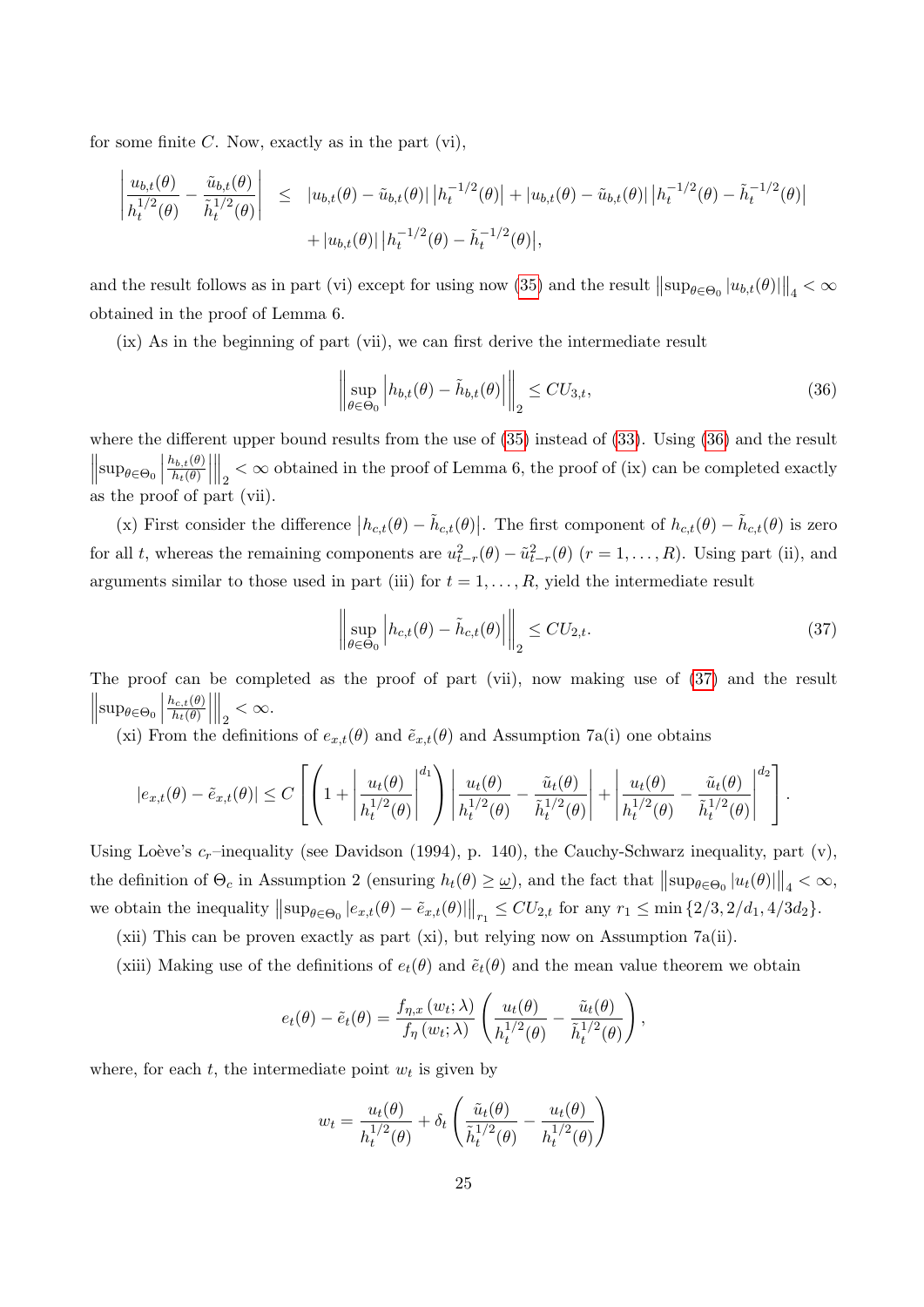with each  $\delta_t$  satisfying  $0 \leq \delta_t \leq 1$ . Adding and subtracting terms gives

$$
e_t(\theta) - \tilde{e}_t(\theta) = \left(\frac{f_{\eta,x}(w_t; \lambda)}{f_{\eta}(w_t; \lambda)} - e_{x,t}(\theta)\right) \left(\frac{u_t(\theta)}{h_t^{1/2}(\theta)} - \frac{\tilde{u}_t(\theta)}{\tilde{h}_t^{1/2}(\theta)}\right) + e_{x,t}(\theta) \left(\frac{u_t(\theta)}{h_t^{1/2}(\theta)} - \frac{\tilde{u}_t(\theta)}{\tilde{h}_t^{1/2}(\theta)}\right)
$$

and, using Assumption 7a(i) and the fact  $0 \leq \delta_t \leq 1$ ,

$$
\left| \frac{f_{\eta,x}(w_t; \lambda)}{f_{\eta}(w_t; \lambda)} - e_{x,t}(\theta) \right| \le C \left[ \left( 1 + \left| \frac{u_t(\theta)}{h_t^{1/2}(\theta)} \right|^{d_1} \right) \left| \frac{u_t(\theta)}{h_t^{1/2}(\theta)} - \frac{\tilde{u}_t(\theta)}{\tilde{h}_t^{1/2}(\theta)} \right| + \left| \frac{u_t(\theta)}{h_t^{1/2}(\theta)} - \frac{\tilde{u}_t(\theta)}{\tilde{h}_t^{1/2}(\theta)} \right|^{d_2} \right]
$$

By Loève's  $c_r$ –inequality, the Cauchy-Schwarz inequality, part (v), the definition of  $\Theta_c$  in Assumption 2 (ensuring  $h_t(\theta) \ge \omega$ ), and the fact that  $\|\sup_{\theta \in \Theta_0} |e_{x,t}(\theta)|\|_2 < \infty$  (established in the proof of Lemma 6), we obtain the inequality  $\|\sup_{\theta \in \Theta_0} |e_t(\theta) - \tilde{e}_t(\theta)|\|_r \leq CU_{2,t}$  for some small enough  $r_3$ .

**Proof of Lemma 7(ii).** From the expressions of  $l_{\theta,t}(\theta)$  and  $\tilde{l}_{\theta,t}(\theta)$  (see the beginning of Appendix C and the beginning of this appendix) we find that

$$
\left|l_{a,t}(\theta) - \tilde{l}_{a,t}(\theta)\right| \leq \left|e_{x,t}(\theta) \frac{u_{a,t}(\theta)}{h_t^{1/2}(\theta)} - \tilde{e}_{x,t}(\theta) \frac{\tilde{u}_{a,t}(\theta)}{\tilde{h}_t^{1/2}(\theta)}\right| +\frac{1}{2} \left| \frac{h_{a,t}(\theta)}{h_t(\theta)} \left[e_{x,t}(\theta) \frac{u_t(\theta)}{h_t^{1/2}(\theta)} + 1\right] - \frac{\tilde{h}_{a,t}(\theta)}{\tilde{h}_t(\theta)} \left[\tilde{e}_{x,t}(\theta) \frac{\tilde{u}_t(\theta)}{\tilde{h}_t^{1/2}(\theta)} + 1\right]\right|.
$$

Using the inequality  $|xy - \tilde{x}\tilde{y}| \leq |x - \tilde{x}| |y| + |x - \tilde{x}| |y - \tilde{y}| + |x| |y - \tilde{y}|$  three times on the majorant side, the following upper bound can be obtained for  $|l_{a,t}(\theta) - \tilde{l}_{a,t}(\theta)|$ :

$$
|e_{x,t}(\theta) - \tilde{e}_{x,t}(\theta)| \left| \frac{u_{a,t}(\theta)}{h_t^{1/2}(\theta)} \right| + |e_{x,t}(\theta) - \tilde{e}_{x,t}(\theta)| \left| \frac{u_{a,t}(\theta)}{h_t^{1/2}(\theta)} - \frac{\tilde{u}_{a,t}(\theta)}{\tilde{h}_t^{1/2}(\theta)} \right|
$$
  
+ 
$$
|e_{x,t}(\theta)| \left| \frac{u_{a,t}(\theta)}{h_t^{1/2}(\theta)} - \frac{\tilde{u}_{a,t}(\theta)}{\tilde{h}_t^{1/2}(\theta)} \right| + \frac{1}{2} \left| \frac{h_{a,t}(\theta)}{h_t(\theta)} - \frac{\tilde{h}_{a,t}(\theta)}{\tilde{h}_t(\theta)} \right| \left| e_{x,t}(\theta) \frac{u_t(\theta)}{h_t^{1/2}(\theta)} + 1 \right|
$$
  
+ 
$$
\left( \frac{1}{2} \left| \frac{h_{a,t}(\theta)}{h_t(\theta)} - \frac{\tilde{h}_{a,t}(\theta)}{\tilde{h}_t(\theta)} \right| + \frac{1}{2} \left| \frac{h_{a,t}(\theta)}{h_t(\theta)} \right| \right) \times
$$
  

$$
\left( |e_{x,t}(\theta) - \tilde{e}_{x,t}(\theta)| \frac{|u_t(\theta)|}{h_t^{1/2}(\theta)} + |e_{x,t}(\theta) - \tilde{e}_{x,t}(\theta)| \left| \frac{u_t(\theta)}{h_t^{1/2}(\theta)} - \frac{\tilde{u}_t(\theta)}{\tilde{h}_t^{1/2}(\theta)} \right| + |e_{x,t}(\theta)| \left| \frac{u_t(\theta)}{h_t^{1/2}(\theta)} - \frac{\tilde{u}_t(\theta)}{\tilde{h}_t^{1/2}(\theta)} \right| \right)
$$

This upper bound can further be bounded by using Loève's  $c_r$ –inequality, Hölder's inequality, the norm inequality, the definition of  $\Theta_c$  in Assumption 2 (ensuring  $h_t(\theta), \tilde{h}_t(\theta) \geq \omega$ ), Lemma E.1, and moment results for the quantities  $\sup_{\theta \in \Theta_0} |u_t(\theta)|$ ,  $\sup_{\theta \in \Theta_0} |e_{x,t}(\theta)|$ ,  $\sup_{\theta \in \Theta_0} |u_{a,t}(\theta)|$ , and  $\sup_{\theta \in \Theta_0} |u_{a,t}(\theta)|$  $h_{a,t}(\theta)$  $h_t(\theta)$  $\begin{array}{c} \begin{array}{c} \begin{array}{c} \end{array} \\ \begin{array}{c} \end{array} \end{array} \end{array}$ obtained in the proof of Lemma 6. To conclude, we get

$$
\left\| \sup_{\theta \in \Theta_0} \left| l_{a,t}(\theta) - \tilde{l}_{a,t}(\theta) \right| \right\|_p \leq C U_{2,t}
$$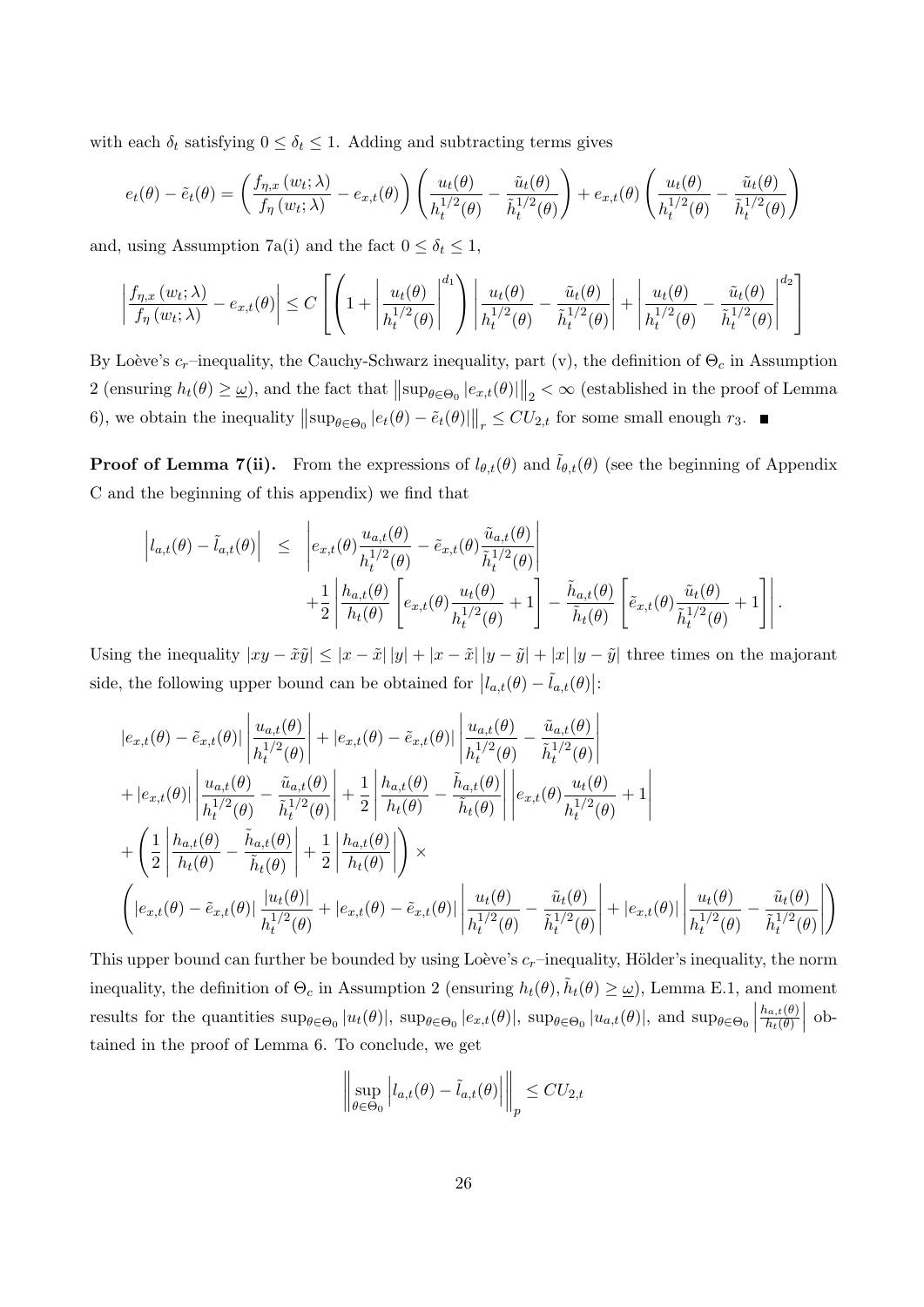for some finite constant C and a small enough positive exponent  $p$ . As in the proof of part (i), it now follows that  $\lim_{T\to\infty}\sum_{t=1}^T \sup_{\theta\in\Theta_0} |l_{a,t}(\theta) - \tilde{l}_{a,t}(\theta)| < \infty$  a.s., implying

$$
T^{1/2} \sup_{\theta \in \Theta_0} \left| L_{a,T}(\theta) - \tilde{L}_{a,T}(\theta) \right| \leq T^{-1/2} \sum_{t=1}^T \sup_{\theta \in \Theta_0} \left| l_{a,t}(\theta) - \tilde{l}_{a,t}(\theta) \right| \to 0 \text{ a.s. as } T \to \infty.
$$

Now consider  $|l_{b,t}(\theta) - \tilde{l}_{b,t}(\theta)|$ . Steps similar to those used above lead to the result

$$
\left\| \sup_{\theta \in \Theta_0} \left| l_{b,t}(\theta) - \tilde{l}_{b,t}(\theta) \right| \right\|_p \le C \text{ for } t = 1, \dots, R \text{ and } \le C (T + 1 - t) \rho^{T+1-t} \text{ for } t = R + 1, \dots, T
$$

with some positive p and sufficiently large  $T$  (in this case,  $T$  needs to be large enough to ensure that the constant upper bound C suffices for  $t = 1, \ldots, R$ ; see, e.g., the upper bound in Lemma E.1(viii)). As above, we obtain the results  $\lim_{T\to\infty}\sum_{t=1}^T \sup_{\theta\in\Theta_0}|l_{b,t}(\theta)-\tilde{l}_{b,t}(\theta)| < \infty$  a.s. and

$$
T^{1/2}\sup_{\theta\in\Theta_0}\left|L_{b,T}\left(\theta\right)-\tilde{L}_{b,T}\left(\theta\right)\right|\leq T^{-1/2}\sum_{t=1}^T\sup_{\theta\in\Theta_0}\left|l_{b,t}(\theta)-\tilde{l}_{b,t}(\theta)\right|\to 0\ \ \text{a.s. as }T\to\infty.
$$

The corresponding results for  $|l_{c,t}(\theta) - \tilde{l}_{c,t}(\theta)|$  and  $|l_{d,t}(\theta) - \tilde{l}_{d,t}(\theta)|$  can be derived in a similar manner, so details are omitted. Thus, we can conclude that  $T^{1/2} \sup_{\theta \in \Theta_0} |L_{\theta,T}(\theta) - \tilde{L}_{\theta,T}(\theta)| \to 0$  a.s. as  $T \to \infty$  as desired. ■

**Proof of Theorem 1, remaining details.** We first prove claims (a) and (b). Consider  $S_1$ . Because the  $l_{\theta,t}(\theta_0)$  form a stationary ergodic sequence with  $E[l_{\theta,t}(\theta_0)] = 0$ , the ergodic theorem yields  $L_{\theta,T}(\theta_0) = T^{-1} \sum_{t=1}^T l_{\theta,t}(\theta_0) \to 0$  a.s. as  $T \to \infty$ . Thus for any fixed  $\epsilon$ ,  $\sup_{\theta \in \Theta_{\epsilon}} S_1 \to 0$  a.s. as  $T \to \infty$ . Concerning  $S_2$ , because  $\Theta_{\varepsilon} \subset \Theta_0$ , we have  $\theta_{\bullet} \in \Theta_0$ . By Lemma 6,  $\sup_{\theta \in \Theta_0} |L_{\theta\theta,T}(\theta) - \mathcal{J}(\theta)| \to 0$  a.s., and therefore  $\sup_{\theta \in \Theta_{\epsilon}} S_2 \to 0$  a.s. as  $T \to \infty$ .

Now consider claim (b) and first  $S_4$ . By Lemmas 2 and 5, the matrix  $\mathcal{J}(\theta_0)$  is negative definite. Therefore we can write  $\mathcal{J}(\theta_0)$  as  $\mathbf{A}'_{\mathcal{J}}\mathbf{D}_{\mathcal{J}}\mathbf{A}_{\mathcal{J}}$ , where  $\mathbf{A}_{\mathcal{J}}$  is orthogonal and  $\mathbf{D}_{\mathcal{J}}$  contains the eigenvalues of  $\mathcal{J}(\theta_0)$ , say  $\lambda_1, \ldots, \lambda_{\dim(\theta)}$ , which are all negative. Set  $\delta = \frac{1}{4} \min \{ |\lambda_1|, \ldots, |\lambda_{\dim(\theta)}| \} > 0$ . Therefore for all  $\theta \in \Theta_{\epsilon}$ ,

$$
\frac{1}{2} (\theta - \theta_0)' \mathcal{J} (\theta_0) (\theta - \theta_0) = \frac{1}{2} [\mathbf{A}_{\mathcal{J}} (\theta - \theta_0)]' \mathbf{D}_{\mathcal{J}} [\mathbf{A}_{\mathcal{J}} (\theta - \theta_0)] = \frac{1}{2} \sum_{i=1}^{\dim(\theta)} \lambda_i [\mathbf{A}_{\mathcal{J}} (\theta - \theta_0)]_i^2
$$

$$
\leq -2\delta \sum_{i=1}^{\dim(\theta)} [\mathbf{A}_{\mathcal{J}} (\theta - \theta_0)]_i^2 = -2\delta |\theta - \theta_0|^2 = -2\delta \epsilon^2,
$$

where the second last equality holds due to the orthogonality of  $\mathbf{A}_{\mathcal{J}}$ .

Finally, consider  $S_3$ . By Lemma 6,  $\mathcal{J}(\theta)$  is continuous at  $\theta_0$ . Therefore, we can find an  $\tilde{\epsilon}$  such that  $|\mathcal{J}(\theta) - \mathcal{J}(\theta_0)| \leq 2\delta/\dim(\theta)^2$  for all  $|\theta - \theta_0| \leq \tilde{\epsilon}$ . Supposing  $\epsilon \leq \tilde{\epsilon}$ , we thus have  $|\mathcal{J}(\theta_0) - \mathcal{J}(\theta_0)| \leq$